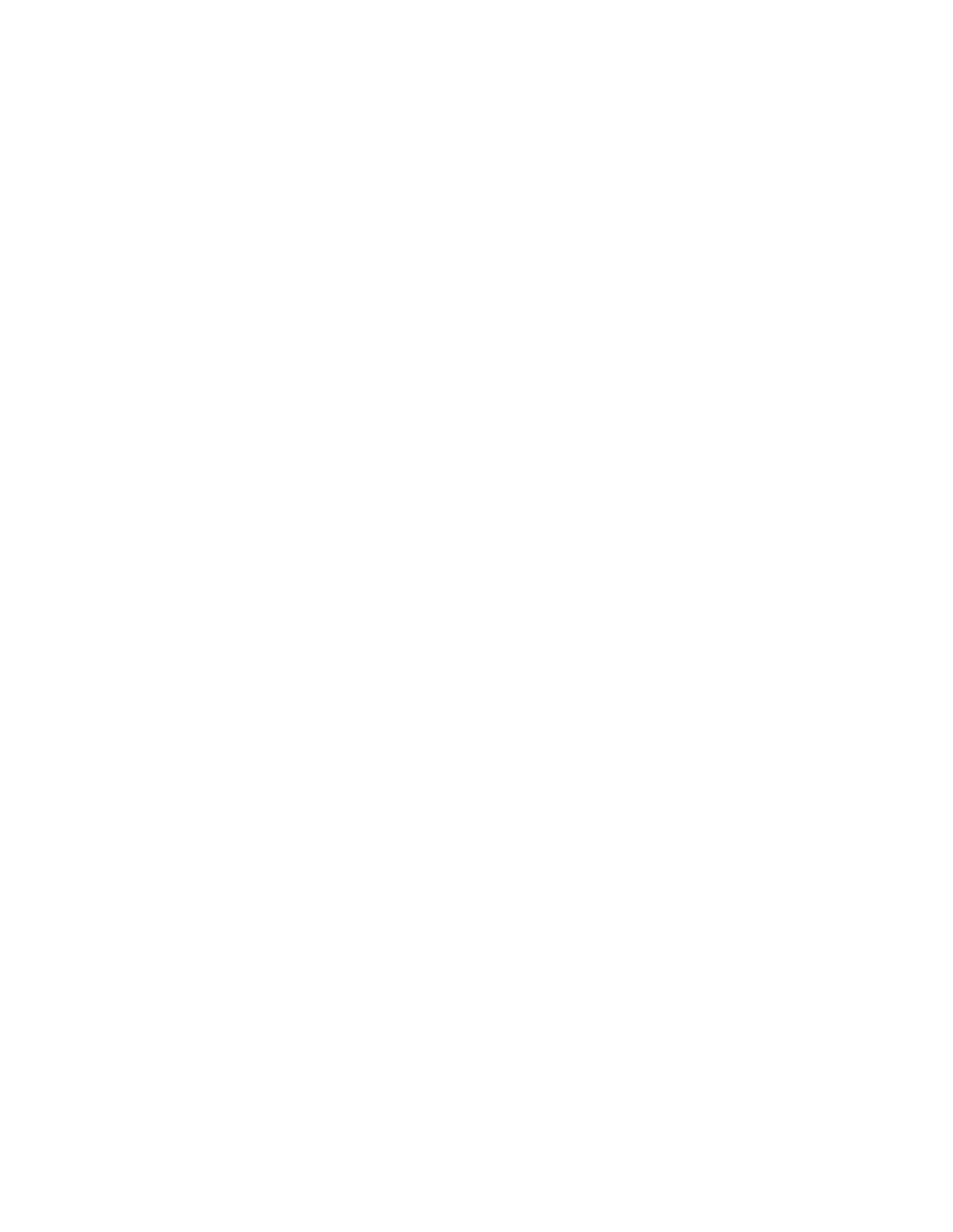#### SPARC M8 and SPARC M7 Servers Product Notes

#### **Part No: E55216-16**

#### Copyright © 2015, 2022, Oracle and/or its affiliates.

This software and related documentation are provided under a license agreement containing restrictions on use and disclosure and are protected by intellectual property laws. Except as expressly permitted in your license agreement or allowed by law, you may not use, copy, reproduce, translate, broadcast, modify, license, transmit, distribute, exhibit, perform,<br>publish, or display any part, in any form prohibited.

The information contained herein is subject to change without notice and is not warranted to be error-free. If you find any errors, please report them to us in writing.

If this is software or related documentation that is delivered to the U.S. Government or anyone licensing it on behalf of the U.S. Government, then the following notice is applicable:

U.S. GOVERNMENT END USERS: Oracle programs (including any operating system, integrated software, any programs embedded, installed or activated on delivered hardware, and modifications of such programs) and Oracle computer documentation or other Oracle data delivered to or accessed by U.S. Government end users are "commercial computer software" or "commercial computer software documentation" pursuant to the applicable Federal Acquisition Regulation and agency-specific supplemental regulations. As such, the use, reproduction, duplication, release, display, disclosure, modification, preparation of derivative works, and/or adaptation of i) Oracle programs (including any operating system, integrated software, any programs embedded, installed or activated on delivered hardware, and modifications of such programs), ii) Oracle computer documentation and/or iii) other Oracle data, is subject to the rights and limitations specified in the license contained in the applicable contract. The terms governing the U.S. Government's use of Oracle cloud services are defined by the applicable contract for such services. No other rights are granted to the U.S. Government.

This software or hardware is developed for general use in a variety of information management applications. It is not developed or intended for use in any inherently dangerous applications, including applications that may create a risk of personal injury. If you use this software or hardware in dangerous applications, then you shall be responsible to take all appropriate fail-safe, backup, redundancy, and other measures to ensure its safe use. Oracle Corporation and its affiliates disclaim any liability for any damages caused by use of this software or hardware in dangerous applications.

Oracle and Java are registered trademarks of Oracle and/or its affiliates. Other names may be trademarks of their respective owners.

Intel and Intel Inside are trademarks or registered trademarks of Intel Corporation. All SPARC trademarks are used under license and are trademarks or registered trademarks of SPARC International, Inc. AMD, Epyc, and the AMD logo are trademarks or registered trademarks of Advanced Micro Devices. UNIX is a registered trademark of The Open Group.

This software or hardware and documentation may provide access to or information about content, products, and services from third parties. Oracle Corporation and its affiliates are not responsible for and expressly disclaim all warranties of any kind with respect to third-party content, products, and services unless otherwise set forth in an applicable agreement between you and Oracle. Oracle Corporation and its affiliates will not be responsible for any loss, costs, or damages incurred due to your access to or use of third-party content, products, or services, except as set forth in an applicable agreement between you and Oracle.

#### **Documentation Accessibility**

For information about Oracle's commitment to accessibility, visit the Oracle Accessibility Program website at <http://www.oracle.com/pls/topic/lookup?ctx=acc&id=docacc>.

#### **Access to Oracle Support**

Oracle customers that have purchased support have access to electronic support through My Oracle Support. For information, visit [http://www.oracle.com/pls/topic/lookup?](http://www.oracle.com/pls/topic/lookup?ctx=acc&id=info) [ctx=acc&id=info](http://www.oracle.com/pls/topic/lookup?ctx=acc&id=info) or visit <http://www.oracle.com/pls/topic/lookup?ctx=acc&id=trs> if you are hearing impaired.

#### **Diversity and Inclusion**

Oracle is fully committed to diversity and inclusion. Oracle recognizes the influence of ethnic and cultural values and is working to remove language from our products and documentation that might be considered insensitive. While doing so, we are also mindful of the necessity to maintain compatibility with our customers' existing technologies and the need to ensure continuity of service as Oracle's offerings and industry standards evolve. Because of these technical constraints, our effort to remove insensitive terms is an ongoing, long-term process.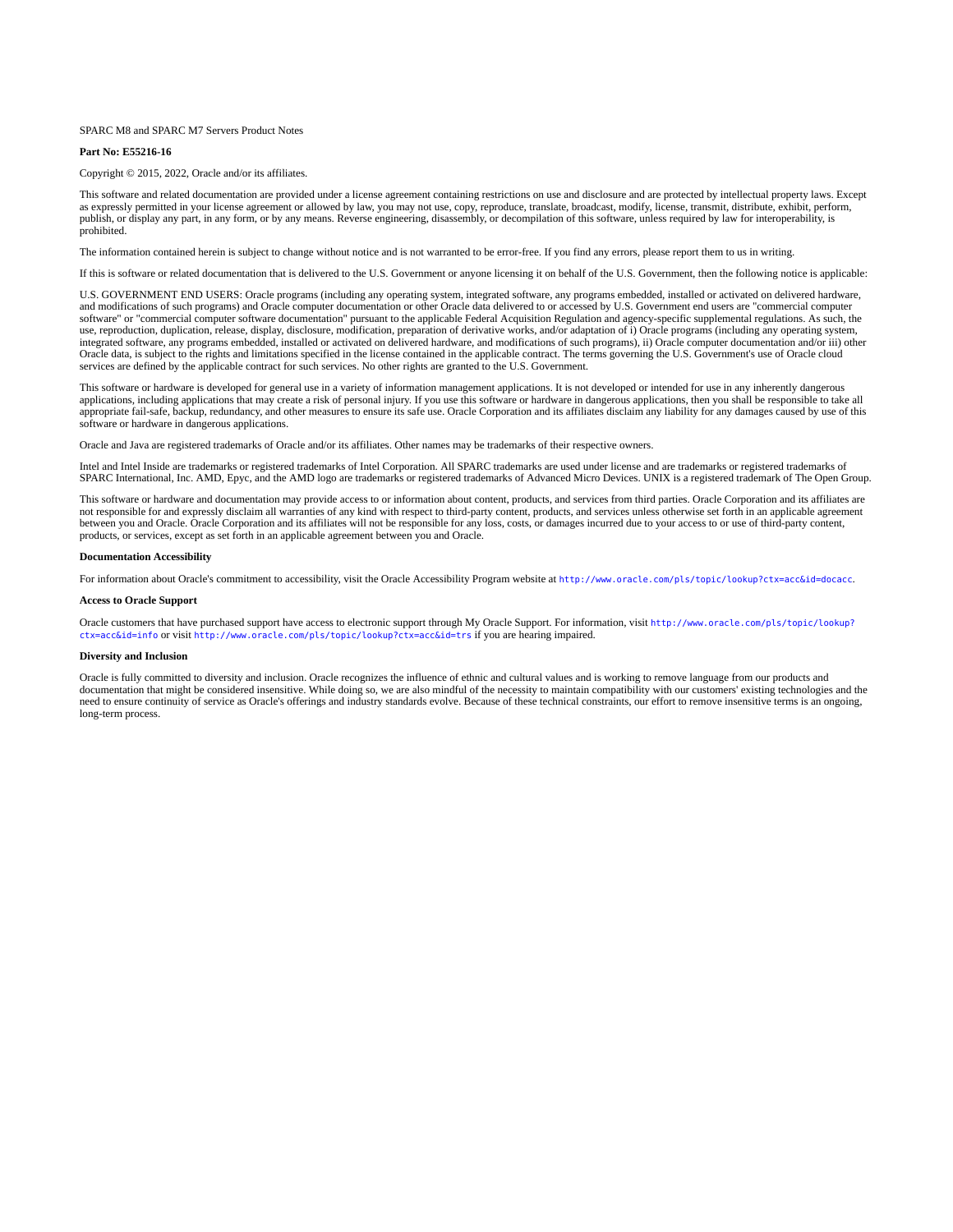#### **Référence: E55216-16**

Copyright © 2015, 2022, Oracle et/ou ses affiliés.

Ce logiciel et la documentation qui l'accompagne sont protégés par les lois sur la propriété intellectuelle. Ils sont concédés sous licence et soumis à des restrictions d'utilisation et de divulgation. Sauf stipulation expresse de votre contrat de licence ou de la loi, vous ne pouvez pas copier, reproduire, traduire, diffuser, modifier, accorder de licence, transmettre, distribuer, exposer, exécuter, publier ou afficher le logiciel, même partiellement, sous quelque forme et par quelque procédé que ce soit. Par ailleurs, il est interdit de procéder à toute ingénierie inverse du logiciel, de le désassembler ou de le décompiler, excepté à des fins d'interopérabilité avec des logiciels tiers ou tel que prescrit par la loi.

Les informations fournies dans ce document sont susceptibles de modification sans préavis. Par ailleurs, Oracle Corporation ne garantit pas qu'elles soient exemptes d'erreurs et vous invite, le cas échéant, à lui en faire part par écrit.

Si ce logiciel, ou la documentation qui l'accompagne, est livré sous licence au Gouvernement des Etats-Unis, ou à quiconque qui aurait souscrit la licence de ce logiciel pour le compte du Gouvernement des Etats-Unis, la notice suivante s'applique :

U.S. GOVERNMENT END USERS: Oracle programs (including any operating system, integrated software, any programs embedded, installed or activated on delivered hardware,<br>and modifications of such programs) and Oracle computer software" or "commercial computer software documentation" pursuant to the applicable Federal Acquisition Regulation and agency-specific supplemental regulations. As such, the use, reproduction, duplication, release, display, disclosure, modification, preparation of derivative works, and/or adaptation of i) Oracle programs (including any operating system, integrated software, any programs embedded, installed or activated on delivered hardware, and modifications of such programs), ii) Oracle computer documentation and/or iii) other Oracle data, is subject to the rights and limitations specified in the license contained in the applicable contract. The terms governing the U.S. Government's use of Oracle cloud services are defined by the applicable contract for such services. No other rights are granted to the U.S. Government.

Ce logiciel ou matériel a été développé pour un usage général dans le cadre d'applications de gestion des informations. Ce logiciel ou matériel n'est pas conçu ni n'est destiné à être utilisé dans des applications à risque, notamment dans des applications pouvant causer un risque de dommages corporels. Si vous utilisez ce logiciel ou matériel dans le cadre d'applications dangereuses, il est de votre responsabilité de prendre toutes les mesures de secours, de sauvegarde, de redondance et autres mesures nécessaires à son utilisation dans des conditions optimales de sécurité. Oracle Corporation et ses affiliés déclinent toute responsabilité quant aux dommages causés par l'utilisation de ce logiciel ou matériel pour des applications dangereuses.

Oracle et Java sont des marques déposées d'Oracle Corporation et/ou de ses affiliés. Tout autre nom mentionné peut correspondre à des marques appartenant à d'autres propriétaires qu'Oracle.

Intel et Intel Inside sont des marques ou des marques déposées d'Intel Corporation. Toutes les marques SPARC sont utilisées sous licence et sont des marques ou des marques déposées de SPARC International, Inc. AMD, Epyc, et le logo AMD sont des marques ou des marques déposées d'Advanced Micro Devices. UNIX est une marque déposée de The Open Group.

Ce logiciel ou matériel et la documentation qui l'accompagne peuvent fournir des informations ou des liens donnant accès à des contenus, des produits et des services émanant de tiers. Oracle Corporation et ses affiliés déclinent toute responsabilité ou garantie expresse quant aux contenus, produits ou services émanant de tiers, sauf mention contraire stipulée dans un contrat entre vous et Oracle. En aucun cas, Oracle Corporation et ses affiliés ne sauraient être tenus pour responsables des pertes subies, des coûts occasionnés ou des dommages causés par l'accès à des contenus, produits ou services tiers, ou à leur utilisation, sauf mention contraire stipulée dans un contrat entre vous et Oracle.

#### **Accessibilité de la documentation**

Pour plus d'informations sur l'engagement d'Oracle pour l'accessibilité de la documentation, visitez le site Web Oracle Accessibility Program, à l'adresse : [http://www.oracle.com/](http://www.oracle.com/pls/topic/lookup?ctx=acc&id=docacc) [pls/topic/lookup?ctx=acc&id=docacc](http://www.oracle.com/pls/topic/lookup?ctx=acc&id=docacc).

#### **Accès aux services de support Oracle**

Les clients Oracle qui ont souscrit un contrat de support ont accès au support électronique via My Oracle Support. Pour plus d'informations, visitez le site [http://www.oracle.com/](http://www.oracle.com/pls/topic/lookup?ctx=acc&id=info) [pls/topic/lookup?ctx=acc&id=info](http://www.oracle.com/pls/topic/lookup?ctx=acc&id=info) ou le site <http://www.oracle.com/pls/topic/lookup?ctx=acc&id=trs> si vous êtes malentendant.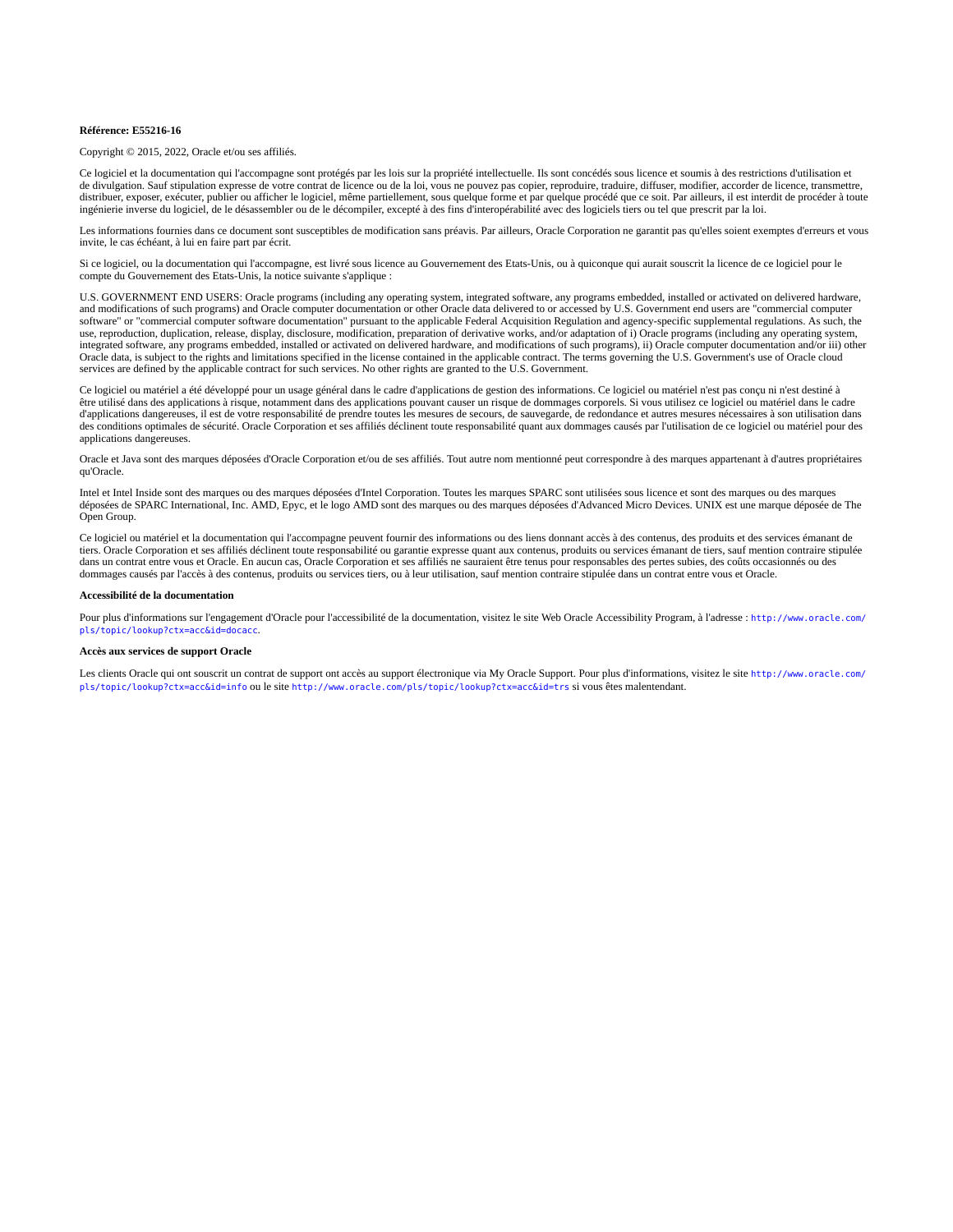#### SPARC M8 and SPARC M7 Servers Product Notes

#### **Part No: E55216-16**

#### Copyright © 2015, 2022, Oracle and/or its affiliates.

This software and related documentation are provided under a license agreement containing restrictions on use and disclosure and are protected by intellectual property laws. Except as expressly permitted in your license agreement or allowed by law, you may not use, copy, reproduce, translate, broadcast, modify, license, transmit, distribute, exhibit, perform,<br>publish, or display any part, in any form prohibited.

The information contained herein is subject to change without notice and is not warranted to be error-free. If you find any errors, please report them to us in writing.

If this is software or related documentation that is delivered to the U.S. Government or anyone licensing it on behalf of the U.S. Government, then the following notice is applicable:

U.S. GOVERNMENT END USERS: Oracle programs, including any operating system, integrated software, any programs installed on the hardware, and/or documentation, delivered to U.S. Government end users are "commercial computer software" pursuant to the applicable Federal Acquisition Regulation and agency-specific supplemental regulations. As such, use, duplication, disclosure, modification, and adaptation of the programs, including any operating system, integrated software, any programs installed on the<br>hardware, and/or documentation, shall be

This software or hardware is developed for general use in a variety of information management applications. It is not developed or intended for use in any inherently dangerous applications, including applications that may create a risk of personal injury. If you use this software or hardware in dangerous applications, then you shall be responsible to take all appropriate fail-safe, backup, redundancy, and other measures to ensure its safe use. Oracle Corporation and its affiliates disclaim any liability for any damages caused by use of this software or hardware in dangerous applications.

Oracle and Java are registered trademarks of Oracle and/or its affiliates. Other names may be trademarks of their respective owners.

Intel and Intel Xeon are trademarks or registered trademarks of Intel Corporation. All SPARC trademarks are used under license and are trademarks or registered trademarks of SPARC International, Inc. AMD, Opteron, the AMD logo, and the AMD Opteron logo are trademarks or registered trademarks of Advanced Micro Devices. UNIX is a registered trademark of The Open Group.

This software or hardware and documentation may provide access to or information about content, products, and services from third parties. Oracle Corporation and its affiliates are not responsible for and expressly disclaim all warranties of any kind with respect to third-party content, products, and services unless otherwise set forth in an applicable agreement between you and Oracle. Oracle Corporation and its affiliates will not be responsible for any loss, costs, or damages incurred due to your access to or use of third-party content, products, or services, except as set forth in an applicable agreement between you and Oracle.

#### **Access to Oracle Support**

Oracle customers that have purchased support have access to electronic support through My Oracle Support. For information, visit [http://www.oracle.com/pls/topic/lookup?](http://www.oracle.com/pls/topic/lookup?ctx=acc&id=info) [ctx=acc&id=info](http://www.oracle.com/pls/topic/lookup?ctx=acc&id=info) or visit <http://www.oracle.com/pls/topic/lookup?ctx=acc&id=trs> if you are hearing impaired.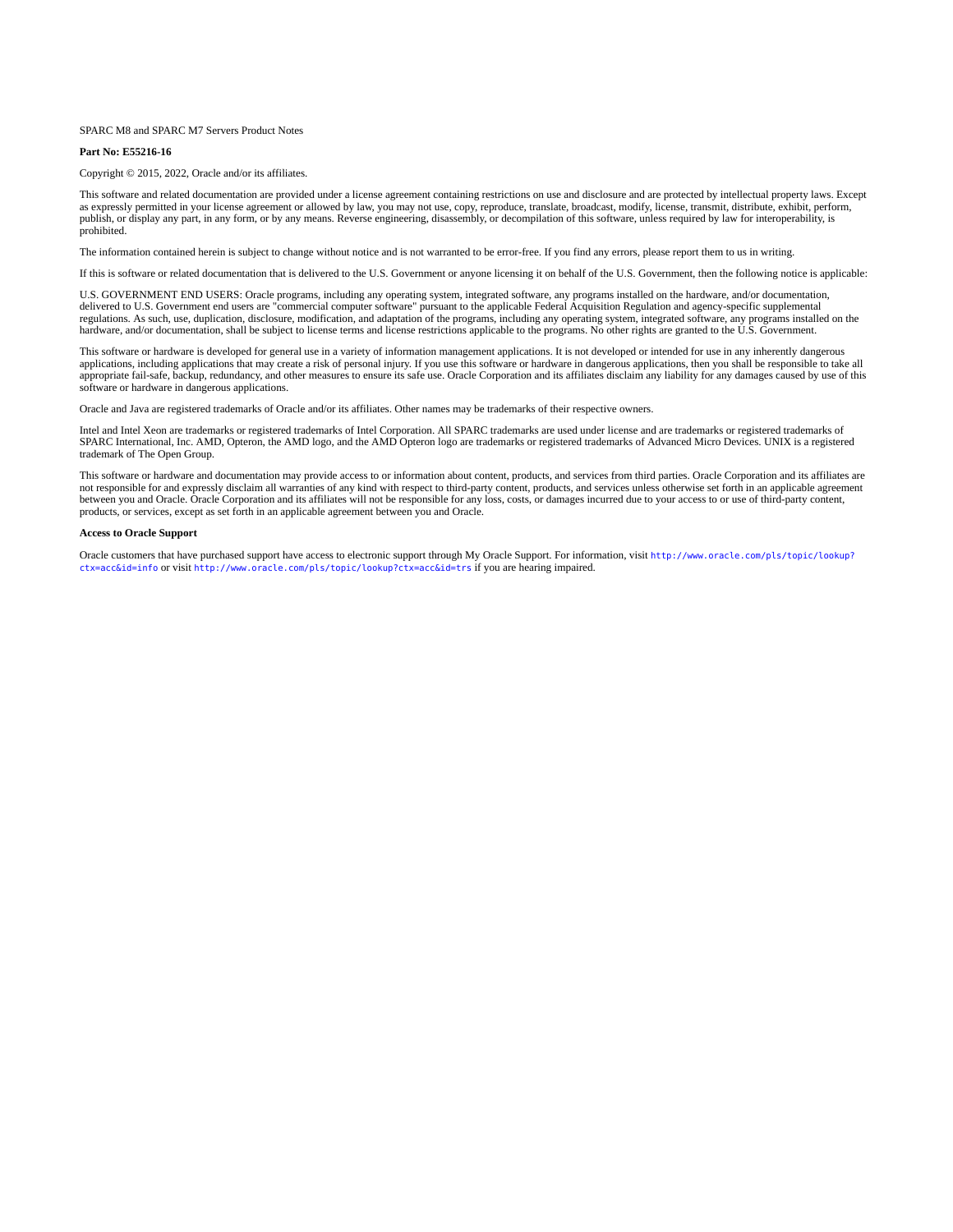#### **Référence: E55216-16**

Copyright © 2015, 2022, Oracle et/ou ses affiliés.

Ce logiciel et la documentation qui l'accompagne sont protégés par les lois sur la propriété intellectuelle. Ils sont concédés sous licence et soumis à des restrictions d'utilisation et de divulgation. Sauf stipulation expresse de votre contrat de licence ou de la loi, vous ne pouvez pas copier, reproduire, traduire, diffuser, modifier, accorder de licence, transmettre, distribuer, exposer, exécuter, publier ou afficher le logiciel, même partiellement, sous quelque forme et par quelque procédé que ce soit. Par ailleurs, il est interdit de procéder à toute ingénierie inverse du logiciel, de le désassembler ou de le décompiler, excepté à des fins d'interopérabilité avec des logiciels tiers ou tel que prescrit par la loi.

Les informations fournies dans ce document sont susceptibles de modification sans préavis. Par ailleurs, Oracle Corporation ne garantit pas qu'elles soient exemptes d'erreurs et vous invite, le cas échéant, à lui en faire part par écrit.

Si ce logiciel, ou la documentation qui l'accompagne, est livré sous licence au Gouvernement des Etats-Unis, ou à quiconque qui aurait souscrit la licence de ce logiciel pour le compte du Gouvernement des Etats-Unis, la notice suivante s'applique :

U.S. GOVERNMENT END USERS: Oracle programs, including any operating system, integrated software, any programs installed on the hardware, and/or documentation, delivered to U.S. Government end users are "commercial computer software" pursuant to the applicable Federal Acquisition Regulation and agency-specific supplemental<br>regulations. As such, use, duplication, disclosure, modif hardware, and/or documentation, shall be subject to license terms and license restrictions applicable to the programs. No other rights are granted to the U.S. Government.

Ce logiciel ou matériel a été développé pour un usage général dans le cadre d'applications de gestion des informations. Ce logiciel ou matériel n'est pas conçu ni n'est destiné à être utilisé dans des applications à risque, notamment dans des applications pouvant causer un risque de dommages corporels. Si vous utilisez ce logiciel ou ce matériel dans le cadre d'applications dangereuses, il est de votre responsabilité de prendre toutes les mesures de secours, de sauvegarde, de redondance et autres mesures nécessaires à son utilisation dans des conditions optimales de sécurité. Oracle Corporation et ses affiliés déclinent toute responsabilité quant aux dommages causés par l'utilisation de ce logiciel ou matériel pour des applications dangereuses.

Oracle et Java sont des marques déposées d'Oracle Corporation et/ou de ses affiliés. Tout autre nom mentionné peut correspondre à des marques appartenant à d'autres propriétaires qu'Oracle.

Intel et Intel Xeon sont des marques ou des marques déposées d'Intel Corporation. Toutes les marques SPARC sont utilisées sous licence et sont des marques ou des marques déposées de SPARC International, Inc. AMD, Opteron, le logo AMD et le logo AMD Opteron sont des marques ou des marques déposées d'Advanced Micro Devices. UNIX est une marque déposée de The Open Group.

Ce logiciel ou matériel et la documentation qui l'accompagne peuvent fournir des informations ou des liens donnant accès à des contenus, des produits et des services émanant de tiers. Oracle Corporation et ses affiliés déclinent toute responsabilité ou garantie expresse quant aux contenus, produits ou services émanant de tiers, sauf mention contraire stipulée dans un contrat entre vous et Oracle. En aucun cas, Oracle Corporation et ses affiliés ne sauraient être tenus pour responsables des pertes subies, des coûts occasionnés ou des dommages causés par l'accès à des contenus, produits ou services tiers, ou à leur utilisation, sauf mention contraire stipulée dans un contrat entre vous et Oracle.

#### **Accès aux services de support Oracle**

Les clients Oracle qui ont souscrit un contrat de support ont accès au support électronique via My Oracle Support. Pour plus d'informations, visitez le site [http://www.oracle.com/](http://www.oracle.com/pls/topic/lookup?ctx=acc&id=info) [pls/topic/lookup?ctx=acc&id=info](http://www.oracle.com/pls/topic/lookup?ctx=acc&id=info) ou le site <http://www.oracle.com/pls/topic/lookup?ctx=acc&id=trs> si vous êtes malentendant.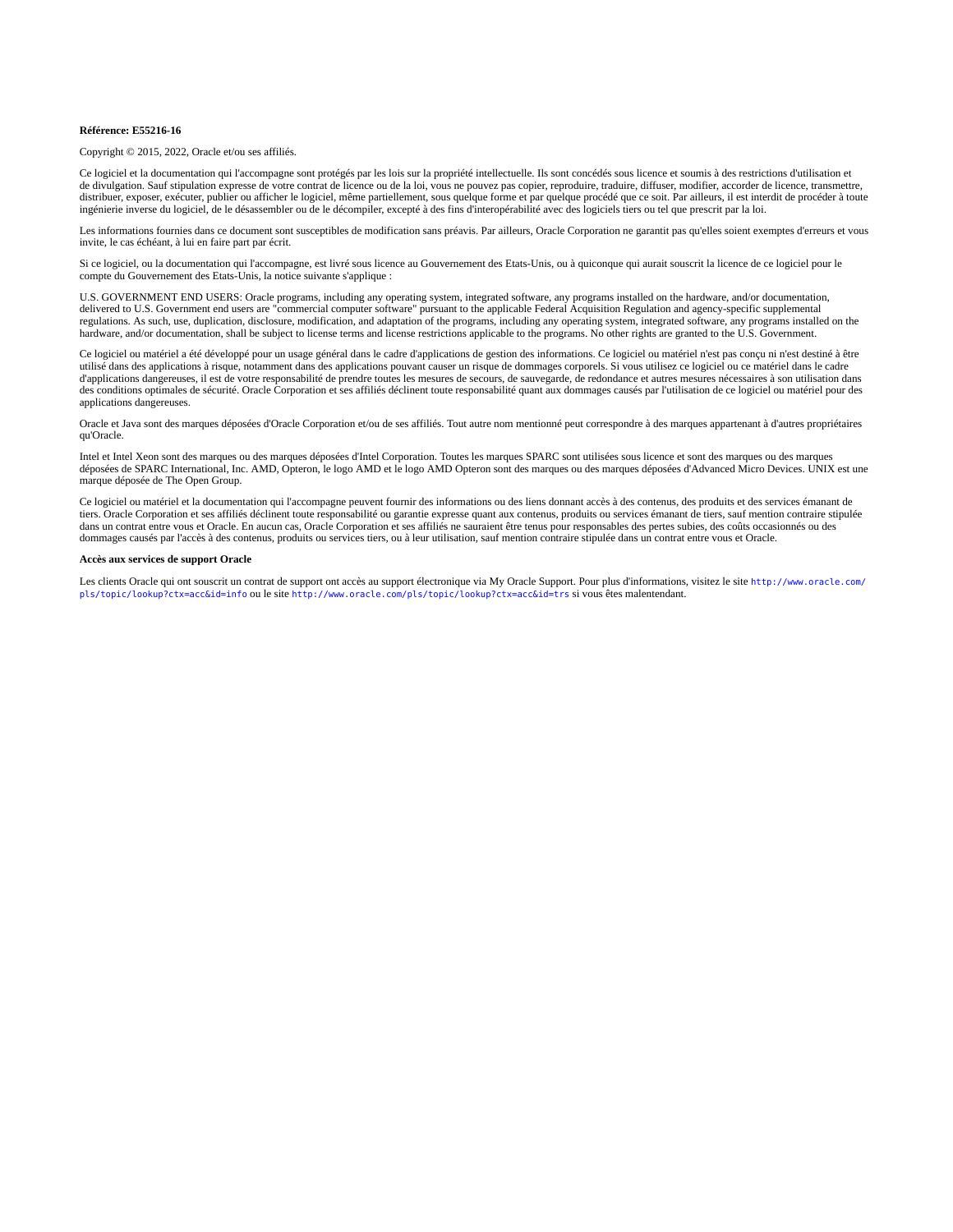# **Contents**

| Minimum Supported Versions of the Firmware, OS, and Software (SPARC     |  |
|-------------------------------------------------------------------------|--|
|                                                                         |  |
| Mandatory Oracle Solaris 11 OS Package Updates (SPARC M8)  13           |  |
| Mandatory Oracle Solaris 10 1/13 OS Patches and Packages (SPARC M8)  14 |  |
|                                                                         |  |
|                                                                         |  |
| Minimum Supported Versions of the Firmware, OS, and Software (SPARC     |  |
|                                                                         |  |
|                                                                         |  |
| Mandatory Oracle Solaris 11 OS Package Updates (SPARC M7)  17           |  |
| Mandatory Oracle Solaris 10 OS Patches and Packages (SPARC M7)  18      |  |
|                                                                         |  |
| Oracle ILOM Deprecation Notices and Important Operating Notes (SPARC    |  |
|                                                                         |  |
| Required Firmware Updates for Optional Components (SPARC M7)  23        |  |
|                                                                         |  |
|                                                                         |  |
| Disable Verified Boot on Oracle Solaris 10 Guest Domains  24            |  |
|                                                                         |  |
|                                                                         |  |
|                                                                         |  |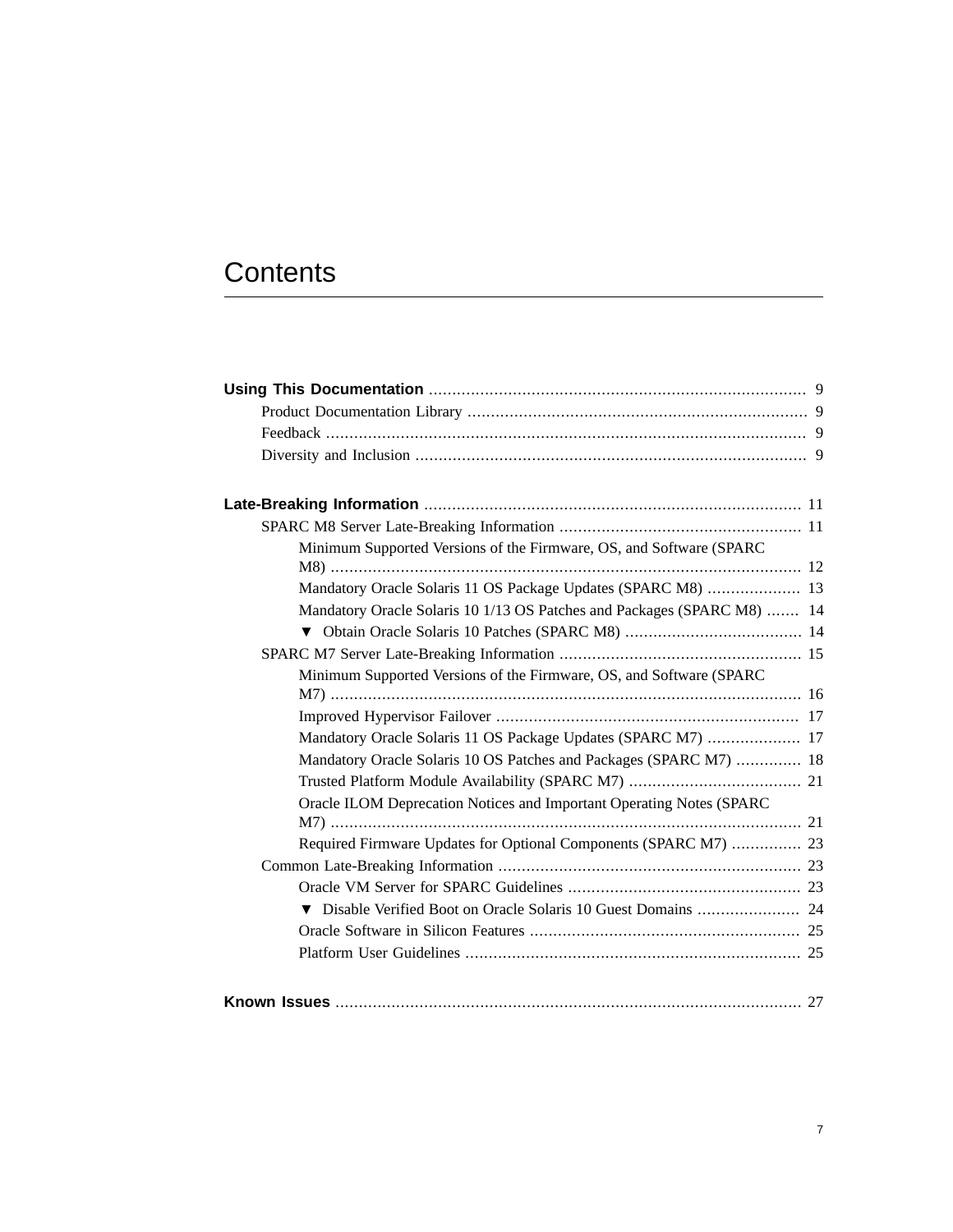| CMIOU Ready to Remove LED Remains Lit Even When                                                                                                            |  |
|------------------------------------------------------------------------------------------------------------------------------------------------------------|--|
|                                                                                                                                                            |  |
| FRUID Inaccessible Faults Occur After an SP Failover (26403735)  29                                                                                        |  |
| Fault Diagnosis Daemon Detects Unexpected Telemetry Error in Virtual Sensor                                                                                |  |
| /SYS/SP0/SPM1 is not ready. Please wait. Message Displays During Host Start                                                                                |  |
| iSCSI Boot Panic vfs mountroot: cannot mount root Due to Slow iSCSI Target                                                                                 |  |
|                                                                                                                                                            |  |
| Apply Workaround to a Fresh Oracle Solaris OS Installation  42                                                                                             |  |
| Select a Boot Environment Earlier than Oracle Solaris 11.3 SRU 19.5  43                                                                                    |  |
| Shutting Down Root and I/O Domain On Servers With a Virtual Function and                                                                                   |  |
| Oracle ILOM Java Remote Console Plus Storage Redirection Does Not Suspend                                                                                  |  |
| Hotplugged Intel PCIe Cards Not Seen By the fwupdate Command (25830688)  46                                                                                |  |
| Timeout waiting for Tx completion Message When Booting Over a Sun Dual                                                                                     |  |
|                                                                                                                                                            |  |
| prtdiag -v is Missing Environmental and FRU Status (23619958)  48                                                                                          |  |
| Intermittently ereport.io.device.inval_state is seen after SP force failover                                                                               |  |
| IO domain ldgX is locked against modification at host restart (26191129)  50                                                                               |  |
| DIMM present sensor is not updated correctly after hotplug (26541821)  50<br>SP/config restore fails to restore some /HOST0/SP/powermgmt/budget properties |  |
| CMP devices become immediately disabled after their parent CMU is disabled                                                                                 |  |
|                                                                                                                                                            |  |
| Get link information failure when pressing ATTN button, PCIE in UNK state later                                                                            |  |
| Panic: WAIT_MBOX_DONE() timeout running CPU/memory stress tests in a kernel                                                                                |  |
| 3-node-Idom guest domain Cluster - Unable to acquire quorum device - Node panic                                                                            |  |
| Failed to write to Admin Rx Queue Regs on versaboot IO domain reboot stress                                                                                |  |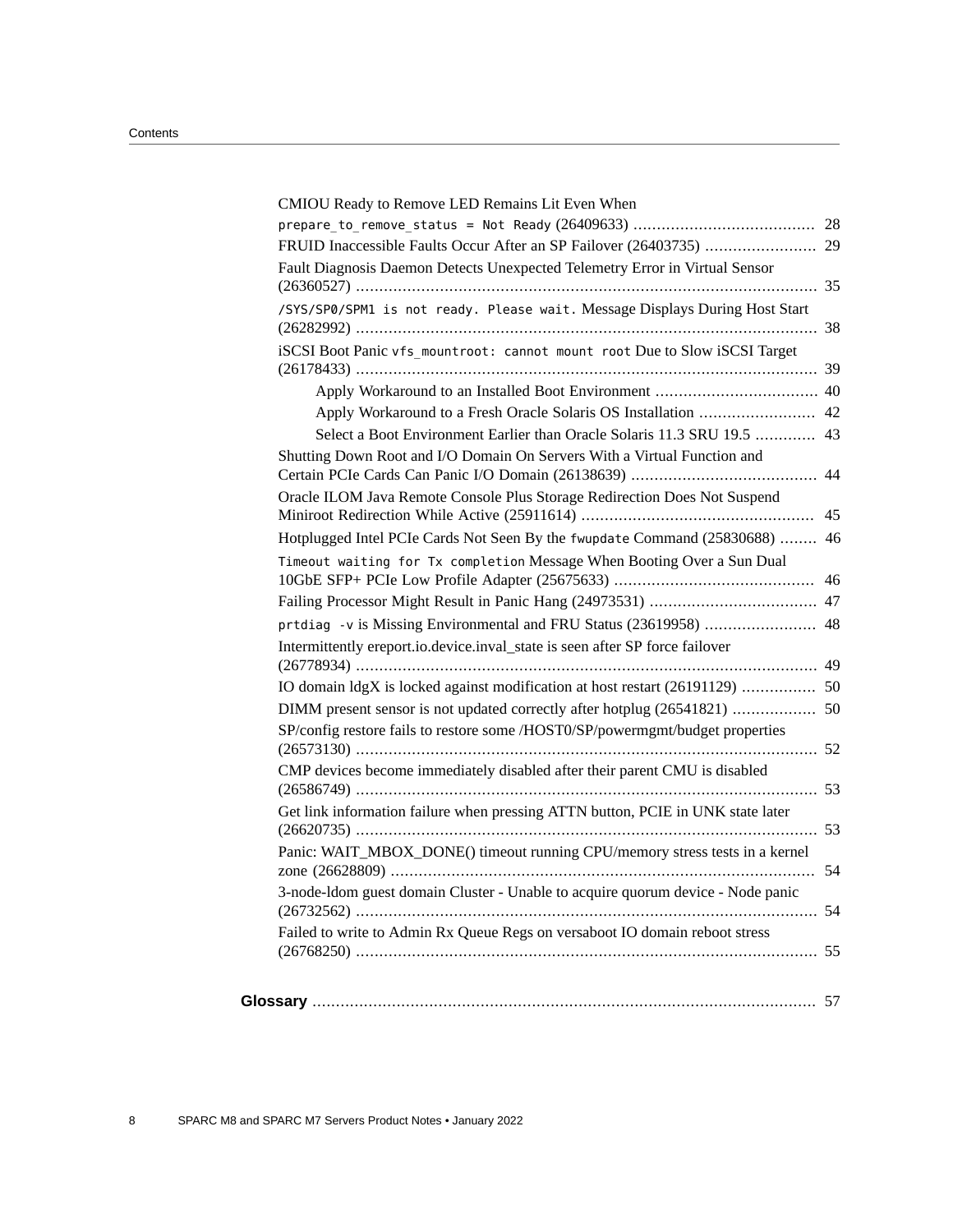## <span id="page-8-0"></span>Using This Documentation

- **Overview** Provides late-breaking information about the SPARC M8 and SPARC M7 servers from Oracle
- **Audience** Technicians, system administrators, authorized service providers, and trained hardware service personnel who have been instructed on the hazards within the equipment and are qualified to remove and replace hardware.
- **Required knowledge** Advanced experience troubleshooting and replacing hardware

## <span id="page-8-1"></span>**Product Documentation Library**

Documentation and resources for this product and related products are available at [http://www.](http://www.oracle.com/goto/m8/docs) [oracle.com/goto/m8/docs](http://www.oracle.com/goto/m8/docs) and <http://www.oracle.com/goto/m7/docs>.

#### <span id="page-8-2"></span>**Feedback**

Provide feedback about this documentation at <http://www.oracle.com/goto/docfeedback>.

## <span id="page-8-3"></span>**Diversity and Inclusion**

Oracle is fully committed to diversity and inclusion. Oracle recognizes the influence of ethnic and cultural values and is working to remove language from our products and documentation that might be considered insensitive. While doing so, we are also mindful of the necessity to maintain compatibility with our customers' existing technologies and the need to ensure continuity of service as Oracle's offerings and industry standards evolve. Because of these technical constraints, our effort to remove insensitive terms is an ongoing, long-term process.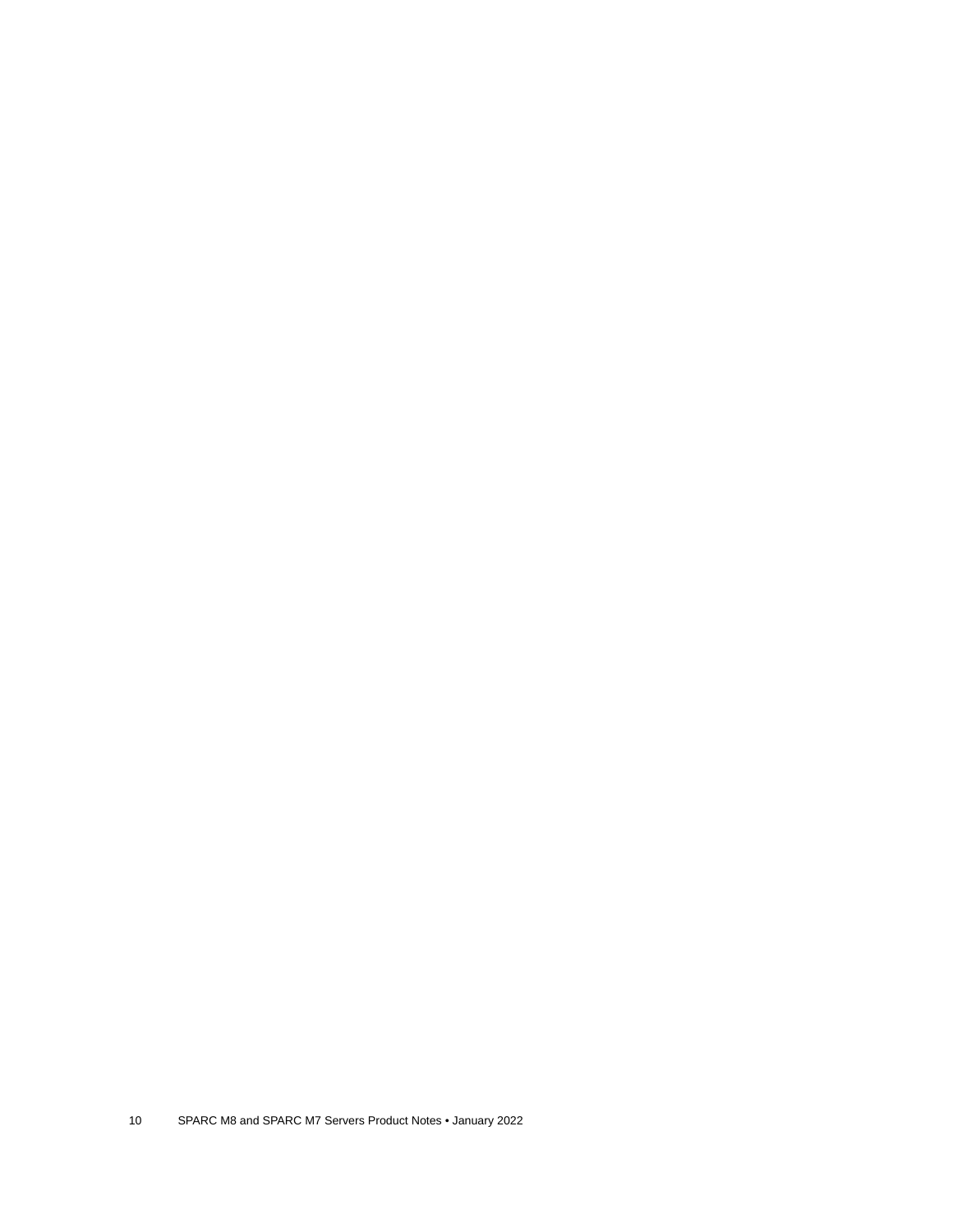## <span id="page-10-0"></span>Late-Breaking Information

This document provides late-breaking information for the servers.

- ["SPARC M8 Server Late-Breaking Information" on page 11](#page-10-1)
- ["SPARC M7 Server Late-Breaking Information" on page 15](#page-14-0)
- ["Common Late-Breaking Information" on page 23](#page-22-1)

#### **Related Information**

- ["Known Issues" on page 27](#page-26-0)
- ["Glossary" on page 57](#page-56-0)

#### <span id="page-10-1"></span>**SPARC M8 Server Late-Breaking Information**

These topics provide the late-breaking information for the SPARC M8-8 server.

- ["Minimum Supported Versions of the Firmware, OS, and Software \(SPARC](#page-11-0) [M8\)" on page 12](#page-11-0)
- ["Mandatory Oracle Solaris 11 OS Package Updates \(SPARC M8\)" on page 13](#page-12-0)
- ["Mandatory Oracle Solaris 10 1/13 OS Patches and Packages \(SPARC M8\)" on page 14](#page-13-0)
- ["Obtain Oracle Solaris 10 Patches \(SPARC M8\)" on page 14](#page-13-1)

#### **Related Information**

- ["Common Late-Breaking Information" on page 23](#page-22-1)
- ["Known Issues" on page 27](#page-26-0)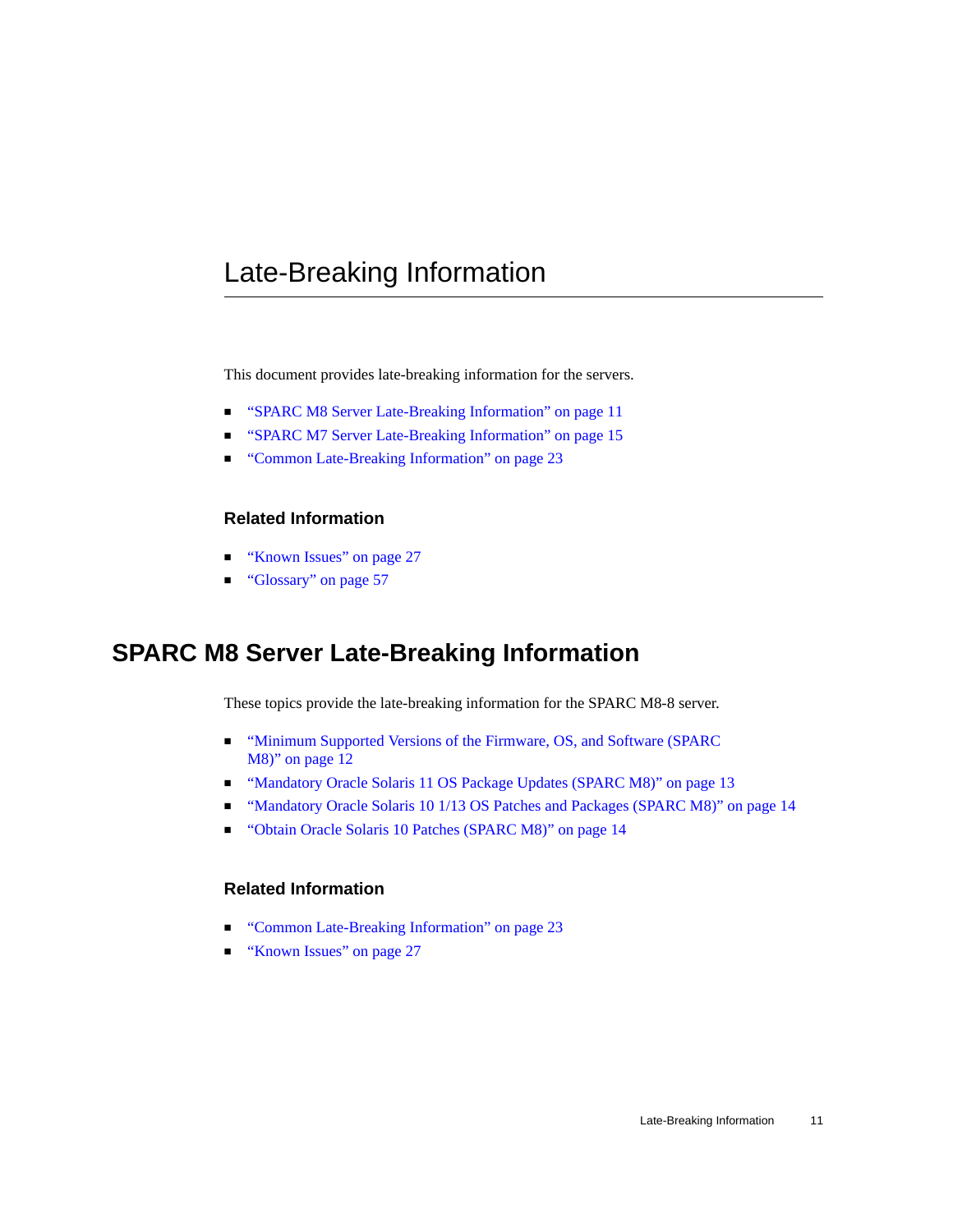## <span id="page-11-0"></span>**Minimum Supported Versions of the Firmware, OS, and Software (SPARC M8)**

You must install the latest available and supported versions of the system firmware, [OS,](#page-59-0) and patches for optimal performance, security, and stability.

Oracle Solaris 11 is the recommended OS for the SPARC M8-8 server. Oracle Solaris 11 provides simplified installation and maintenance, enhanced virtualization capabilities, and performance improvements. A more detailed list of Oracle Solaris 11 advantages is available at [http://www.oracle.com/technetwork/server-storage/solaris11/overview/solaris](http://www.oracle.com/technetwork/server-storage/solaris11/overview/solaris-matrix-1549264.html)[matrix-1549264.html](http://www.oracle.com/technetwork/server-storage/solaris11/overview/solaris-matrix-1549264.html).

**Note -** If you configure the server with Oracle VM Server for SPARC, you can install various combinations of OS versions. For example, you must run Oracle Solaris 11.3 in the control domain, but you can run Oracle Solaris 11.3 or Oracle Solaris 10 1/13 in a guest domain.

**Note -** By default, the Oracle Solaris OS [AI](#page-56-1) server installer selects the first drive it finds as the boot disk and installs the OS on it. Since SPARC M8-8 servers do not include integrated drives, the installation might fail or the installer might install the OS on the first drive of an external storage device, even if that first drive is not appropriate for your environment. To ensure that the OS is installed on the correct drive, always specify the target drive in the AI manifest file. For instructions, refer to *[Installing Oracle Solaris 11.3 Systems](http://www.oracle.com/pls/topic/lookup?ctx=E53394-01&id=IOSUI)* in the Oracle Solaris documentation and the  $a$ i manifest(4) man page.

| Software               | <b>Minimum Supported Versions</b>                                                       |
|------------------------|-----------------------------------------------------------------------------------------|
| Oracle System Firmware | 9.8.0 includes Oracle ILOM 4.0.x support on M8-8 servers.                               |
|                        | 9.10.3 includes 128 GB DIMM support and Oracle ILOM 5.0.2.2<br>support on M8-8 servers. |
| Oracle Solaris 11      | Oracle Solaris 11.3 SRU 24.                                                             |
|                        | For the control domain, guest domains, and nonvirtualized<br>configurations.            |
|                        | Includes these software components:                                                     |
|                        | Oracle VM Server for SPARC<br><b>Demondent Department</b> Oracle VTS                    |
|                        | Also see "Mandatory Oracle Solaris 11 OS Package Updates<br>(SPARC M8)" on page 13.     |
| Oracle Solaris 10      | Oracle Solaris 10 1/13 SPARC Bundle and patches.                                        |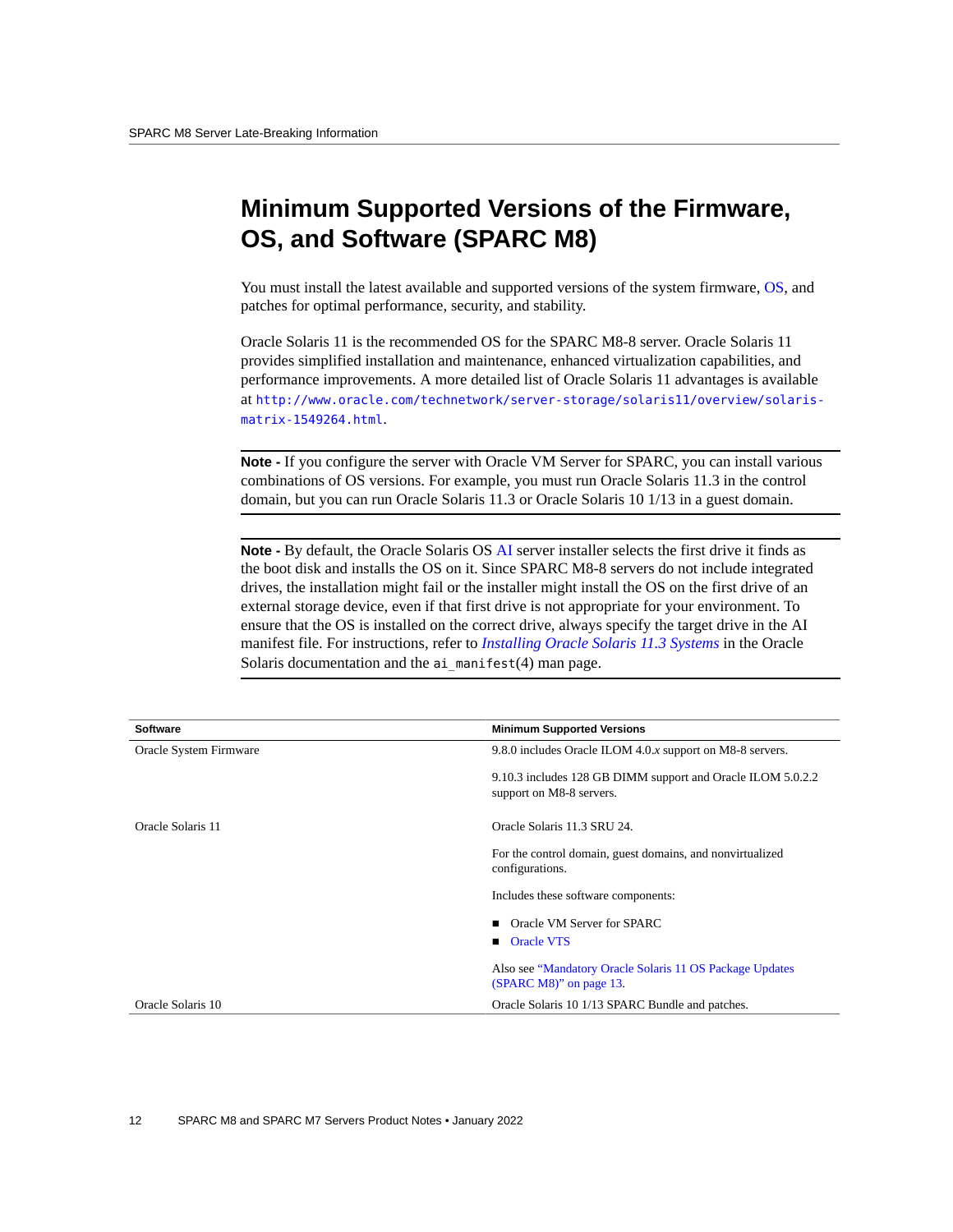| <b>Software</b>                    | <b>Minimum Supported Versions</b>                                                                                                                                                                                                                                                                |
|------------------------------------|--------------------------------------------------------------------------------------------------------------------------------------------------------------------------------------------------------------------------------------------------------------------------------------------------|
|                                    | For virtual guest domains only.                                                                                                                                                                                                                                                                  |
|                                    | Also see "Mandatory Oracle Solaris 10 1/13 OS Patches and<br>Packages (SPARC M8)" on page 14.                                                                                                                                                                                                    |
| Java Development Kit               | Java applications running on this product require one of these<br>minimum JDK versions:                                                                                                                                                                                                          |
|                                    | JDK 11 or higher                                                                                                                                                                                                                                                                                 |
|                                    | JDK 1.8.0_131 b11 or higher<br>▬                                                                                                                                                                                                                                                                 |
|                                    | JDK 1.7.0_85 b33 or higher                                                                                                                                                                                                                                                                       |
|                                    | For production use, Oracle recommends using the latest available<br>JDK and JRE versions, and does not recommend using JDK<br>versions that are no longer updated and are in sustaining support.<br>For details, refer to https://www.oracle.com/technetwork/java/<br>javase/overview/index.html |
|                                    | For information about running older versions of the JDK on SPARC<br>servers, refer to Doc ID 2564392.1 on My Oracle Support.                                                                                                                                                                     |
| Oracle Database Enterprise Edition | 12.2.0.1                                                                                                                                                                                                                                                                                         |
|                                    | Required on Oracle Solaris 11.3 for in-memory features.                                                                                                                                                                                                                                          |

**Note -** Always update optional [PCIe](#page-59-2) card firmware to the latest supported version. Some PCIe cards and devices have other minimum requirements. For details, including what is required for a device to be bootable, refer to the product notes and other documentation for that device.

**Note -** Refer to [Hardware and Software Requirements for Oracle Solaris Kernel Zones](http://docs.oracle.com/cd/E53394_01/html/E54751/gnwoi.html#scrolltoc) to confirm that your server firmware supports Oracle Solaris kernel zones.

## <span id="page-12-0"></span>**Mandatory Oracle Solaris 11 OS Package Updates (SPARC M8)**

At a minimum, you must update the Oracle Solaris 11.3 OS with SRU 24.

If you reinstall the OS, you might need to install certain package updates before you put the server and optional hardware or software components into production.

Install the most recent Oracle Solaris 11.3 [SRU](#page-60-0). Taking this action ensures that your server has the latest software for the best performance, security, and stability.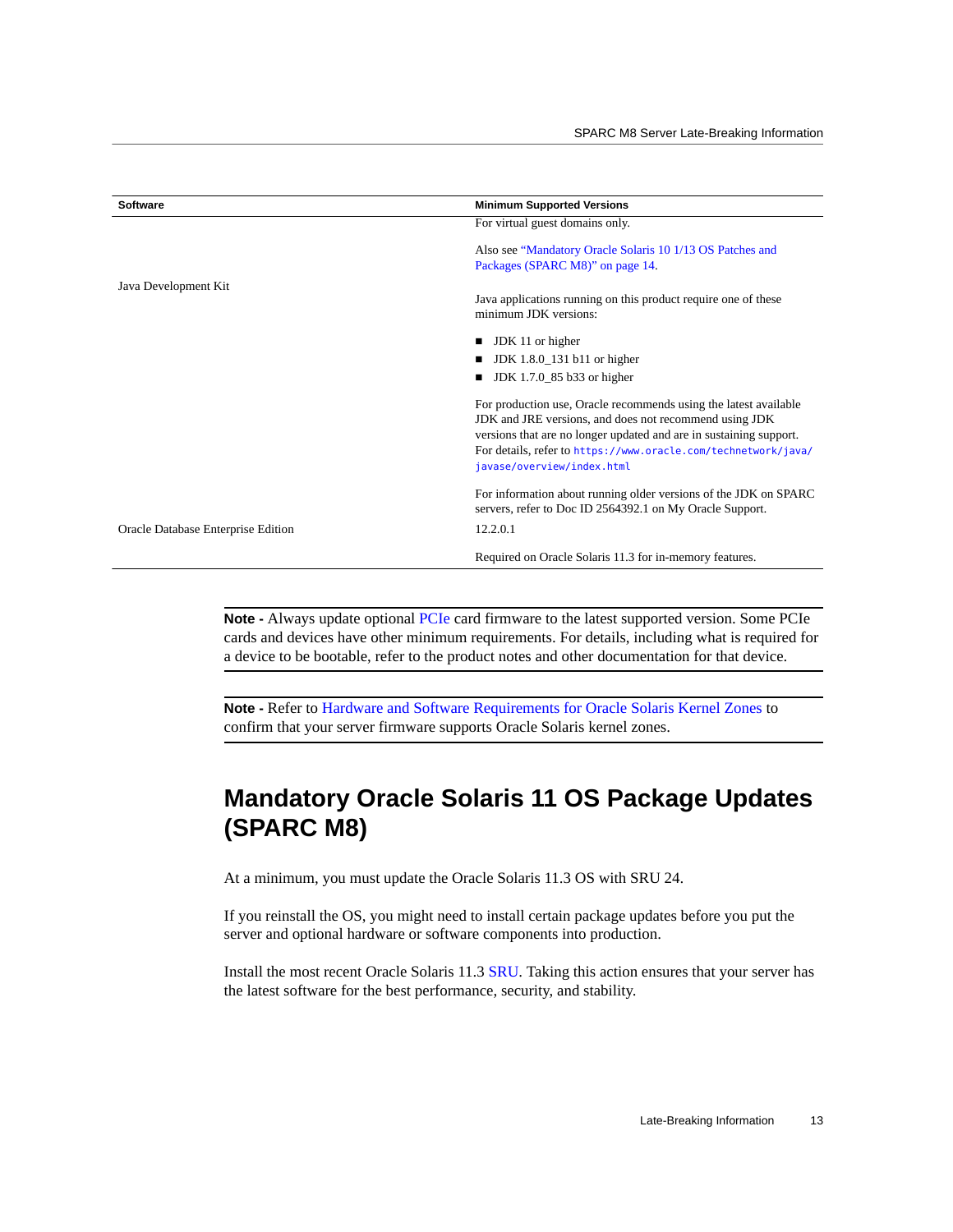Use the pkg info entire command to display which SRU is currently installed on your server. Use the pkg command or the package manager GUI to download any available SRU.

**Note -** To access the Oracle Solaris 11 package update repository, you must have an Oracle support agreement that enables you to install a required [SSL](#page-61-0) certificate and support key.

## <span id="page-13-0"></span>**Mandatory Oracle Solaris 10 1/13 OS Patches and Packages (SPARC M8)**

If you install the Oracle Solaris 10 OS in a guest domain, you must also install the latest recommended patch set for Oracle Solaris 10 SPARC, and in some cases, additional patches.

**Note -** This version of the OS is supported only in guest domains.

| <b>Installation Order</b> | <b>OS and Patches</b>                                                                                                                                                                                                                                                                                                                                                                          |
|---------------------------|------------------------------------------------------------------------------------------------------------------------------------------------------------------------------------------------------------------------------------------------------------------------------------------------------------------------------------------------------------------------------------------------|
| 1                         | Oracle Solaris 10 1/13.                                                                                                                                                                                                                                                                                                                                                                        |
| 2                         | Install the mandatory patches found in the recommended patchset for Oracle Solaris<br>10 SPARC bundle as of June 2017, or newer, which includes KU150400-51.                                                                                                                                                                                                                                   |
|                           | To install Oracle Solaris 10 1/13, you must use an image with the miniroot patched<br>with KU150400-29, or higher.                                                                                                                                                                                                                                                                             |
|                           | A supported image is provided in MOS patch 26032848. This image contains the<br>original Oracle Solaris 10 1/13 software, and a miniroot image which includes<br>kernel patch 150400-48. Downloading and using this image enables you to install<br>Oracle Solaris 10 1/13 on guest domains using the Oracle Solaris 10 JumpStart<br>technology without manually patching the packed miniroot. |
|                           | (Optional) If you do not want to use the image provided in the MOS patch, use the<br>prior method to patch the packed miniroot manually. You must also use this method<br>to patch versions of Oracle Solaris older than Oracle Solaris 10 1/13. Refer to MOS<br>article 1501320.1 for instructions on how to patch a packed miniroot at My Oracle<br>Support (https://myoraclesupport.com).   |
|                           | You can use the Oracle Solaris 10 JumpStart technology and finish scripts to patch<br>the installed image.                                                                                                                                                                                                                                                                                     |

#### <span id="page-13-1"></span>**Obtain Oracle Solaris 10 Patches (SPARC M8)**

**1. Sign in to My Oracle Support:**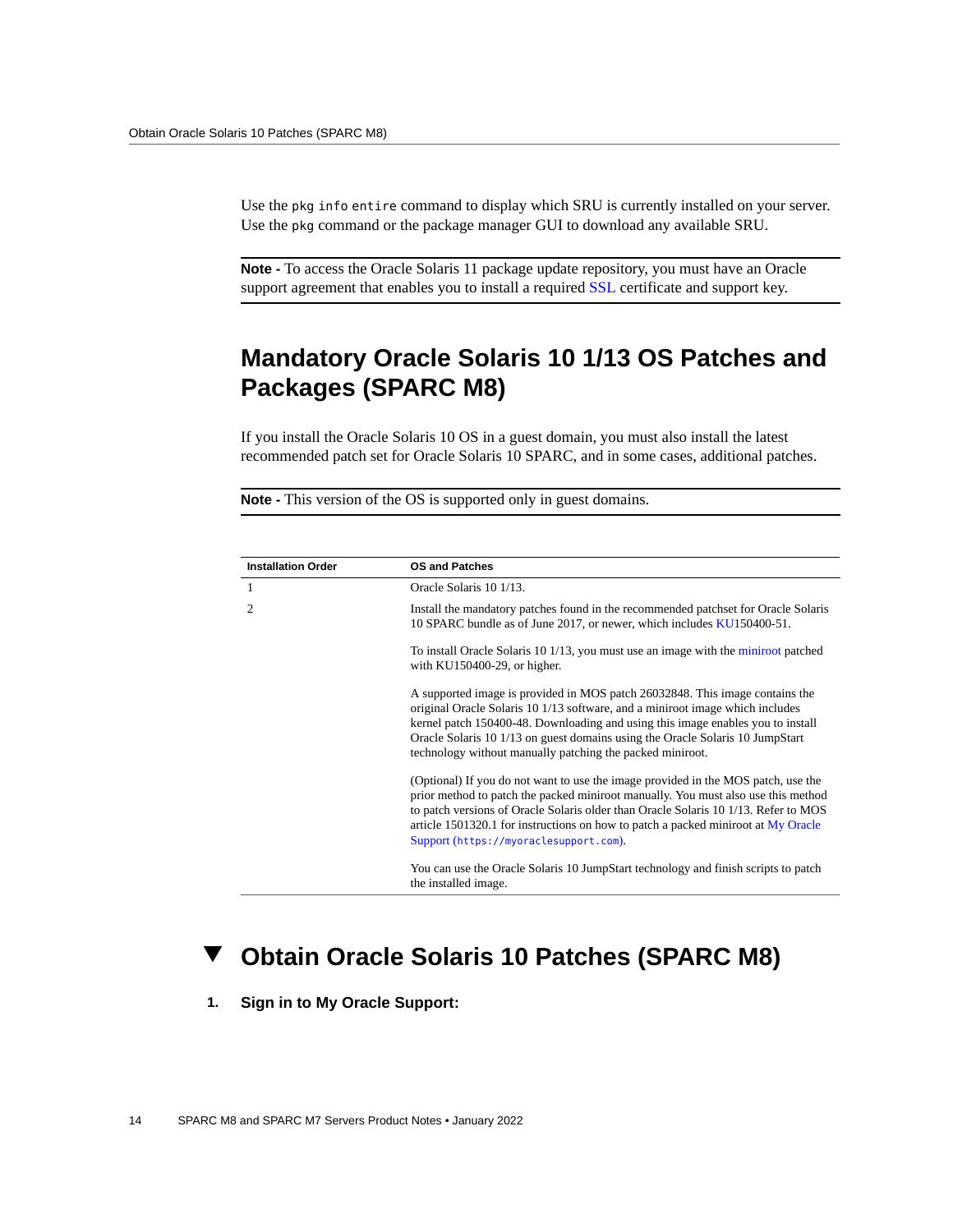<https://myoraclesupport.com>

**2. Click the Patches & Updates tab.**

#### **3. Search for a patch using the Patch Search panel.**

When searching for a patch using the Patch Name or Number field, you must specify the complete name or number of the patch. For example:

- Solaris 10 1/13 SPARC Bundle
- 26032848
- 147159-03

To search using a patch number without the revision number (last two digits), type % in place of the revision number. For example:

147159-%

#### **4. After you locate the patch, access the README and download the patch from the site.**

The patch README provides the patch installation instructions.

#### <span id="page-14-0"></span>**SPARC M7 Server Late-Breaking Information**

These topics provide the late-breaking information for the SPARC M7 servers.

- ["Minimum Supported Versions of the Firmware, OS, and Software \(SPARC](#page-15-0) [M7\)" on page 16](#page-15-0)
- ["Mandatory Oracle Solaris 11 OS Package Updates \(SPARC M7\)" on page 17](#page-16-1)
- ["Mandatory Oracle Solaris 10 OS Patches and Packages \(SPARC M7\)" on page 18](#page-17-0)
- ["Trusted Platform Module Availability \(SPARC M7\)" on page 21](#page-20-0)
- ["Oracle ILOM Deprecation Notices and Important Operating Notes \(SPARC](#page-20-1) [M7\)" on page 21](#page-20-1)
- ["Required Firmware Updates for Optional Components \(SPARC M7\)" on page 23](#page-22-0)

#### **Related Information**

■ ["Common Late-Breaking Information" on page 23](#page-22-1)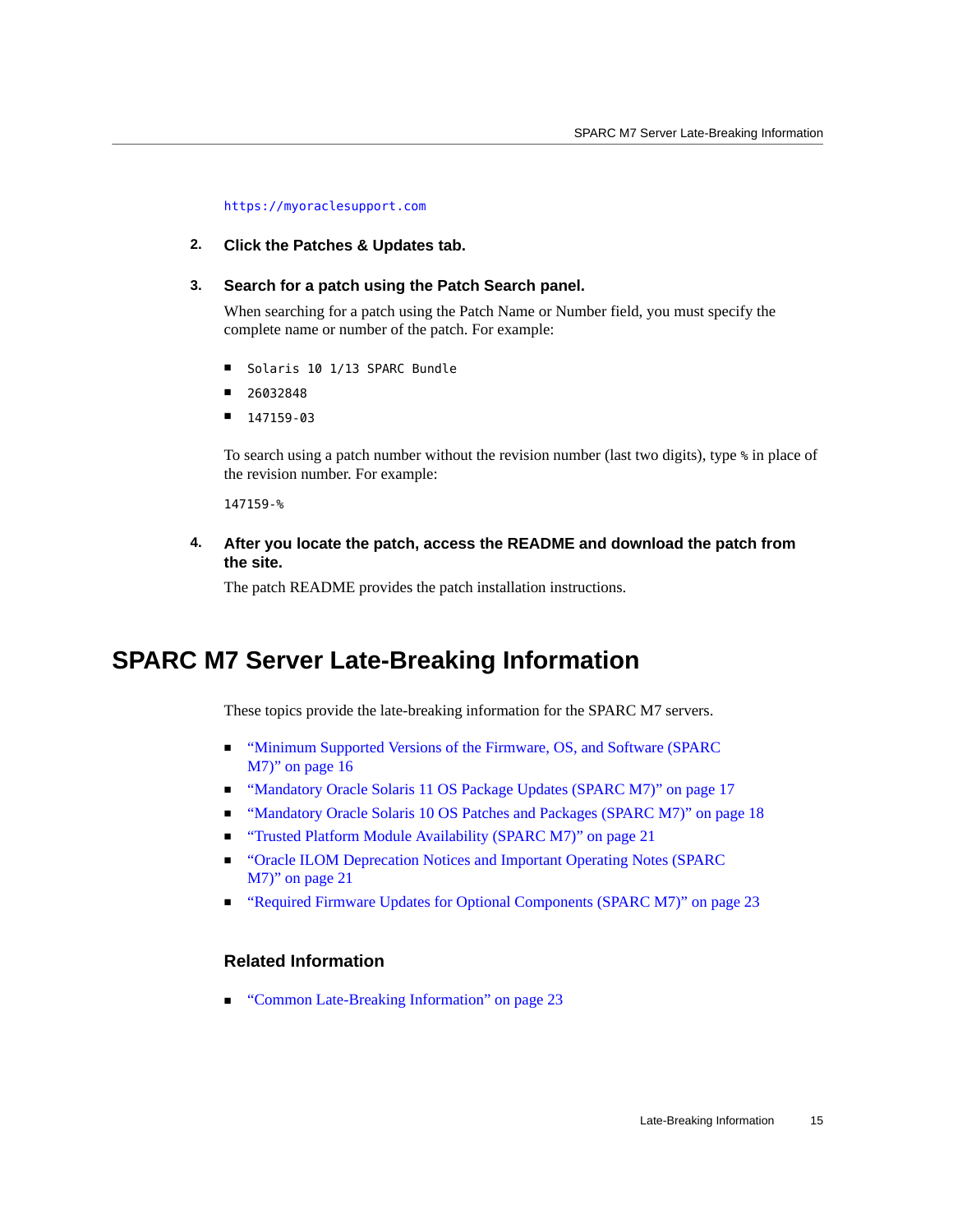## <span id="page-15-0"></span>**Minimum Supported Versions of the Firmware, OS, and Software (SPARC M7)**

You must install the latest available and supported versions of the system firmware, [OS,](#page-59-0) and patches for optimal performance, security, and stability.

Oracle Solaris 11 is the recommended OS for the SPARC M7 servers. Oracle Solaris 11 provides simplified installation and maintenance, enhanced virtualization capabilities, and performance improvements. A more detailed list of Oracle Solaris 11 advantages is available at [http://www.oracle.com/technetwork/server-storage/solaris11/overview/solaris](http://www.oracle.com/technetwork/server-storage/solaris11/overview/solaris-matrix-1549264.html)[matrix-1549264.html](http://www.oracle.com/technetwork/server-storage/solaris11/overview/solaris-matrix-1549264.html).

**Note -** If you configure the server with Oracle VM Server for SPARC, you can install various combinations of OS versions. For example, you must run Oracle Solaris 11.3 in the control domain, but you can run Oracle Solaris 11.3, Oracle Solaris 10 1/13, Oracle Solaris 10 8/11, or Oracle Solaris 10 9/10 in a guest domain.

**Note -** By default, the Oracle Solaris OS [AI](#page-56-1) server installer selects the first drive it finds as the boot disk and installs the OS on it. Since the SPARC M7 servers do not include integrated drives, the installation might fail or the installer might install the OS on the first drive of an external storage device, even if that first drive is not appropriate for your environment. To ensure that the OS is installed on the correct drive, always specify the target drive in the AI manifest file. For instructions, refer to *[Installing Oracle Solaris 11.3 Systems](http://www.oracle.com/pls/topic/lookup?ctx=E53394-01&id=IOSUI)* in the Oracle Solaris documentation and the  $a$ i manifest(4) man page.

| Software            | <b>Minimum Supported Versions</b>                                                                                               |
|---------------------|---------------------------------------------------------------------------------------------------------------------------------|
| Sun System Firmware | 9.5.2.g for the M7 servers, includes Oracle ILOM 3.2.5.8.<br>Note - For the M7 servers, the latest firmware release is 9.8.0.c. |
| Oracle Solaris 11   | Oracle Solaris 11.3 SRU2.                                                                                                       |
|                     | For the control domain, guest domains, and nonvirtualized configurations.                                                       |
|                     | Includes these software components:                                                                                             |
|                     | ■ Oracle VM Server for SPARC.                                                                                                   |
|                     | <b>Oracle VTS.</b>                                                                                                              |
|                     | Also see "Mandatory Oracle Solaris 11 OS Package Updates (SPARC)<br>$M7$ " on page 17.                                          |
| Oracle Solaris 10   | Oracle Solaris 10 9/10 or Oracle Solaris 10 8/11 OS, plus Oracle Solaris 10 1/13<br>SPARC Bundle and patches.                   |
|                     | For virtual guest domains only.                                                                                                 |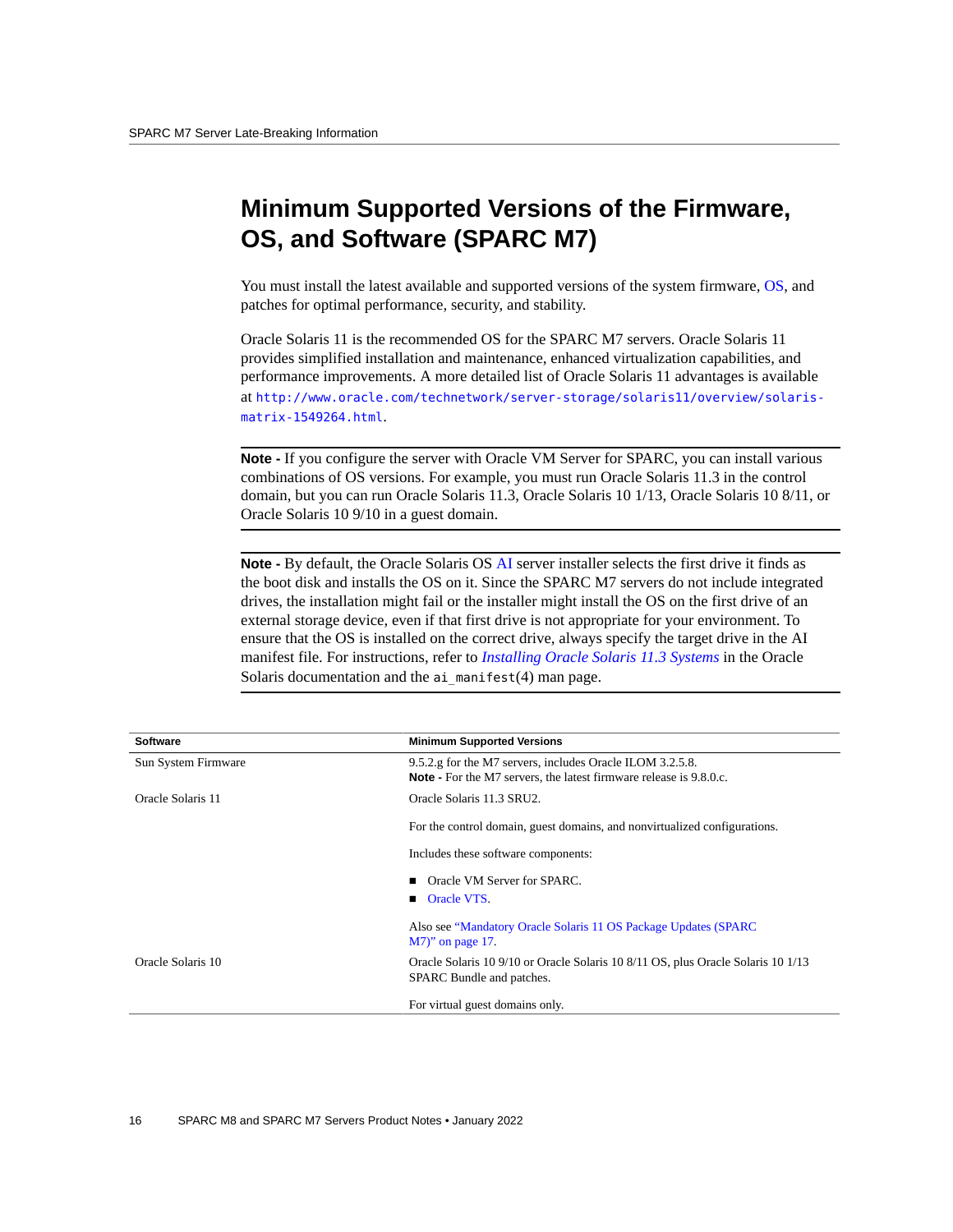| <b>Software</b>                    | <b>Minimum Supported Versions</b>                                                                                                                                                                                                                                                             |
|------------------------------------|-----------------------------------------------------------------------------------------------------------------------------------------------------------------------------------------------------------------------------------------------------------------------------------------------|
|                                    | Oracle Solaris 10 OS includes Oracle VTS 7 PS15.                                                                                                                                                                                                                                              |
|                                    | Also see "Mandatory Oracle Solaris 10 OS Patches and Packages (SPARC)<br>M7)" on page 18.                                                                                                                                                                                                     |
| Java SE Development Kit            | Java applications running on this product require one of these minimum JDK<br>versions:                                                                                                                                                                                                       |
|                                    | JDK 11 or higher                                                                                                                                                                                                                                                                              |
|                                    | JDK 1.8.0_60 b27 or higher                                                                                                                                                                                                                                                                    |
|                                    | JDK 1.7.0_85 b33 or higher                                                                                                                                                                                                                                                                    |
|                                    | For production use, Oracle recommends using the latest available JDK and JRE<br>versions, and does not recommend using JDK versions that are no longer updated<br>and are in sustaining support. For details, refer to https://www.oracle.com/<br>technetwork/java/javase/overview/index.html |
|                                    | For information about running older versions of the JDK on SPARC servers, refer to<br>Doc ID 2564392.1 on My Oracle Support.                                                                                                                                                                  |
| Oracle Database Enterprise Edition | 12.1.0.2.13 (October 2015), plus required patch 21744410.                                                                                                                                                                                                                                     |
|                                    | Required on Oracle Solaris 11.3 for in-memory features.                                                                                                                                                                                                                                       |

**Note -** Some [PCIe](#page-59-2) cards and devices have other minimum requirements. For details, including what is required for a device to be bootable, refer to the product notes and other documentation for that device.

**Note -** Your server might require more recent firmware for using Oracle Solaris kernel zones. Refer to [Hardware and Software Requirements for Oracle Solaris Kernel Zones.](http://docs.oracle.com/cd/E53394_01/html/E54751/gnwoi.html#scrolltoc)

## <span id="page-16-0"></span>**Improved Hypervisor Failover**

The latest Sun System firmware release (9.8.0.c) includes FPGA failover and SSI hardening improvements that enable the hypervisor to more gracefully handle failovers from one SP to another when they are triggered by a hardware fault. Previously, these situations caused the hypervisor abort, which impacted the end user.

## <span id="page-16-1"></span>**Mandatory Oracle Solaris 11 OS Package Updates (SPARC M7)**

At a minimum, you must update the Oracle Solaris 11.3 OS with SRU2.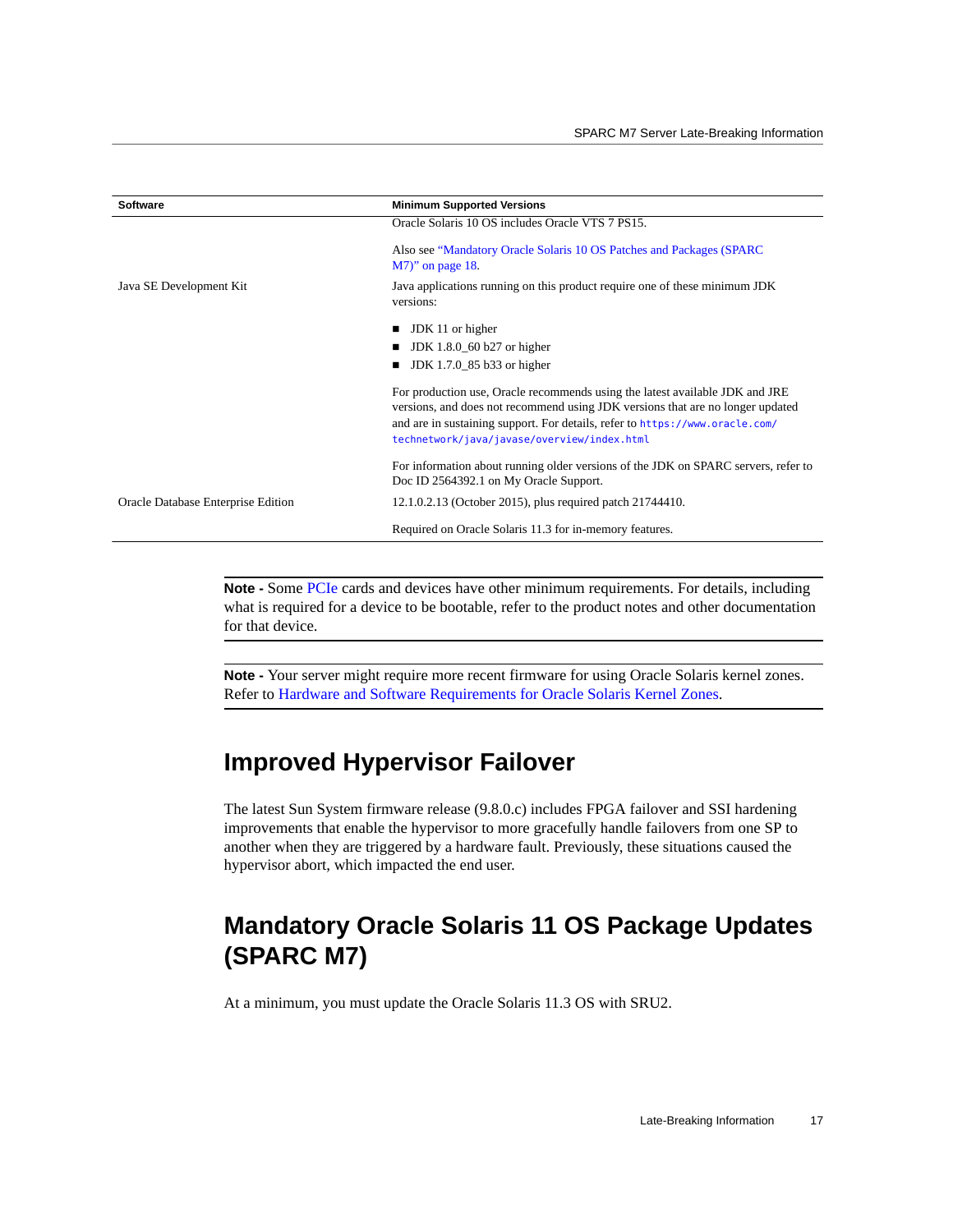If you reinstall the OS, you might need to install certain package updates before you put the server and optional hardware or software components into production.

Install the most recent Oracle Solaris 11.3 [SRU](#page-60-0). Taking this action ensures that your server has the latest software for the best performance, security, and stability.

Use the pkg info entire command to display which SRU is currently installed on your server. Use the pkg command or the package manager GUI to download any available SRU.

**Note -** To access the Oracle Solaris 11 package update repository, you must have an Oracle support agreement that enables you to install a required [SSL](#page-61-0) certificate and support key.

## <span id="page-17-0"></span>**Mandatory Oracle Solaris 10 OS Patches and Packages (SPARC M7)**

If you install the Oracle Solaris 10 OS in a guest domain, you must also install additional patches and in some cases, a patch bundle.

#### **Oracle Solaris 10 1/13 Mandatory Patches**

| This version of the OS is supported only in guest domains. |
|------------------------------------------------------------|
|------------------------------------------------------------|

| <b>Installation Order</b> | <b>OS and Patches</b>                                                                                                                                                                                                                                                                                                                                                                          |
|---------------------------|------------------------------------------------------------------------------------------------------------------------------------------------------------------------------------------------------------------------------------------------------------------------------------------------------------------------------------------------------------------------------------------------|
| $\mathbf{1}$              | Oracle Solaris 10 1/13.                                                                                                                                                                                                                                                                                                                                                                        |
| 2                         | These mandatory patches:                                                                                                                                                                                                                                                                                                                                                                       |
|                           | All patches up to the most recently posted version.<br>KU150400-29.                                                                                                                                                                                                                                                                                                                            |
|                           | To install Oracle Solaris 10 1/13, you must use an image with the miniroot patched<br>with KU150400-29, or higher.                                                                                                                                                                                                                                                                             |
|                           | A supported image is provided in MOS patch 26032848. This image contains the<br>original Oracle Solaris 10 1/13 software, and a miniroot image which includes<br>kernel patch 150400-48. Downloading and using this image enables you to install<br>Oracle Solaris 10 1/13 on guest domains using the Oracle Solaris 10 JumpStart<br>technology without manually patching the packed miniroot. |
|                           | (Optional) If you do not want to use the image provided in the MOS patch, use the<br>prior method to patch the packed miniroot manually. You must also use this method<br>to patch versions of Oracle Solaris older than Oracle Solaris 10 1/13. Refer to MOS                                                                                                                                  |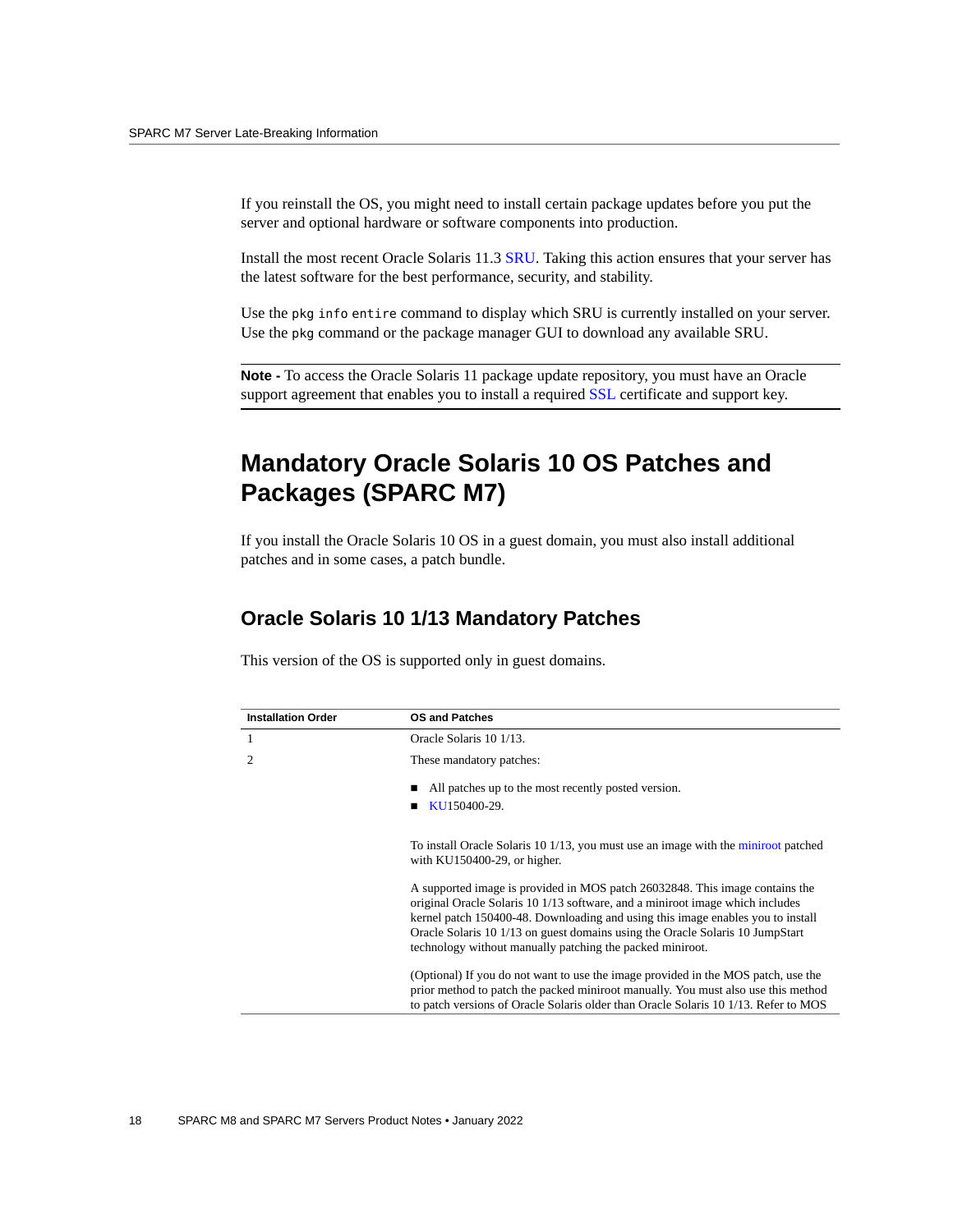| <b>Installation Order</b> | <b>OS and Patches</b>                                                                                      |
|---------------------------|------------------------------------------------------------------------------------------------------------|
|                           | article 1501320.1 for instructions on how to patch a packed miniroot at My Oracle                          |
|                           | Support (https://myoraclesupport.com).                                                                     |
|                           | You can use the Oracle Solaris 10 JumpStart technology and finish scripts to patch<br>the installed image. |

#### **Oracle Solaris 10 8/11 Mandatory Patches**

This version of the OS is supported only in guest domains.

| <b>Installation Order</b> | <b>OS and Patches</b>                                                                                                                                                                                                                                                                                                                                                       |
|---------------------------|-----------------------------------------------------------------------------------------------------------------------------------------------------------------------------------------------------------------------------------------------------------------------------------------------------------------------------------------------------------------------------|
| 1                         | Oracle Solaris 10 8/11.<br><b>Note -</b> Until the Oracle Solaris 10 1/13 SPARC Bundle has been installed, Oracle<br>Solaris 10 8/11 supports only 512 CPUs and 3840 Gbytes of memory. For servers<br>exceeding those resources, reduce the resources until the Oracle Solaris 10 1/13<br>SPARC Bundle has been installed, or install a later version of Oracle Solaris.    |
| 2                         | Oracle Solaris 10 1/13 SPARC Bundle.                                                                                                                                                                                                                                                                                                                                        |
|                           | This bundle causes the OS to operate as the Oracle Solaris 10 1/13 OS, but the<br>version number in the /etc/release file remains as Oracle Solaris 10 8/11.                                                                                                                                                                                                                |
| 3                         | These mandatory patches:                                                                                                                                                                                                                                                                                                                                                    |
|                           | All patches up to the most recently posted version.<br>KU150400-29.                                                                                                                                                                                                                                                                                                         |
|                           | To install Oracle Solaris 10, you must patch the miniroot of the installation media<br>with KU150400-29, at minimum. You can use the Oracle Solaris 10 JumpStart<br>technology and finish scripts to patch the installed image. Refer to MOS article<br>1501320.1 for instructions on how to patch a packed miniroot at My Oracle Support<br>(https://myoraclesupport.com). |
|                           | If you are unfamiliar with the Oracle Solaris 10 JumpStart technology, contact your<br>support representative or Oracle Support for documentation that describes how to<br>configure an Oracle Solaris 11 zone as an Oracle Solaris 10 1/13 JumpStart server.                                                                                                               |
|                           |                                                                                                                                                                                                                                                                                                                                                                             |

**Note -** Until the Oracle Solaris 10 1/13 SPARC Bundle is installed, you might encounter these bugs — 15712380, 15704520, 15665037. The first two bugs are resolved when the Oracle Solaris 10 1/13 SPARC Bundle is installed. These bugs do not impact the patch installations.

#### **Oracle Solaris 10 9/10 Mandatory Patches and Packages**

This version of the OS is supported only in guest domains.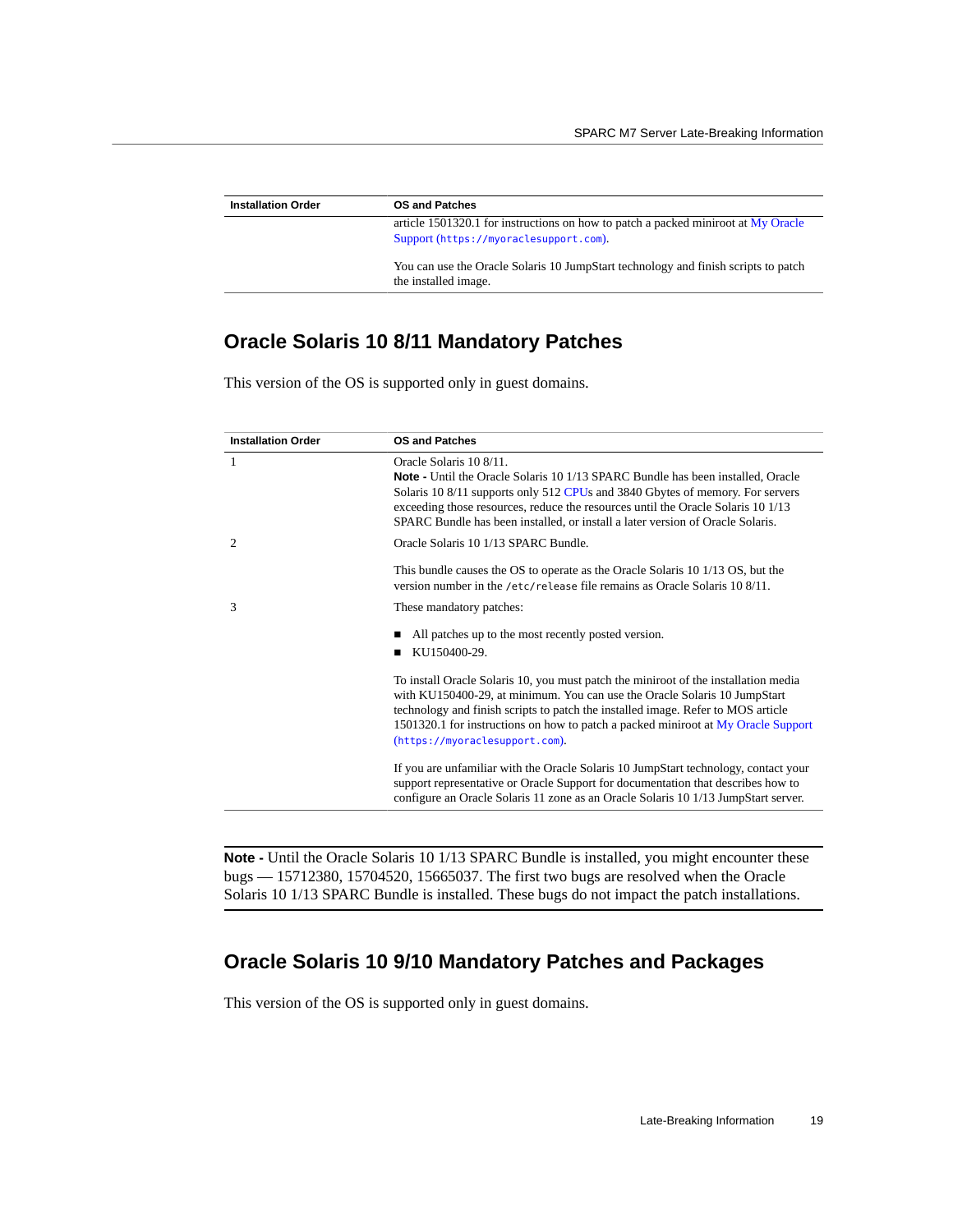| <b>Installation Order</b> | OS, Patches, and Packages                                                                                                                                                                                                                                                                                                                                                   |
|---------------------------|-----------------------------------------------------------------------------------------------------------------------------------------------------------------------------------------------------------------------------------------------------------------------------------------------------------------------------------------------------------------------------|
| $\mathbf{1}$              | Oracle Solaris 10 9/10<br><b>Note -</b> Until the Oracle Solaris 10 1/13 SPARC Bundle has been installed, Oracle<br>Solaris 10 9/10 only supports 512 CPUs and 1023 Gbytes of memory. For servers<br>exceeding those resources, reduce the resources until the Oracle Solaris 10 1/13<br>SPARC Bundle has been installed, or install a later version of Oracle Solaris.     |
| 2                         | Oracle Solaris 10 1/13 SPARC Bundle.                                                                                                                                                                                                                                                                                                                                        |
|                           | This bundle causes the OS to operate as the Oracle Solaris 10 1/13 OS, but the<br>version number in the /etc/release file remains as Oracle Solaris 10 9/10.                                                                                                                                                                                                                |
| 3                         | These mandatory patches:                                                                                                                                                                                                                                                                                                                                                    |
|                           | All patches up to the most recently posted version.<br>KU150400-29.                                                                                                                                                                                                                                                                                                         |
|                           | To install Oracle Solaris 10, you must patch the miniroot of the installation media<br>with KU150400-29, at minimum. You can use the Oracle Solaris 10 JumpStart<br>technology and finish scripts to patch the installed image. Refer to MOS article<br>1501320.1 for instructions on how to patch a packed miniroot at My Oracle Support<br>(https://myoraclesupport.com). |
|                           | If you are unfamiliar with the Oracle Solaris 10 JumpStart technology, contact your<br>support representative or Oracle Support for documentation that describes how to<br>configure an Oracle Solaris 11 zone as an Oracle Solaris 10 1/13 JumpStart server.                                                                                                               |
| 4                         | Use the pkgadd command to install the SUNWust1 and SUNWust2 packages.                                                                                                                                                                                                                                                                                                       |

Note - Until the Oracle Solaris 10 1/13 SPARC Bundle is installed, you might encounter these bugs — 15712380, 15704520, 15665037. The first two bugs are resolved when the Oracle Solaris 10 1/13 SPARC Bundle is installed. These bugs do not impact the patch installations.

#### **Obtain Oracle Solaris 10 Patches (SPARC M7)**  $\blacktriangledown$

#### **1. Sign in to My Oracle Support:**

<https://myoraclesupport.com>

**2. Click the Patches & Updates tab.**

#### **3. Search for a patch using the Patch Search panel.**

When searching for a patch using the Patch Name or Number field, you must specify the complete name or number of the patch. For example:

- Solaris 10 1/13 SPARC Bundle
- 26032848
- 147159-03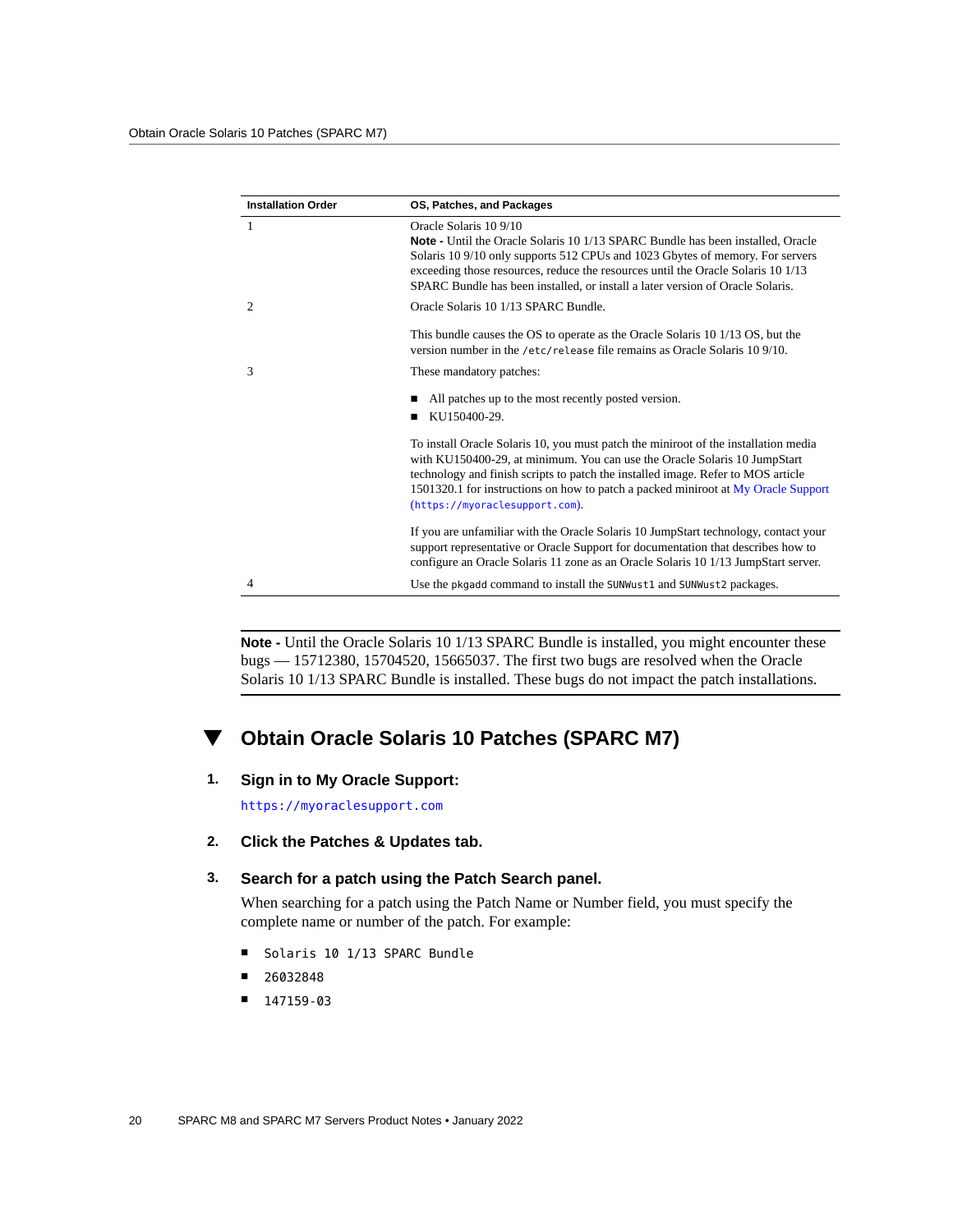To search using a patch number without the revision number (last two digits), type % in place of the revision number. For example:

147159-%

**4. After you locate the patch, access the README and download the patch from the site.**

The patch README provides the patch installation instructions.

#### <span id="page-20-0"></span>**Trusted Platform Module Availability (SPARC M7)**

On SPARC M7-8 and SPARC M7-16 servers, the Trusted Platform Module ([TPM](#page-61-1)) can encrypt an optional on-disk keystore. The TPM-secured keystore can be decrypted only with the unique keys for that TPM. If the TPM changes through platform migration or hardware replacement, the keystore cannot be decrypted or accessed. Use the Oracle Solaris tpmadm(1M) migrate subcommand to back up the TPM-secured keystore for possible restoration at a later time. Example applications that might use the TPM-secured keystore include the Apache web server and the [SSH](#page-60-1) secure shell.

The TPM chips reside on the SPs. One SP acts as the [Active SP,](#page-56-3) and the other SP acts as the [Standby SP](#page-61-2). If a failure occurs on the Active SP, the system fails over to the Standby SP. If this failover occurs, the TPM on the Standby SP cannot decrypt the TPM-secured keystore until you restore the keystore.

By default, the TPM is not used unless you specifically enable and configure it on SPARC M7-8 and SPARC M7-16 servers. In Oracle Solaris 11.3, after you boot the server for the first time, you must set the tpmadm failover command to specify that TPM data and keys are automatically backed up to the Standby SP. You can use the backed-up TPM data and keys for a system migration or hardware replacement. Do *not* use the TPM-secured keystore unless you back up the keystore. For more information, refer to *SPARC: How to Initialize TPM Using the Oracle ILOM Interface* in the Oracle ILOM documentation.

## <span id="page-20-1"></span>**Oracle ILOM Deprecation Notices and Important Operating Notes (SPARC M7)**

- ["Deprecation Notice for IPMI 2.0 Management Service" on page 22](#page-21-0)
- ["Deprecation Notice for Default Self-Signed Certificate" on page 22](#page-21-1)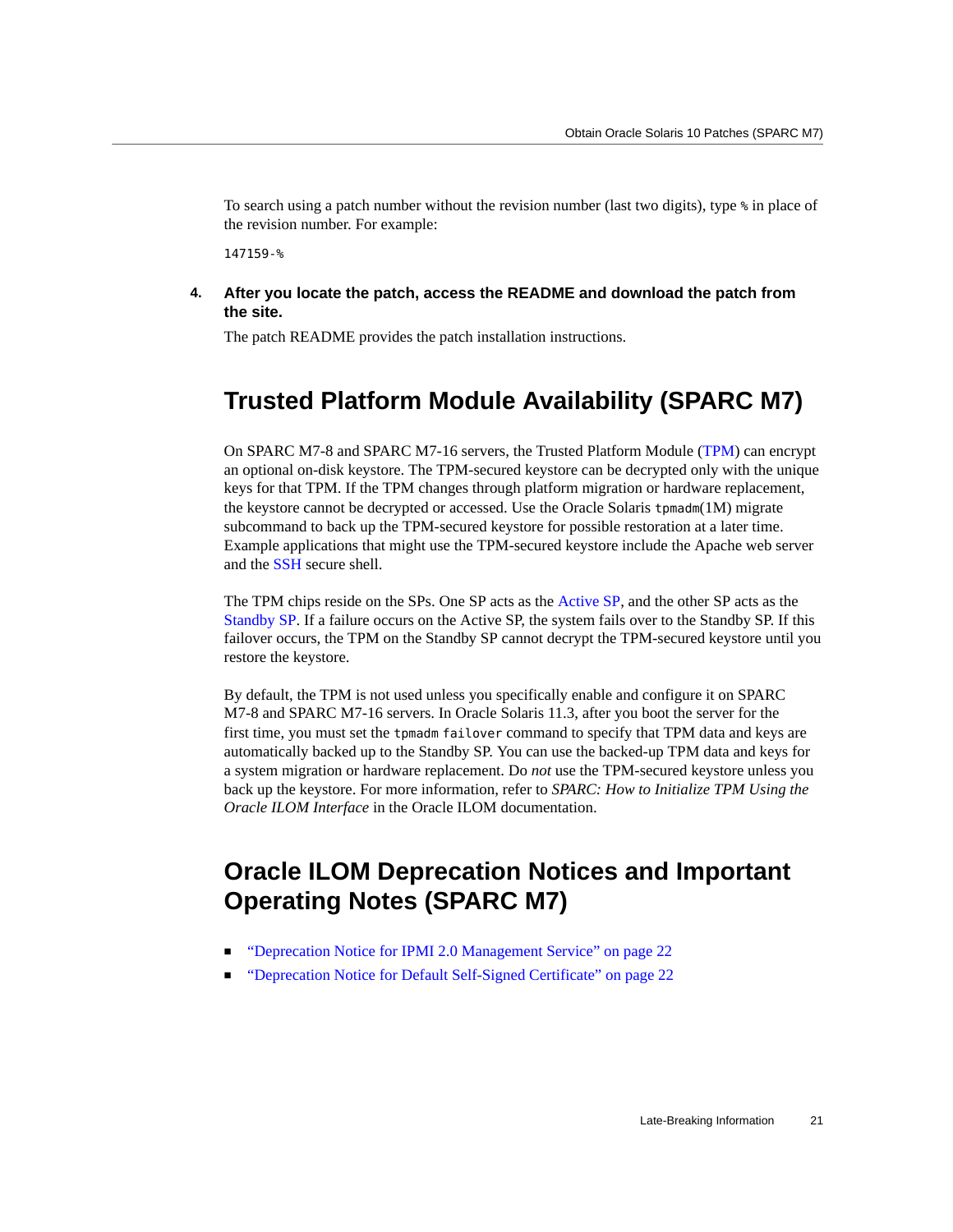#### <span id="page-21-0"></span>**Deprecation Notice for IPMI 2.0 Management Service**

**Present Behavior**: IPMI 2.0 Management Sessions - Enabled (default). Support for IPMI 2.0 client interfaces.

**Future Behavior**: The following IPMI Management Service changes will occur in future Oracle ILOM firmware releases after firmware version 3.2.7.

- First feature change: Oracle ILOM will add a new client interface as an alternative to the IPMI 2.0 Client interface.
- Second feature change: The default configuration property for IPMI 2.0 Sessions will change from Enabled to Disabled in a future release. Clients relying on IPMI 2.0 will be unable to communicate with Oracle ILOM unless the configuration property for IPMI 2.0 Sessions is manually enabled.
- Third feature change: Removal of IPMI 2.0 client support. IPMI 2.0 clients will no longer be able to communicate with Oracle ILOM.

For future updates about IPMI Management Service support in Oracle ILOM, refer to the latest firmware release information in the *Oracle ILOM Feature Updates and Release Notes for Firmware 3.2.x* at <http://www.oracle.com/goto/ilom/docs>.

#### <span id="page-21-1"></span>**Deprecation Notice for Default Self-Signed Certificate**

**Present Behavior**: An earlier version of the default SSL self-signed certificate is provided by Oracle ILOM.

**Future Behavior**: A newer version of the default SSL self-signed certificate will be provided in a future Oracle ILOM firmware release.

#### **Impact to Customer Configuration**:

After updating to a future firmware release, users connecting to Oracle ILOM through the web interface will need to accept a newer version of the default SSL self-signed certificate that is provided by Oracle ILOM. Customer provided SSL certificates will not be impacted by this change.

For future updates about the default SSL self-signed certificate that is provided by Oracle ILOM, refer to the latest firmware release information in the *Oracle ILOM Feature Updates and Release Notes for Firmware 3.2.x* at <http://www.oracle.com/goto/ilom/docs>.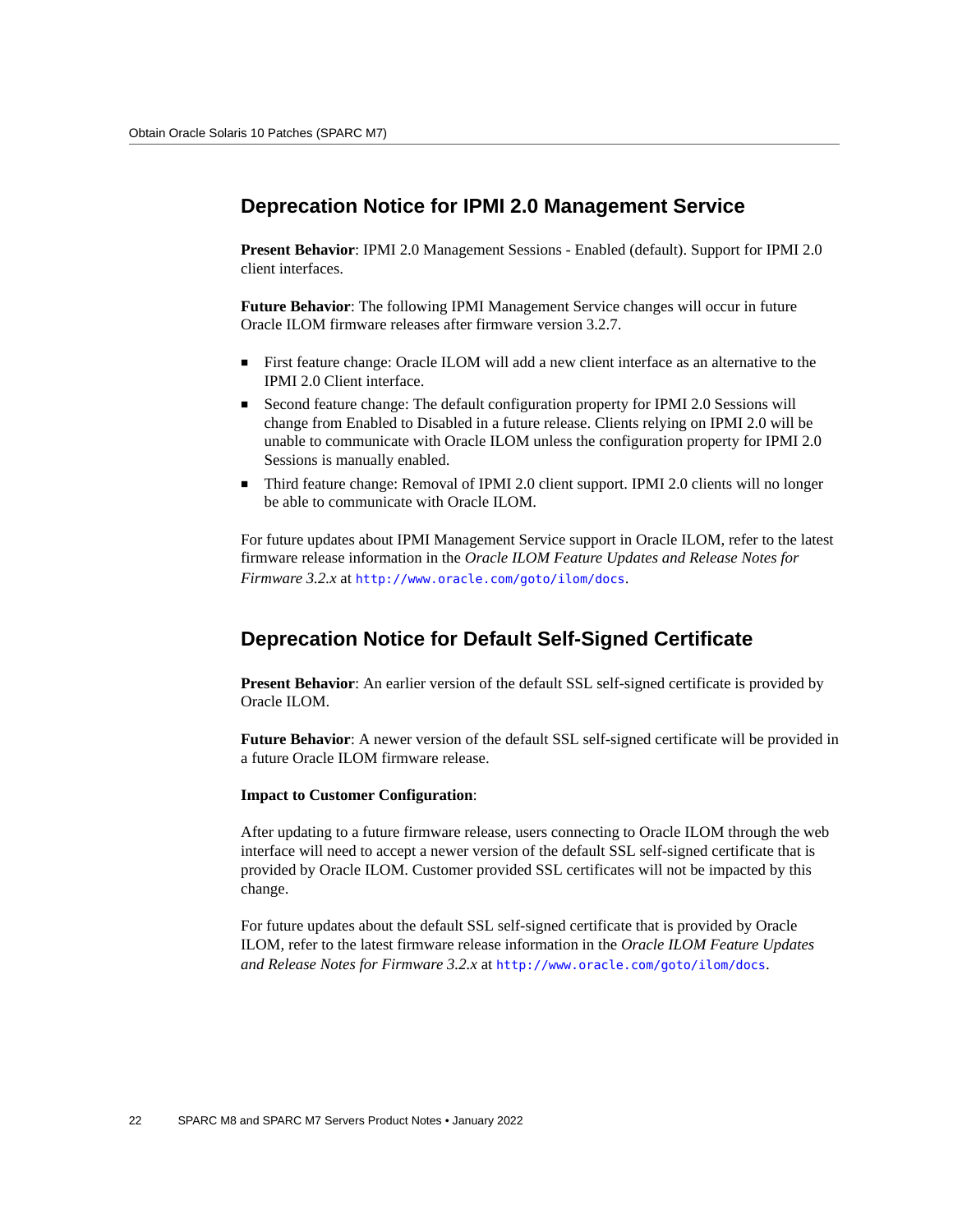## <span id="page-22-0"></span>**Required Firmware Updates for Optional Components (SPARC M7)**

Always update optional PCIe card firmware to the latest supported version.

If you install the Oracle Flash Accelerator F160 PCIe Card as an optional component, you must update the firmware to RA13, or a subsequent release if available. Servers ordered with this option already have the updated firmware. For firmware upgrade instructions, refer to the [NVMe](#page-59-3) card and [SSD](#page-60-2) documentation at [http://www.oracle.com/goto/oracleflashf160/](http://www.oracle.com/goto/oracleflashf160/docs) [docs](http://www.oracle.com/goto/oracleflashf160/docs).

If you install the Oracle Storage 12 Gb SAS PCIe [HBA](#page-57-0), external (8 port), as an optional component, you must update the firmware to version 9.0.0.0, or a subsequent release if available. For firmware upgrade instructions, refer to the HBA documentation at [http://docs.](http://docs.oracle.com/cd/E52365_01/) [oracle.com/cd/E52365\\_01/](http://docs.oracle.com/cd/E52365_01/).

### <span id="page-22-1"></span>**Common Late-Breaking Information**

These topics provide the common late-breaking information for the SPARC M8 and SPARC M7 servers.

- ["Oracle VM Server for SPARC Guidelines" on page 23](#page-22-2)
- ["Disable Verified Boot on Oracle Solaris 10 Guest Domains" on page 24](#page-23-0)
- ["Oracle Software in Silicon Features" on page 25](#page-24-0)
- ["Platform User Guidelines" on page 25](#page-24-1)

#### **Related Information**

["Known Issues" on page 27](#page-26-0)

## <span id="page-22-2"></span>**Oracle VM Server for SPARC Guidelines**

If you plan to configure Oracle VM Server for SPARC on this server, follow these guidelines:

Do not configure the Oracle Solaris 10 OS in the control domain, root domains, I/O domains, or service domains.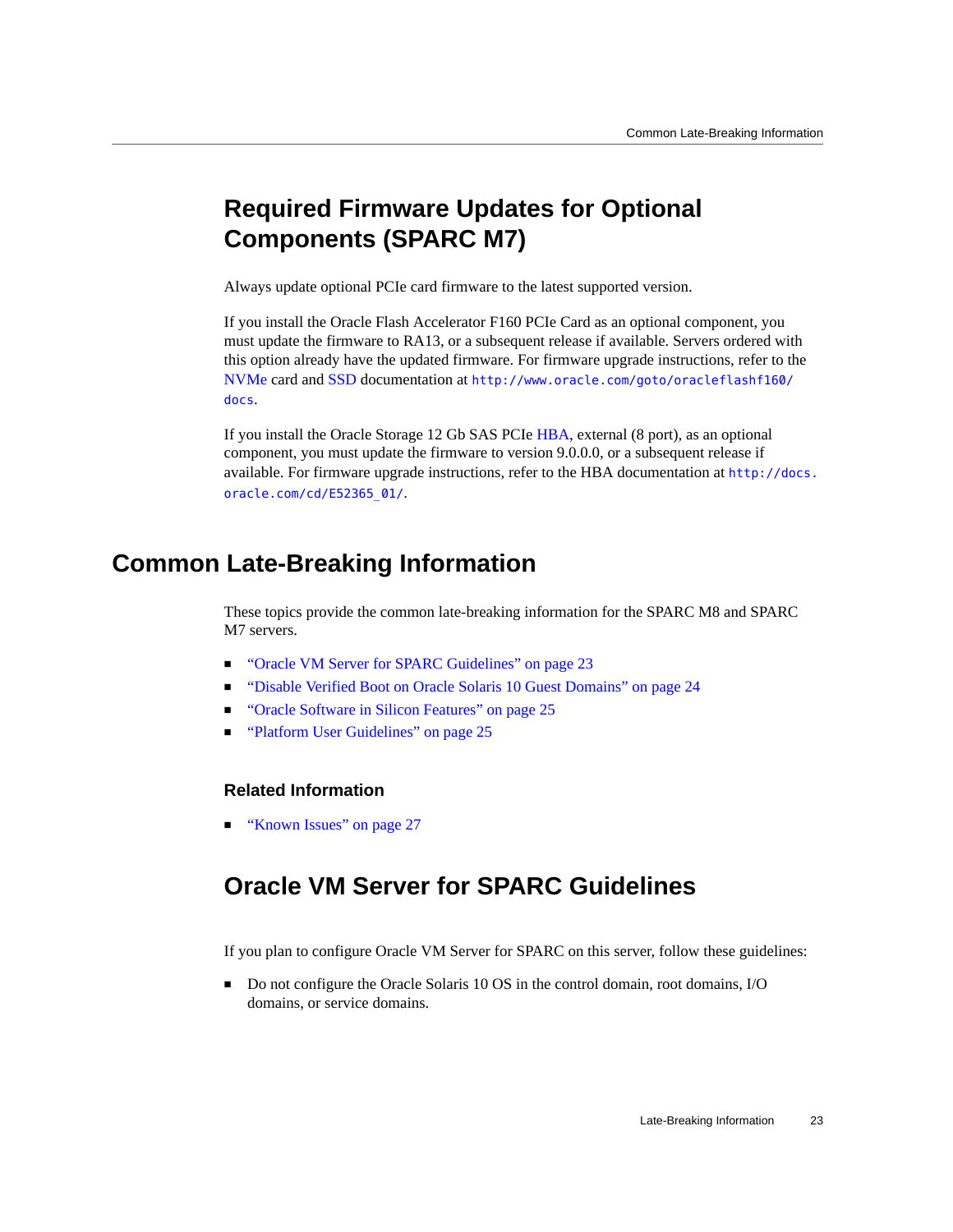- You can configure Oracle Solaris 10 OS with the required patches and packages in guest domains.
- Always disable verified boot in each Oracle Solaris 10 guest domain (see ["Disable Verified](#page-23-0) [Boot on Oracle Solaris 10 Guest Domains" on page 24\)](#page-23-0).
- Be aware that instances of Oracle Solaris 10 with required patches and packages in a single guest domain are limited to 1024 virtual CPUs and 4 Tbytes of memory.

The majority of a physical domain's memory can be assigned to [logical domains](#page-58-2). However, a small portion of the [PDomain'](#page-59-4)s memory is preassigned to software components, the hypervisor, and certain I/O devices. To determine which portions of the memory are unavailable for logical domains, log in to the PDomain and type this command:

```
# ldm ls-devices -a mem
```
In the command output, look for the rows that include sys—in the BOUND column. These portions of memory are not available for logical domains.

## <span id="page-23-0"></span>**Disable Verified Boot on Oracle Solaris 10 Guest Domains**

Oracle Solaris verified boot is enabled by default in the Oracle VM Server for SPARC 3.5 software. However, Solaris 10 guest domains do not support verified boot. Always disable verified boot on Oracle Solaris 10 guest domains.

For more information about verified boot, refer to:

- ["Configuring SPARC Verified Boot Properties" in](http://www.oracle.com/pls/topic/lookup?ctx=E81115-01&id=IILCGz40001291613819) *Oracle ILOM Administrator's Guide for [Configuration and Maintenance Firmware Release 4.0.x](http://www.oracle.com/pls/topic/lookup?ctx=E81115-01&id=IILCGz40001291613819)*
- "Using Verified Boot" in *[Securing Systems and Attached Devices in Oracle Solaris 11.3](http://www.oracle.com/pls/topic/lookup?ctx=E53394-01&id=OSSADsysauth-vb)*

#### **1. Display the guest domain boot policy setting.**

# **ldm ls -l** *domain* **| grep boot-policy** boot-policy=warning

By default, the boot policy could be set to warning. It might have been set to enforce. For Oracle Solaris 10 guest domains, the boot policy must be set to none in order to disable verified boot.

#### **2. Set the guest domain boot policy setting to none.**

# **ldm set-domain boot-policy=none** *domain*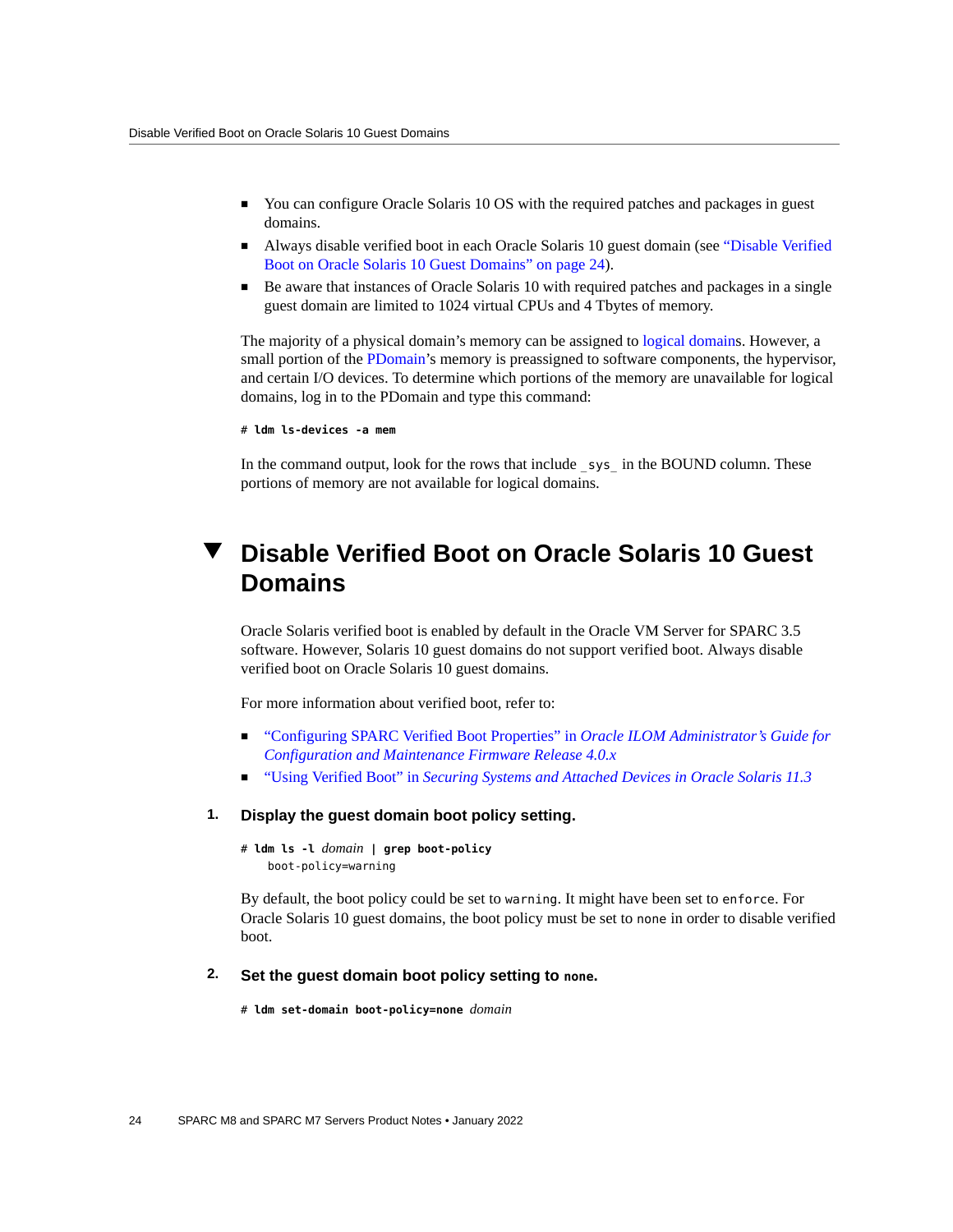The domain must be rebooted to make the boot-policy change effective.

- **3. Confirm the guest domain boot policy setting.**
	- # **ldm ls -l** *domain* **| grep boot-policy** boot-policy=none
- <span id="page-24-0"></span>**4. Reboot the guest domain.**

#### **Oracle Software in Silicon Features**

The microprocessors for the SPARC M8 and SPARC M7 servers offer new co-engineered hardware and software capabilities that enable applications to run with the highest levels of security, reliability, and speed. This functionality is called Oracle *Software in Silicon*.

Software in Silicon features include:

■ **Silicon Secured Memory** – These [API](#page-56-4)s can be used, for example, to enable the detection of memory corruption issues, thereby enhancing applications data integrity (ADI) when an application uses its own custom memory allocator. (The ADI feature is not supported for use with Kernel Zones at this time.)

With this feature enabled, an error is likely to be raised if an application tries to access memory to which it should not have access.

For more information, refer to the adi(3C), adi(2), memcntl(2), mmap(2), and siginfo(3HEAD) man pages.

■ **Data Analytics Accelerator (DAX)** – Coprocessors perform query-related operations directly through the hardware, which improves Oracle Database performance. You can use DAX hardware acceleration for Oracle Database 12c in-memory database operations. (The DAX feature is not supported for use with Kernel Zones at this time.)

For more details on ADI, refer to the Oracle Solaris 11.3 documentation.

To use DAX, you must configure the Oracle Database 12c in-memory feature. For instructions, refer to "Using the In-Memory Column Store" at:

<http://docs.oracle.com/database/121/ADMIN/memory.htm#ADMIN14257>

#### <span id="page-24-1"></span>**Platform User Guidelines**

During the operation of the server, you might encounter faults or errors if you perform certain tasks, especially before, during, or after an SP failover or a power cycle. The power cycling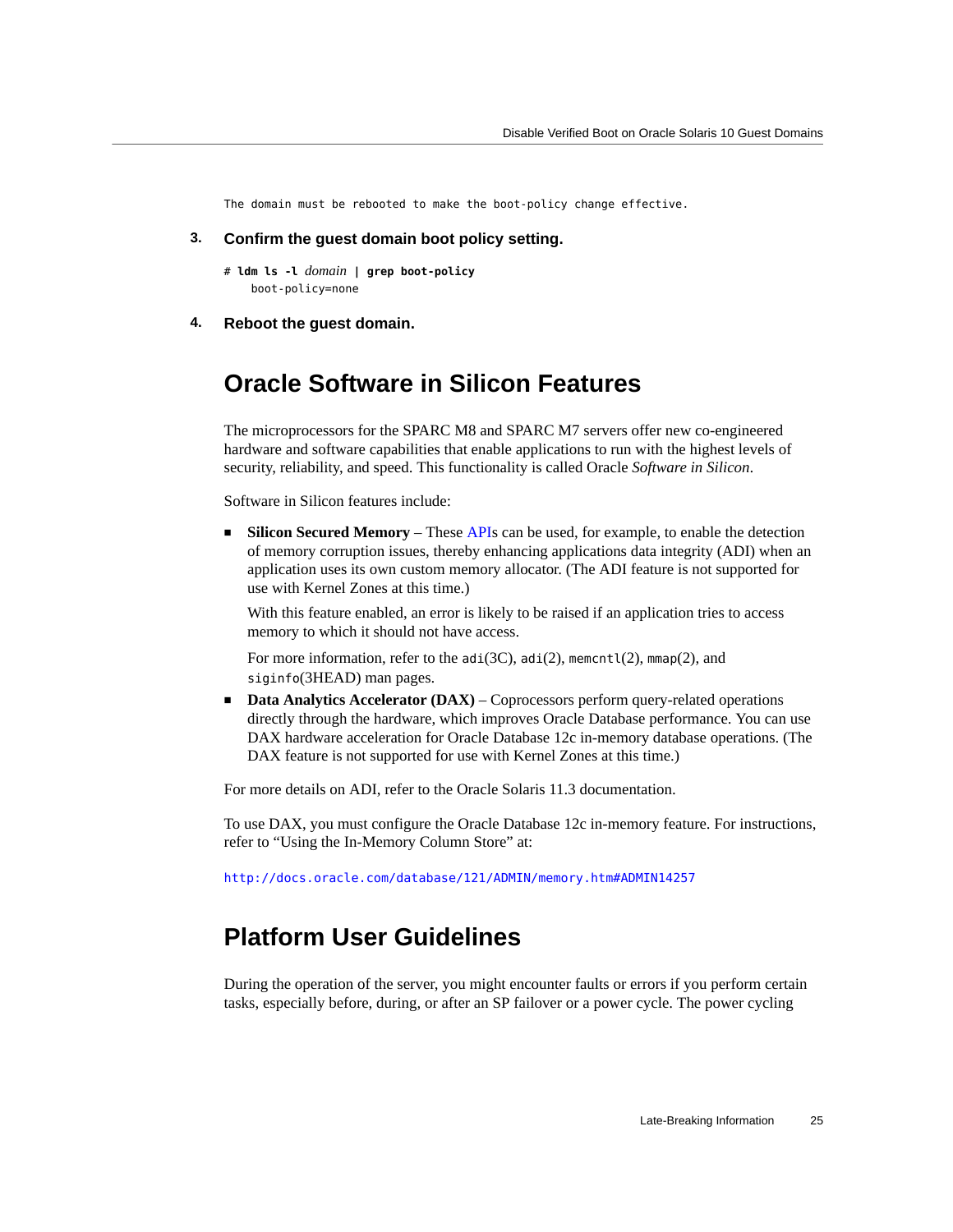issues might result in either the start /Servers/PDomains/PDomain\_*x*/HOST or the stop /Servers/PDomains/PDomain\_*x*/HOST operation failing to make progress.

- You must prepare the system for failover before you manually initiate an SP failover (refer to [Prepare to Remove an SP](https://docs.oracle.com/cd/E55211_01/html/E55215/gorfb.html#scrolltoc) in the *[SPARC M8 and SPARC M7 Servers Service Manual](https://docs.oracle.com/cd/E55211_01/html/E55215/index.html)*).
- Initiate an SP failover using the Oracle ILOM [CLI](#page-56-5) only when the host is powered off. In addition, if you use the Oracle ILOM web interface to initiate the SP failover, be aware that the web interface method does not always work properly. In this case, use the Oracle ILOM CLI.
- If the host is in a power cycle, wait until the power cycle is done before you initiate an SP failover.
- If you change the IP address on the SP interconnect from the default to another address, the connection between the host and SP might not be correct after an SP failover. Hosts must use the default IP address for the SP interconnect.
- Before you install a new [CMIOU](#page-56-6), stop the host, and do not perform an SP failover.
- If a host hangs in the warm start state, the hang might be due to an automatic SP failover.
- You might encounter errors or faults if you try to start multiple hosts in parallel, particularly following an SP reset or SP failover.
- If the list of faulty components is not complete after an SP failover, reset the ip-transport connection to cause the list of faults to be replayed.
- If the host does not use the default IP addresses for the SP interconnect, the connection between the host and SP might not be correct after an SP failover. Hosts must use the default IP address for the SP interconnect.
- You can ignore or manually acquit certain faults, messages, and event list entries.
- Start hosts manually only after the system startup process completes.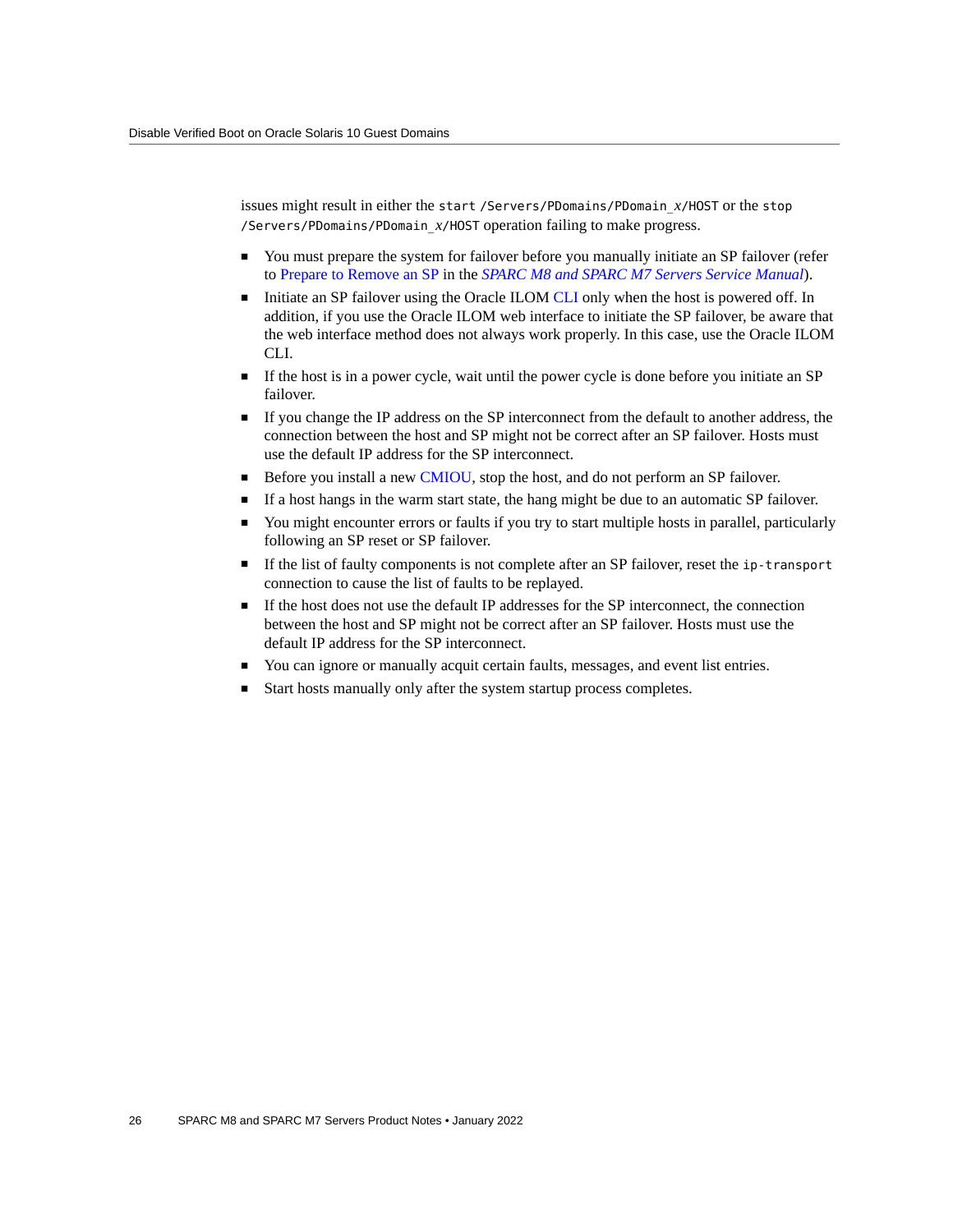## <span id="page-26-0"></span>Known Issues

These are the known issues for the SPARC M8-8 server.

- ["CMIOU Ready to Remove LED Remains Lit Even When](#page-27-0) prepare\_to\_remove\_status = Not Ready [\(26409633\)" on page 28](#page-27-0)
- ["FRUID Inaccessible Faults Occur After an SP Failover \(26403735\)" on page 29](#page-28-0)
- ["Fault Diagnosis Daemon Detects Unexpected Telemetry Error in Virtual Sensor](#page-34-0) [\(26360527\)" on page 35](#page-34-0)
- "[/SYS/SP0/SPM1 is not ready. Please wait.](#page-37-0) Message Displays During Host Start [\(26282992\)" on page 38](#page-37-0)
- "iSCSI Boot Panic [vfs\\_mountroot: cannot mount root](#page-38-0) Due to Slow iSCSI Target [\(26178433\)" on page 39](#page-38-0)
- ["Shutting Down Root and I/O Domain On Servers With a Virtual Function and Certain](#page-43-0) [PCIe Cards Can Panic I/O Domain \(26138639\)" on page 44](#page-43-0)
- ["Oracle ILOM Java Remote Console Plus Storage Redirection Does Not Suspend Miniroot](#page-44-0) [Redirection While Active \(25911614\)" on page 45](#page-44-0)
- ["Hotplugged Intel PCIe Cards Not Seen By the](#page-45-0) fwupdate Command [\(25830688\)" on page 46](#page-45-0)
- "Timeout waiting for Tx completion [Message When Booting Over a Sun Dual 10GbE](#page-45-1) [SFP+ PCIe Low Profile Adapter \(25675633\)" on page 46](#page-45-1)
- ["Failing Processor Might Result in Panic Hang \(24973531\)" on page 47](#page-46-0)
- "prtdiag -v [is Missing Environmental and FRU Status \(23619958\)" on page 48](#page-47-0)
- ["Intermittently ereport.io.device.inval\\_state is seen after SP force failover](#page-48-0) [\(26778934\)" on page 49](#page-48-0)
- ["IO domain ldgX is locked against modification at host restart \(26191129\)" on page 50](#page-49-0)
- ["DIMM present sensor is not updated correctly after hotplug \(26541821\)" on page 50](#page-49-1)
- ["SP/config restore fails to restore some /HOST0/SP/powermgmt/budget properties](#page-51-0) [\(26573130\)" on page 52](#page-51-0)
- ["CMP devices become immediately disabled after their parent CMU is disabled](#page-52-0) [\(26586749\)" on page 53](#page-52-0)
- ["Get link information failure when pressing ATTN button, PCIE in UNK state later](#page-52-1) [\(26620735\)" on page 53](#page-52-1)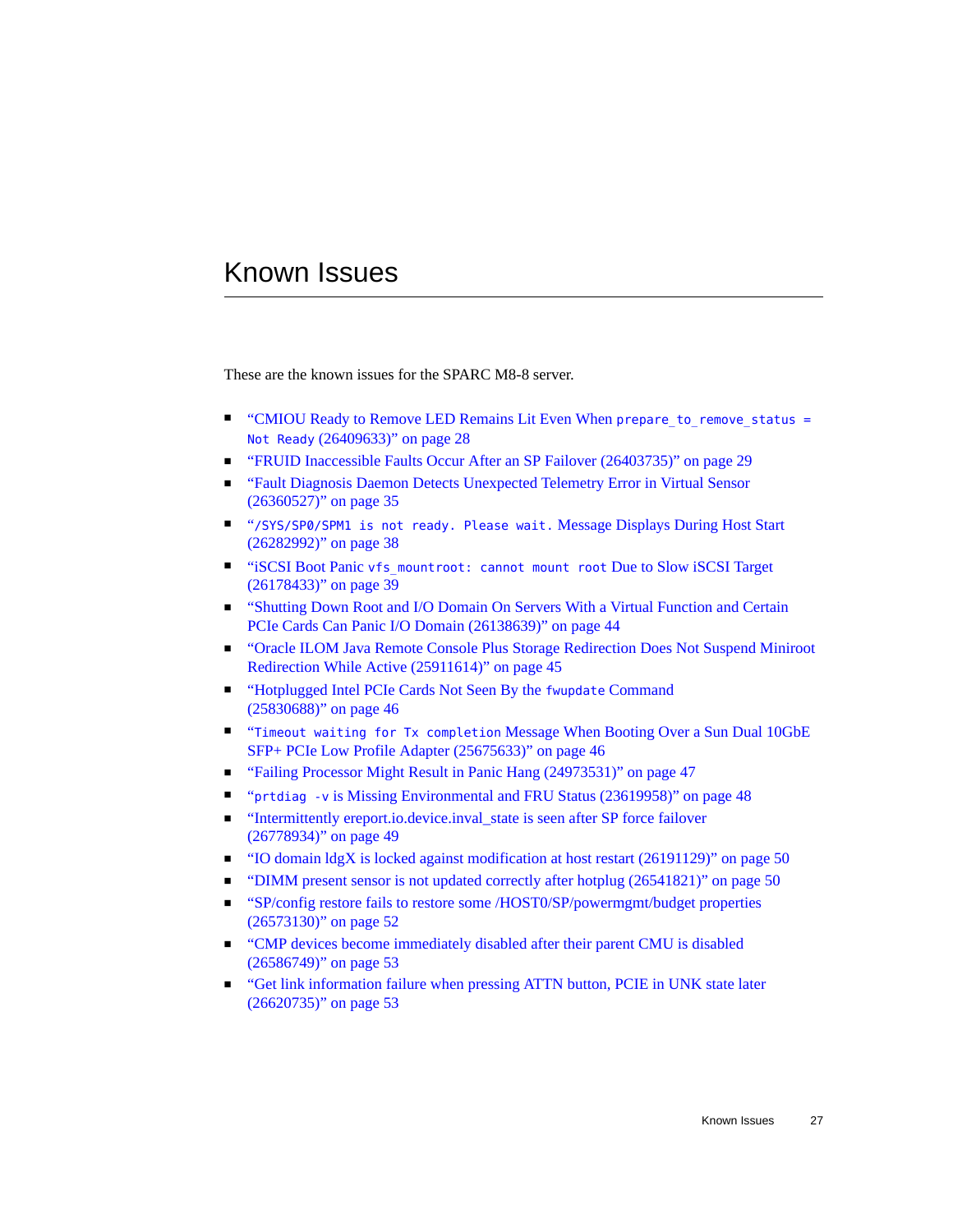- ["Panic: WAIT\\_MBOX\\_DONE\(\) timeout running CPU/memory stress tests in a kernel zone](#page-53-0) [\(26628809\)" on page 54](#page-53-0)
- ["3-node-ldom guest domain Cluster Unable to acquire quorum device Node panic](#page-53-1) [\(26732562\)" on page 54](#page-53-1)
- ["Failed to write to Admin Rx Queue Regs on versaboot IO domain reboot stress](#page-54-0) [\(26768250\)" on page 55](#page-54-0)

#### **Related Information**

- ["Late-Breaking Information" on page 11](#page-10-0)
- [SPARC M8 and SPARC M7 Server Documentation](http://www.oracle.com/goto/m8/docs)

## <span id="page-27-0"></span>**CMIOU Ready to Remove LED Remains Lit Even When prepare\_to\_remove\_status = Not Ready (26409633)**

When an installed Standby SP is not responsive to the Active SP (for example, when the Standby SP Oracle ILOM property, prepare to remove, is Ready), setting the prepare to remove property to true for a CMIOU will fail. The CMIOU prepare to remove status will be Not Ready, but the CMIOU's blue Ready to Remove LED will remain lit.

In the following example, CMIOU0 cannot be prepared to be removed because the Standby SP is not responsive. Although the CMIOU0 prepare\_to\_remove\_status is Not Ready, the CMIOU0 Ready to Remove LED (OK2RM) will be on.

```
-> set /SYS/CMIOU0 prepare_to_remove_action=true
set: Internal error
-> show /SYS/CMIOU0 prepare_to_remove_status
 /SYS/CMIOU0
    Properties:
        prepare_to_remove_status = Not Ready
-> show /SYS/CMIOU0/OK2RM value
 /SYS/CMIOU0/OK2RM
    Properties:
         value = On
```
**Recovery:** If the Standby SP has been prepared to be removed using Oracle ILOM commands, but it is not yet physically removed, complete the SP replacement procedure before attempting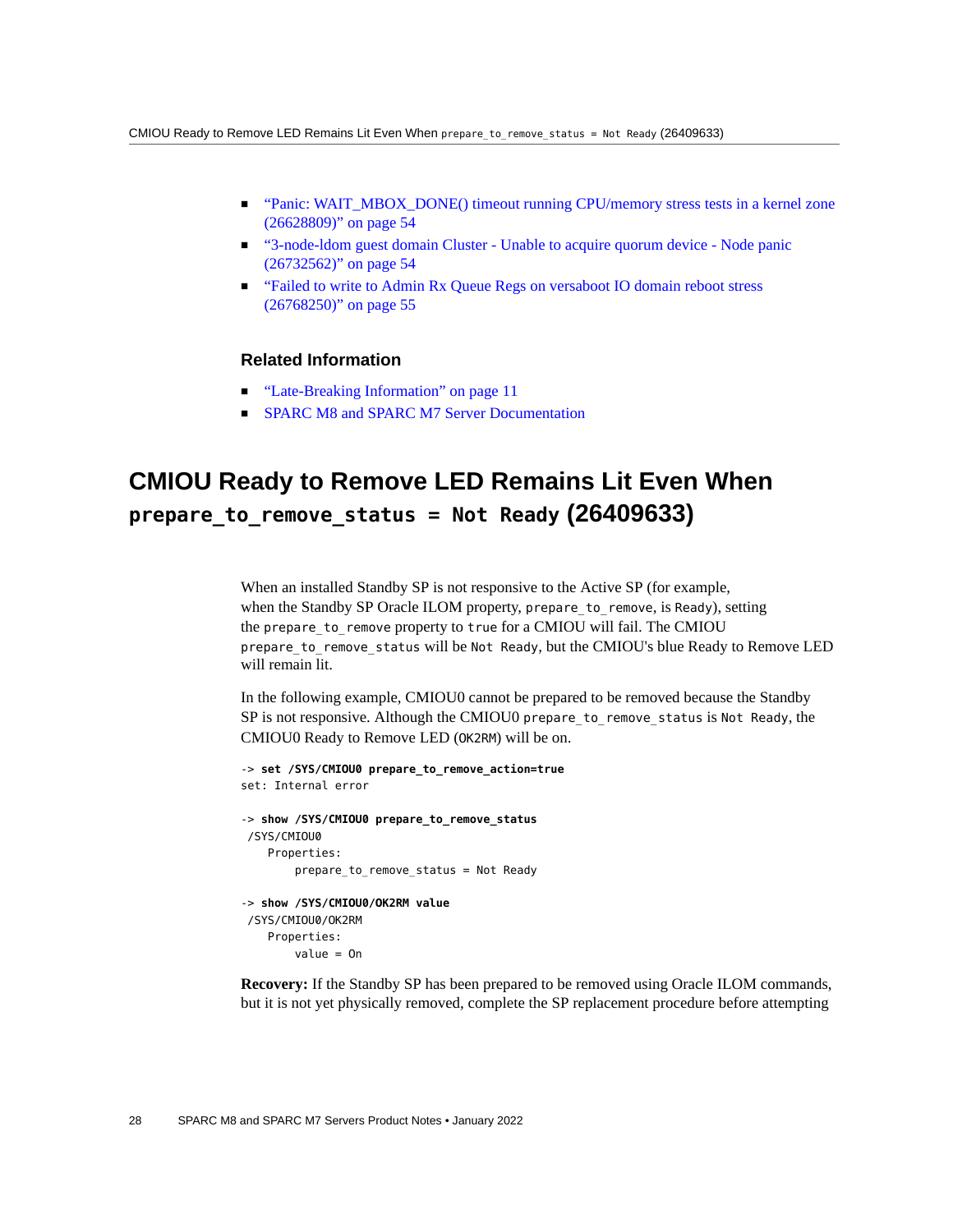to replace a CMIOU. Alternatively, you can return the Standby SP to service before attempting to replace a CMIOU.

**Workaround:** When both a CMIOU and a SP must be serviced, remove and install the CMIOU before removing and installing the SP, or vice versa. Complete the replacement procedure for one component before starting to replace the second component.

## <span id="page-28-0"></span>**FRUID Inaccessible Faults Occur After an SP Failover (26403735)**

After an SP failover, the server might produce multiple fault.fruid.inaccessible faults. Use the show /SP/logs/event/list Oracle ILOM command to list these FRUID inaccessible fault messages.

**Recovery:** Follow these steps to correct the issue at the Oracle ILOM prompt.

1. Confirm that an SP failover occurred.

Look at the show /SP/logs/event/list command output for Failover completed messages near the time of the faults. For example, see Failover completed. Active SP is /SYS/SP1/SPM0. in the following example output.

-> **show /SP/logs/event/list**

```
Event
ID Date/Time Class Type Severity
----- ------------------------ -------- -------- --------
5092 Tue Jul 18 16:30:00 2017 Fault Fault critical
Fault detected at time = Tue Jul 18 16:30:00 2017. The suspect component: /SYS/
ROPNL has fault.fruid.inaccessible with probability=100. Refer to http://
support.oracle.com/msg/ILOM-8000-D8 for
details.
5091 Tue Jul 18 16:29:12 2017 Fault Fault critical
Fault detected at time = Tue Jul 18 16:29:12 2017. The suspect component: /SYS/
PS1 has fault.fruid.inaccessible with probability=100. Refer to http://
support.oracle.com/msg/ILOM-8000-D8 for
details.
5090 Tue Jul 18 16:27:28 2017 Fault Fault critical
Fault detected at time = Tue Jul 18 16:27:28 2017. The suspect component: /SYS/
PS2 has fault.fruid.inaccessible with probability=100. Refer to http://
support.oracle.com/msg/ILOM-8000-D8 for
```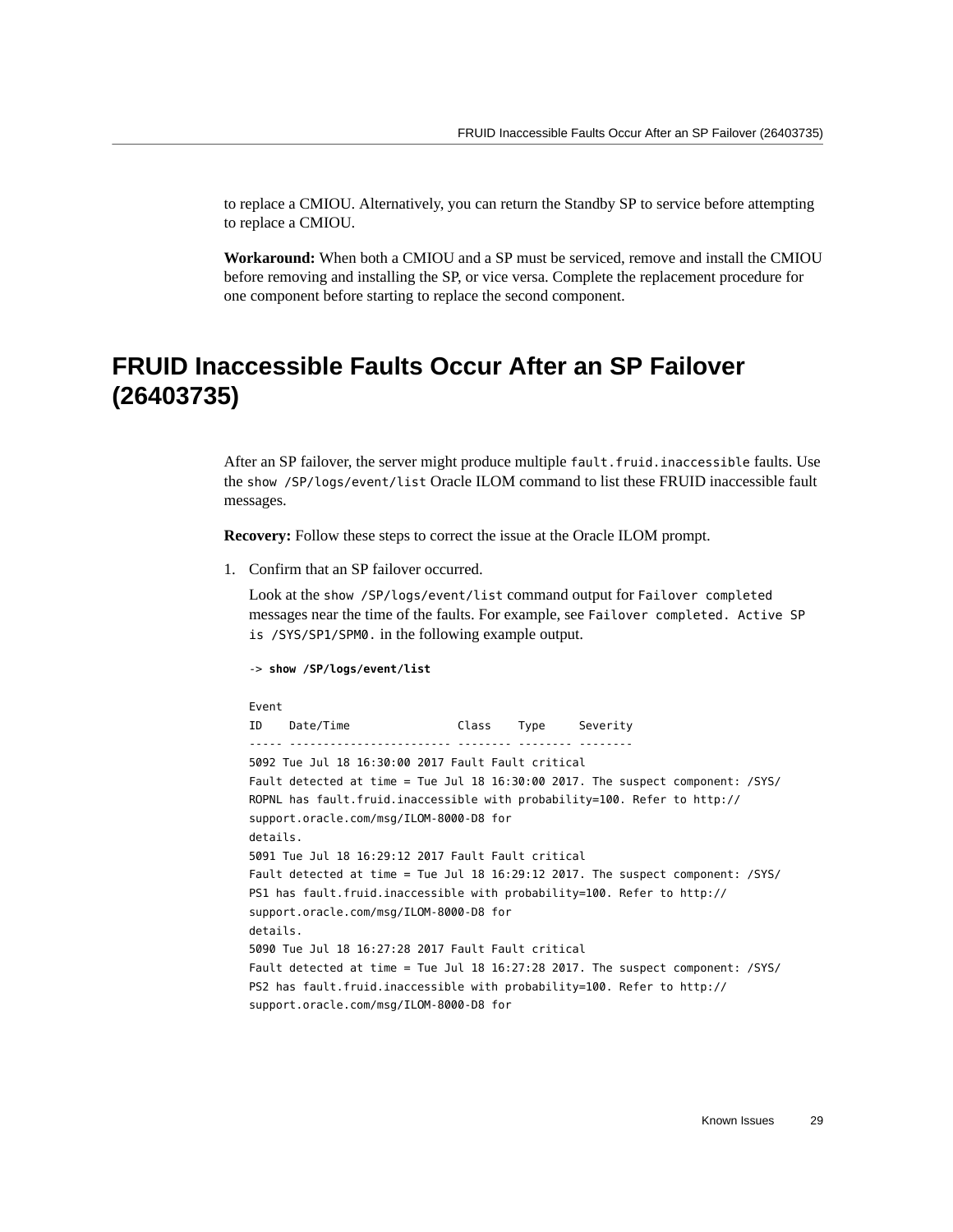```
details.
5089 Tue Jul 18 16:26:19 2017 System Log minor
Host ID 0: Solaris running
5088 Tue Jul 18 16:26:16 2017 System Log minor
Host ID 1: Solaris running
5087 Tue Jul 18 16:24:36 2017 Reset Log minor
/Servers/PDomains/PDomain_0 is now managed by PDomain SPP /SYS/SP1/SPM0.
5086 Tue Jul 18 16:24:36 2017 Reset Log minor
/System/DCUs/DCU_0 is now managed by /SYS/SP1/SPM0.
5085 Tue Jul 18 16:24:29 2017 Reset Log minor
Failover completed. Active SP is /SYS/SP1/SPM0.
5084 Tue Jul 18 16:20:02 2017 Reset Log minor
Failover on /SYS/SP1/SPM0 initiated by user command.
5083 Tue Jul 18 15:55:33 2017 System Log minor
Host ID 0: Solaris running
5082 Tue Jul 18 15:55:31 2017 System Log minor
Host ID 1: Solaris running
```
2. Locate the resources associated with the fault.fruid.inaccessible messages and note the UUIDs.

Use one of these two methods to identify the resources.

-> **show /System/Open\_Problems**

■ Use the show / System/Open Problems command to list the open problems.

```
Open Problems (10)
Date/Time Subsystems Component
------------------------ ------------------ ------------
Tue Jul 18 16:27:28 2017 Power PS2 (Power Supply 2)
The persistent storage on a FRU cannot be accessed. (Probability:100, UUID:
da75f76a-8501-69c4-ccb8-eab003f3867b, Resource:/SYS/PS2, Part Number:7068817,
 Serial Number:400000G+1348B20BTT,
Reference Document:http://support.oracle.com/msg/ILOM-8000-D8)
Tue Jul 18 16:29:12 2017 Power PS1 (Power Supply 1)
The persistent storage on a FRU cannot be accessed. (Probability:100, UUID:
af79b458-c58e-449d-ec12-aa09511b43a2, Resource:/SYS/PS1, Part Number:7068817,
 Serial Number:400000G+1347B20BF9,
Reference Document:http://support.oracle.com/msg/ILOM-8000-D8)
Tue Jul 18 16:30:00 2017 System ROPNL (Indicator Module)
The persistent storage on a FRU cannot be accessed. (Probability:100, UUID:
2eab490b-bd40-e71c-f9e1-b579fa51f67e, Resource:/SYS/ROPNL, Part Number:7084768,
 Serial Number:465769T+14037L0091,
Reference Document:http://support.oracle.com/msg/ILOM-8000-D8)
```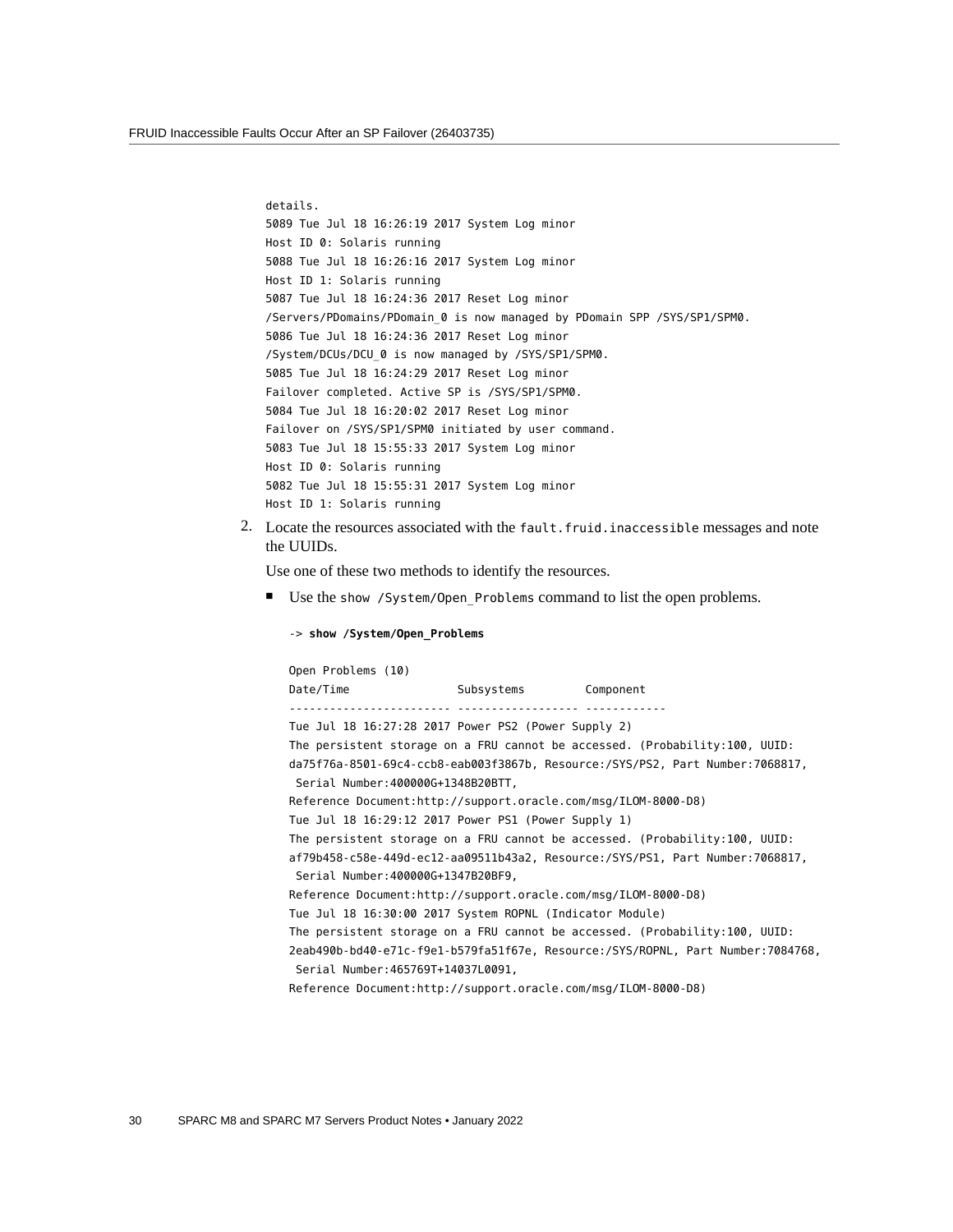problems. -> **start /SP/faultmgmt/shell** Are you sure you want to start /SP/faultmgmt/shell (y/n)? **y** faultmgmtsp> **fmadm faulty** ------------------- ------------------------------------ -------------- -------- Time UUID msgid Severity ------------------- ------------------------------------ -------------- -------- 2017-07-18/16:30:00 2eab490b-bd40-e71c-f9e1-b579fa51f67e ILOM-8000-D8 Major Problem Status : open Diag Engine : fdd 1.0 System Manufacturer : Oracle Corporation Name : SPARC M8-8 Part\_Number : 30000002+3+1 Serial\_Number : AK00000000 System Component Firmware\_Manufacturer : Oracle Corporation Firmware\_Version : (ILOM)4.0.1.0,(POST)5.7.x-\_37b078bcd3e8,(OBP)4.42.2- \_07.06.2017,(HV)1.19.x-Firmware\_Release : (ILOM)2017.07.14,(POST)2017.07.06,(OBP)2017.07.06, (HV)2017.07.06 ---------------------------------------- Suspect 1 of 1 Problem class : fault.fruid.inaccessible Certainty : 100% Affects : /SYS/ROPNL Status : faulted FRU Status : faulty Location : /SYS/ROPNL Manufacturer : Celestica Holdings PTE LTD Name : MODLE, PWR, CMIOU Part\_Number : 7084768 Revision : 01 Serial\_Number : 465769T+14037L0091 Chassis

■ Use the fmdadm faulty command at the fault management shell to list the open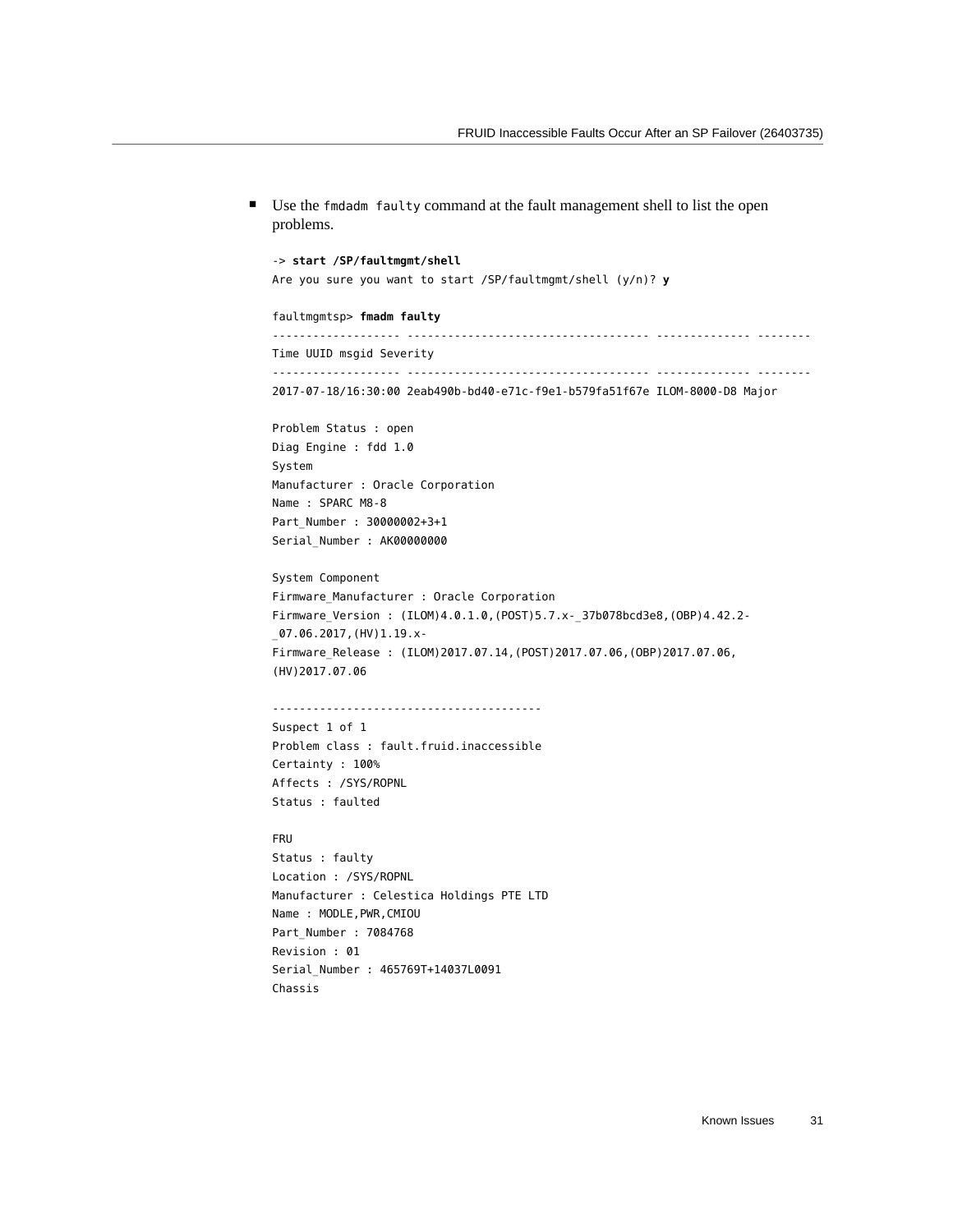Manufacturer : Oracle Corporation Name : SPARC M8-8 Part\_Number : 30000002+3+1 Serial\_Number : AK00000000 Description : The persistent storage on a FRU cannot be accessed. Response : The system will continue running. If not yet running, the affected FRU may not be usable. Impact : Possible loss of resources if platform is not yet started. Action : Please refer to the associated reference document at http://support.oracle.com/msg/ILOM-8000-D8 for the latest service procedures and policies regarding this diagnosis. ------------------- ------------------------------------ -------------- -------- Time UUID msgid Severity ------------------- ------------------------------------ -------------- -------- 2017-07-18/16:29:12 af79b458-c58e-449d-ec12-aa09511b43a2 ILOM-8000-D8 Major Problem Status : open Diag Engine : fdd 1.0 System Manufacturer : Oracle Corporation Name : SPARC M8-8 Part\_Number : 30000002+3+1 Serial\_Number : AK00000000 System Component Firmware\_Manufacturer : Oracle Corporation Firmware\_Version : (ILOM)4.0.1.0,(POST)5.7.x-\_37b078bcd3e8,(OBP)4.42.2- \_07.06.2017,(HV)1.19.x-Firmware\_Release : (ILOM)2017.07.14,(POST)2017.07.06,(OBP)2017.07.06, (HV)2017.07.06 ---------------------------------------- Suspect 1 of 1 Problem class : fault.fruid.inaccessible Certainty : 100% Affects : /SYS/PS1

Status : faulted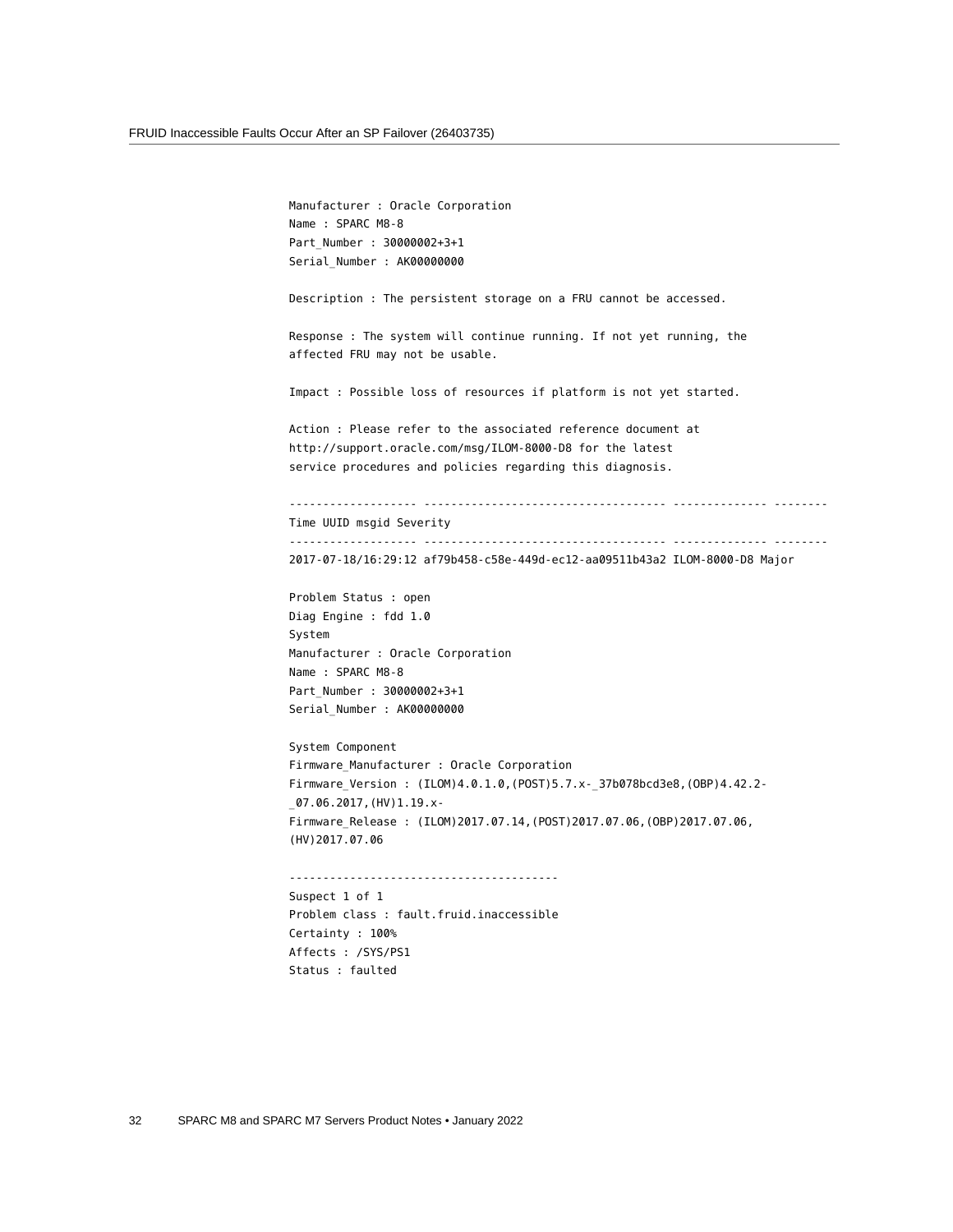```
FRU
Status : faulty
Location : /SYS/PS1
Manufacturer : Power-One, Inc.
Name : A261_POWER_SUPPLY
Part_Number : 7068817
Revision : 21
Serial_Number : 400000G+1347B20BF9
Chassis
Manufacturer : Oracle Corporation
Name : SPARC M8-8
Part_Number : 30000002+3+1
Serial_Number : AK00000000
Description : The persistent storage on a FRU cannot be accessed.
Response : The system will continue running. If not yet running, the
affected FRU may not be usable.
Impact : Possible loss of resources if platform is not yet started.
Action : Please refer to the associated reference document at
http://support.oracle.com/msg/ILOM-8000-D8 for the latest
service procedures and policies regarding this diagnosis.
------------------- ------------------------------------ -------------- --------
Time UUID msgid Severity
------------------- ------------------------------------ -------------- --------
2017-07-18/16:27:28 da75f76a-8501-69c4-ccb8-eab003f3867b ILOM-8000-D8 Major
Problem Status : open
Diag Engine : fdd 1.0
System
Manufacturer : Oracle Corporation
Name : SPARC M8-8
Part_Number : 30000002+3+1
Serial_Number : AK00000000
System Component
Firmware_Manufacturer : Oracle Corporation
Firmware_Version : (ILOM)4.0.1.0,(POST)5.7.x-37b078bcd3e8,(OBP)4.42.2-
_07.06.2017,(HV)1.19.x
```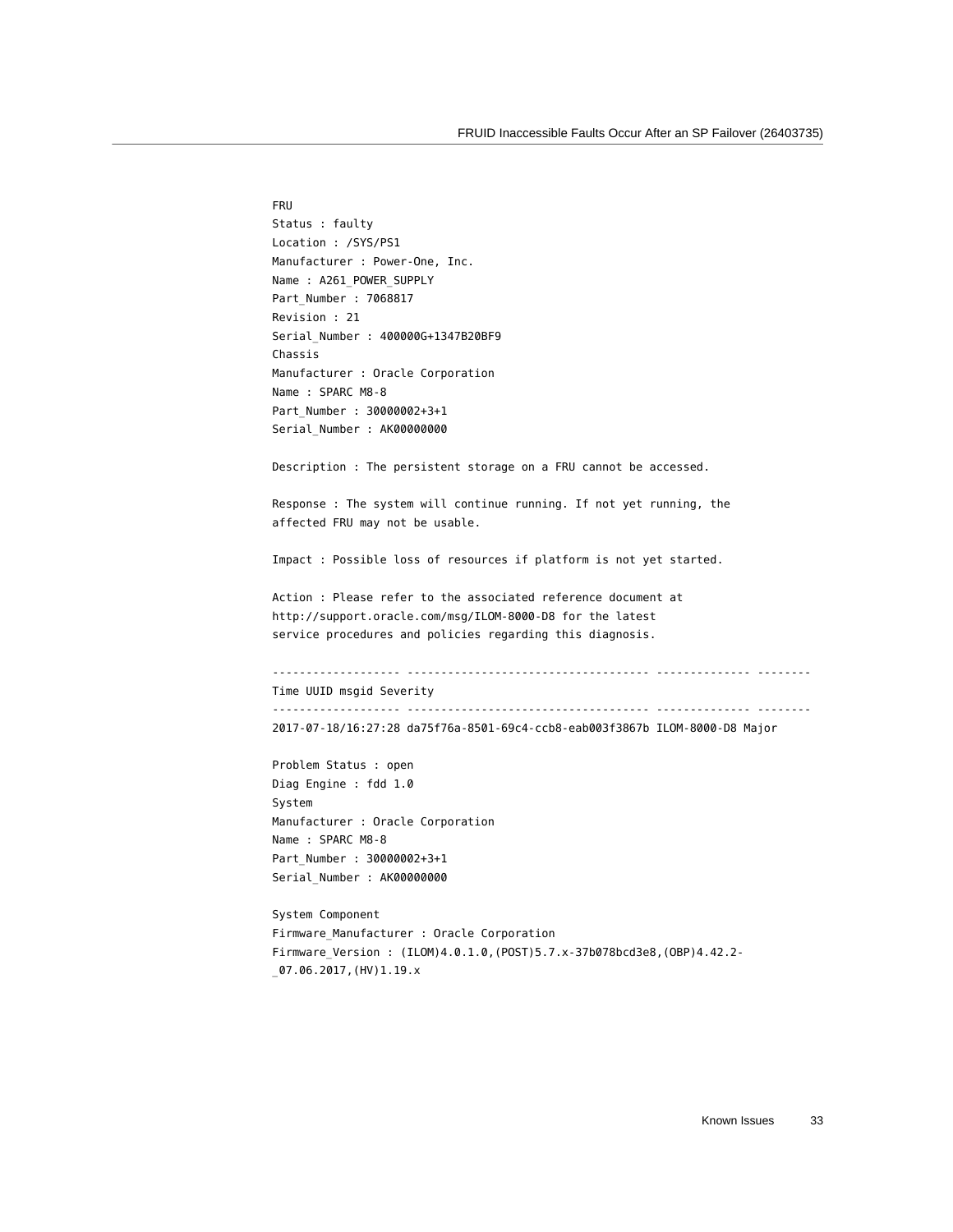Firmware\_Release : (ILOM)2017.07.14,(POST)2017.07.06,(OBP)2017.07.06, (HV)2017.07.06 ---------------------------------------- Suspect 1 of 1 Problem class : fault.fruid.inaccessible Certainty : 100% Affects : /SYS/PS2 Status : faulted FRU Status : faulty Location : /SYS/PS2 Manufacturer : Power-One, Inc. Name : A261\_POWER\_SUPPLY Part\_Number : 7068817 Revision : 21 Serial\_Number : 400000G+1348B20BTT Chassis Manufacturer : Oracle Corporation Name : SPARC M8-8 Part\_Number : 30000002+3+1 Serial Number : AK00000000 Description : The persistent storage on a FRU cannot be accessed. Response : The system will continue running. If not yet running, the affected FRU may not be usable. Impact : Possible loss of resources if platform is not yet started. Action : Please refer to the associated reference document at http://support.oracle.com/msg/ILOM-8000-D8 for the latest service procedures and policies regarding this diagnosis. 3. After noting the UUIDs of the faults, repair them using the fmadm repair command at the fault management prompt. If you are not yet at the fault management shell, start the shell using the start /SP/ faultmgmt/shell command. -> **start /SP/faultmgmt/shell**

Are you sure you want to start /SP/faultmgmt/shell (y/n)? **y**

Use the fmadm repair command to clear the faults.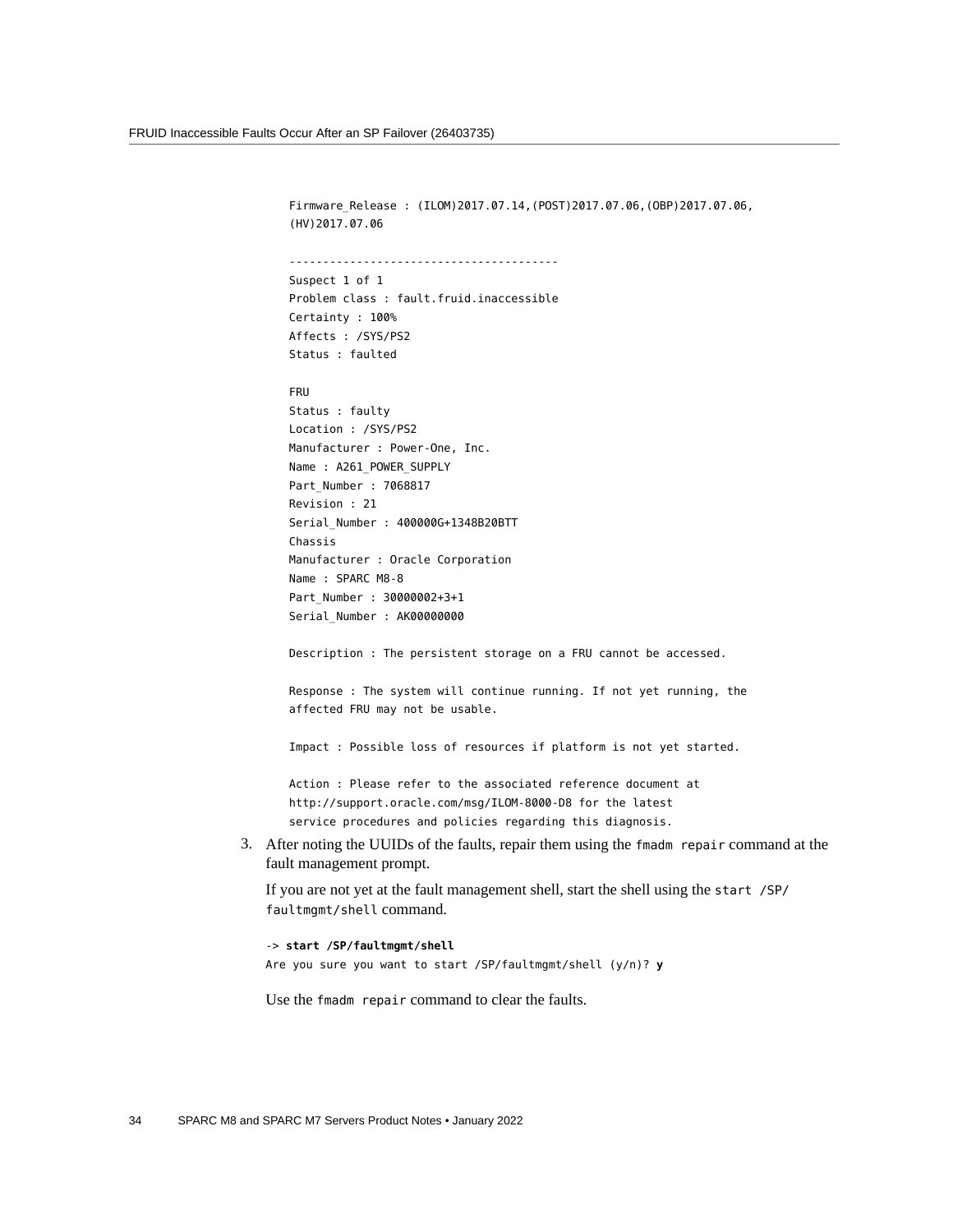faultmgmtsp> **fmadm repair 2eab490b-bd40-e71c-f9e1-b579fa51f67e** faultmgmtsp> **fmadm repair af79b458-c58e-449d-ec12-aa09511b43a2** faultmgmtsp> **fmadm repair da75f76a-8501-69c4-ccb8-eab003f3867b** faultmgmtsp> **exit**

### <span id="page-34-0"></span>**Fault Diagnosis Daemon Detects Unexpected Telemetry Error in Virtual Sensor (26360527)**

If the server detects unexpected telemetry with a virtual sensor, the virtual sensor and /SYS will become faulted.

Use the Oracle ILOM show / System/Open Problems command to display these faults.

In the show /System/Open\_Problems output, virtual resource names end with the \_VIRTUAL string. In the following example, /SYS/COOLINGZONE/DCU0/BOB/T\_BOB\_VIRTUAL is a virtual resource.

-> **show /System/Open\_Problems**

Open Problems (2)

Date/Time Subsystems Component ------------------------ ------------------ ------------

Tue Jul 18 15:00:29 2017 System /System (Host System)

 The fault diagnosis daemon (fdd) has detected unexpected error telemetry and is unable to provide a diagnosis. (Probability:50, UUID:ae862aca-8758-e6aa-d5bf-8896695fb551,

 Resource:/SYS/COOLINGZONE/DCU0/BOB/T\_BOB\_VIRTUAL, Part Number:34439640+1+3, Serial Number:AK00380584, Reference Document:http://support.oracle.com/msg/ILOM-8000-56)

Tue Jul 18 15:00:29 2017 System /System (Host System)

 The fault diagnosis daemon (fdd) has detected unexpected error telemetry and is unable to provide a diagnosis. (Probability:50, UUID:ae862aca-8758-e6aa-d5bf-8896695fb551, Resource:/SYS, Part

Number:34439640+1+3, Serial Number:AK00380584, Reference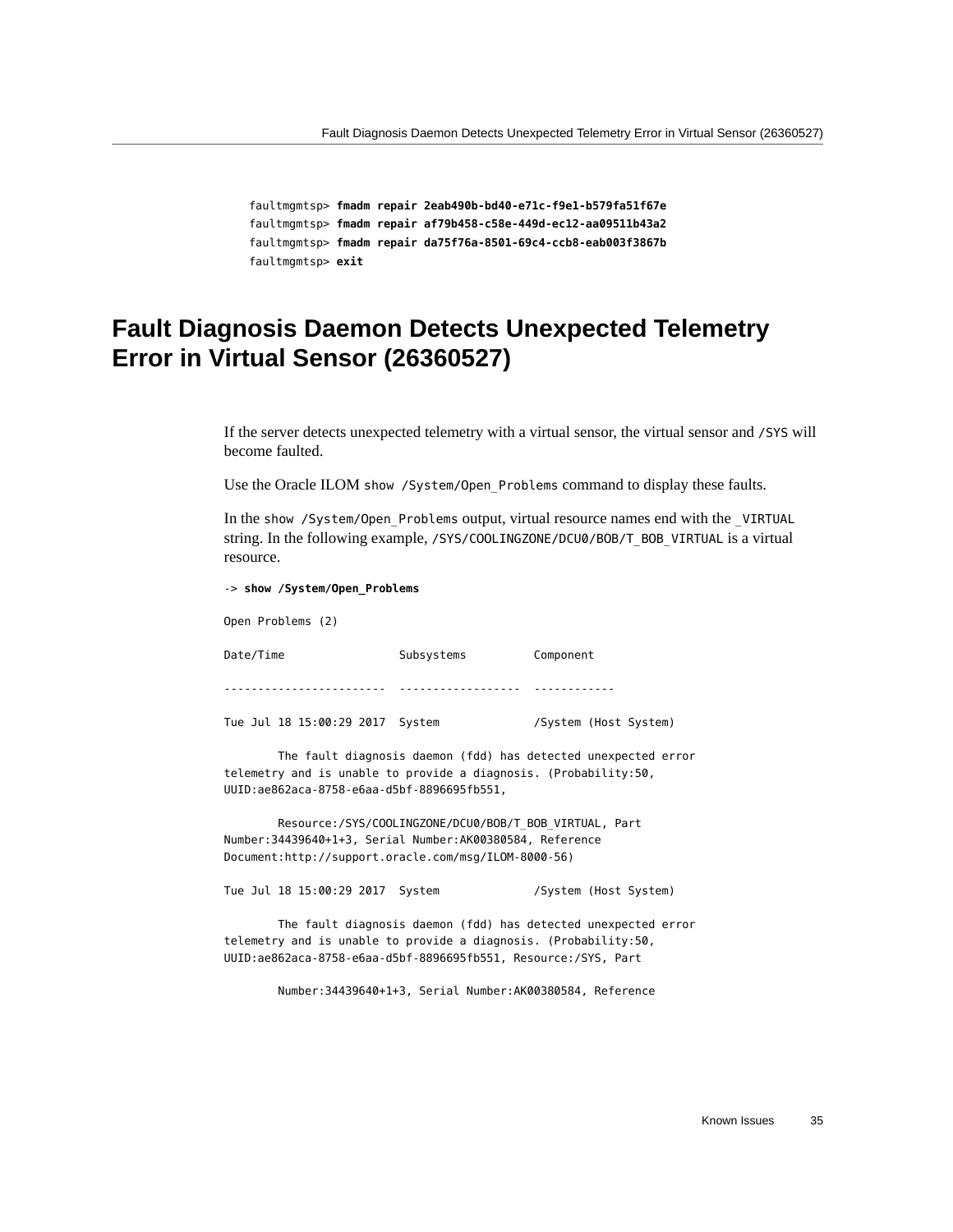Document:http://support.oracle.com/msg/ILOM-8000-56)

**Recovery:** Use the fault management shell to clear the faults.

1. Identify the [UUIDs](#page-61-3) of the faulted virtual resources in the show /System/Open\_Problems output.

Virtual resources end with the \_VIRTUAL string. In the preceding example, /SYS/ COOLINGZONE/DCU0/BOB/T\_BOB\_VIRTUAL is a virtual resource and its UUID is ae862aca-8758-e6aa-d5bf-8896695fb551.

- 2. Use the fault management shell to clear the faults.
	- a. Start the fault management shell.

-> **start /SP/faultmgmt/shell** Are you sure you want to start /SP/faultmgmt/shell (y/n)? **y**

b. Use the fmadm faulty command to confirm the fault and UUID.

| faultmgmtsp> fmadm faulty |      |  |       |          |
|---------------------------|------|--|-------|----------|
| Time                      | UUID |  | msqid | Severity |
|                           |      |  |       |          |

2017-07-18/15:00:29 ae862aca-8758-e6aa-d5bf-8896695fb551 ILOM-8000-56 Major

| Problem Status | : open               |  |
|----------------|----------------------|--|
| Diag Engine    | : fdd 1.0            |  |
| System         |                      |  |
| Manufacturer   | : Oracle Corporation |  |
| Name           | $:$ SPARC M8-8       |  |
| Part Number    | $: 34439640 + 1 + 3$ |  |
| Serial Number  | : AK00380584         |  |
|                |                      |  |

System Component Firmware\_Manufacturer : Oracle Corporation Firmware\_Version : (ILOM)4.0.2.0,(POST)5.7.x-ee36ad4ad18c, (OBP)4.42.2\_07.16.2017,(HV)1.19.x Firmware\_Release : (ILOM)2017.07.17,(POST)2017.07.16,(OBP)2017.07.16, (HV)2017.07.16

```
----------------------------------------
```

```
Suspect 1 of 2
   Problem class : fault.ilom.fdd.unexpected_telemetry
   Certainty : 50%
   Affects : /SYS
```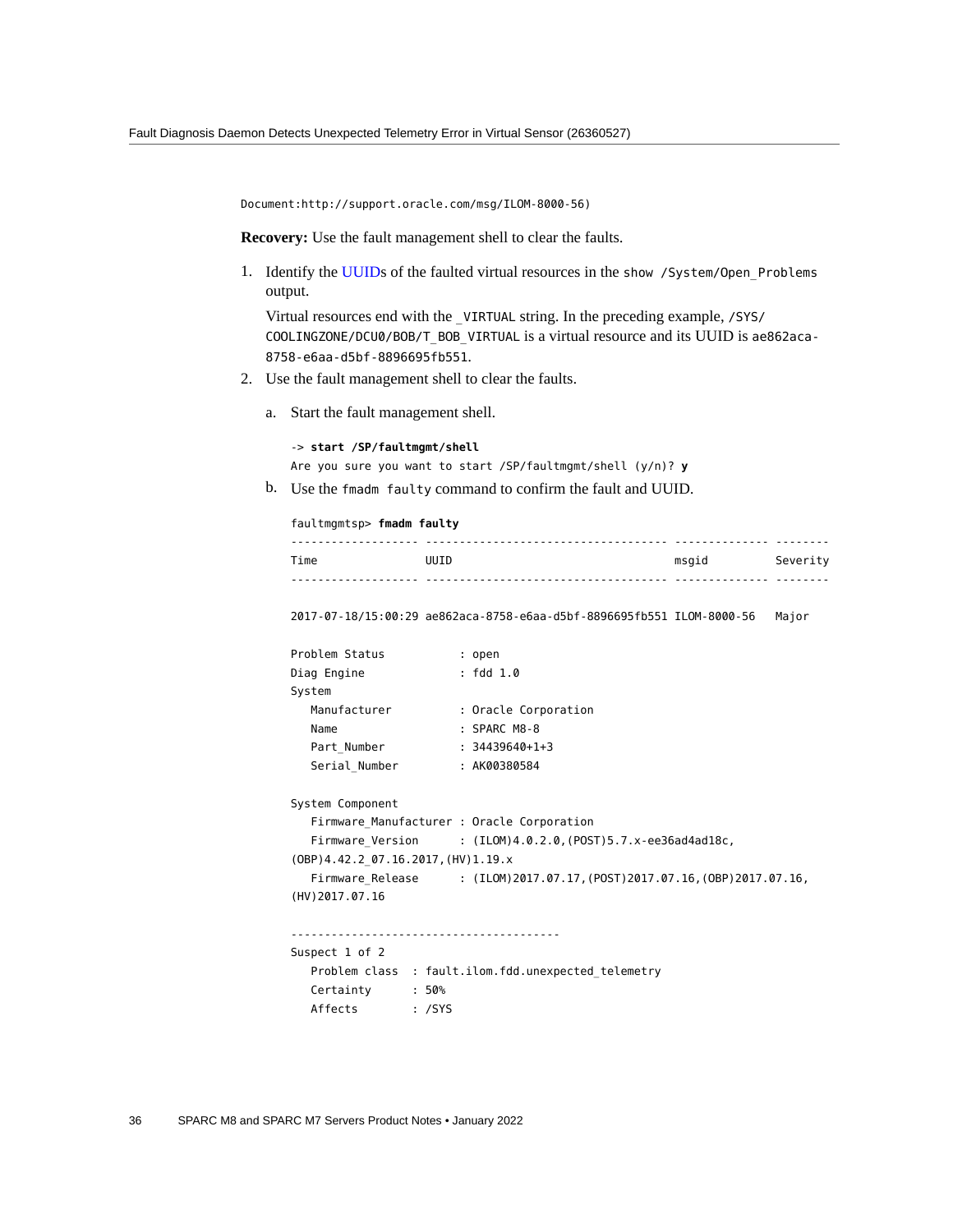```
 Status : faulted
   FRU 
    Status : faulty
 Location : /SYS
 Manufacturer : Oracle Corporation
Name : SPARC M8-8
 Part_Number : 34439640+1+3
    Serial_Number : AK00380584
     Chassis 
        Manufacturer : Oracle Corporation
       Name : SPARC M8-8
        Part_Number : 34439640+1+3
       Serial Number : AK00380584
   Resource 
     Location : /SYS/COOLINGZONE/DCU0/BOB/T_BOB_VIRTUAL
----------------------------------------
Suspect 2 of 2
   Problem class : defect.ilom.fdd.unexpected_telemetry
   Certainty : 50%
   Affects : /SYS
   Status : faulted
   FRU 
    Status : faulty
 Location : /SYS
 Manufacturer : Oracle Corporation
Name : SPARC M8-8
 Part_Number : 34439640+1+3
    Serial Number : AK00380584
     Chassis 
        Manufacturer : Oracle Corporation
       Name : SPARC M8-8
       Part Number : 34439640+1+3
        Serial_Number : AK00380584
Description : The fault diagnosis daemon (fdd) has detected unexpected
            error telemetry and is unable to provide a diagnosis.
Response : Error reports describing the unexpected error telemetry have
             been logged.
```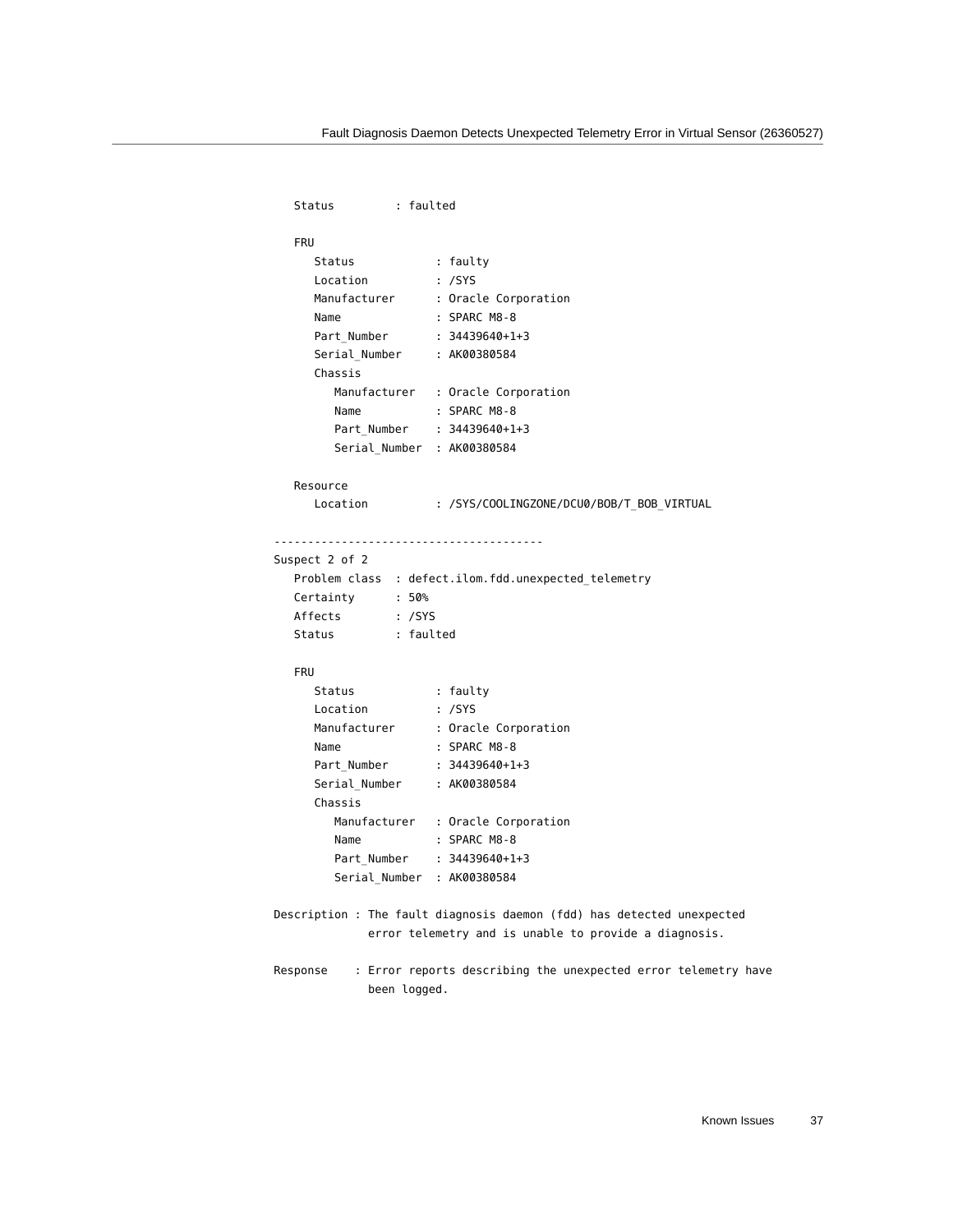|    | Impact            | occur.                        |                                                             | : Automated diagnosis and response for these events will not                                                                                                                     |  |
|----|-------------------|-------------------------------|-------------------------------------------------------------|----------------------------------------------------------------------------------------------------------------------------------------------------------------------------------|--|
|    | Action            |                               |                                                             | : Please refer to the associated reference document at<br>http://support.oracle.com/msg/ILOM-8000-56 for the latest<br>service procedures and policies regarding this diagnosis. |  |
|    |                   |                               | c. Use the virtual resource's UUID to repair the fault.     |                                                                                                                                                                                  |  |
|    |                   |                               |                                                             | In this example, the UUID is $ae862aca-8758- e6aa-d5bf-8896695fb551$ .                                                                                                           |  |
|    |                   |                               | After repairing the fault, exit the fault management shell. |                                                                                                                                                                                  |  |
|    | faultmgmtsp> exit |                               |                                                             | faultmgmtsp> fmadm repair ae862aca-8758-e6aa-d5bf-8896695fb551                                                                                                                   |  |
| d. |                   |                               | Confirm that you faults have been repaired.                 |                                                                                                                                                                                  |  |
|    |                   | -> show /System/Open Problems |                                                             |                                                                                                                                                                                  |  |
|    | Open Problems (0) |                               |                                                             |                                                                                                                                                                                  |  |
|    | Date/Time         |                               | Subsystems                                                  | Component                                                                                                                                                                        |  |

------------------------ ------------------ ------------

## <span id="page-37-0"></span>**/SYS/SP0/SPM1 is not ready. Please wait. Message Displays During Host Start (26282992)**

After starting a server host, the ERROR: /SYS/SP0/SPM1 is not ready. Please wait. message might display in the system console.

```
2017-06-15 03:05:28 SP> NOTICE: Host firmware check complete
2017-06-15 03:05:29 SP> NOTICE: Start Host in progress: Step 1 of 7
2017-06-15 03:06:15 SP> NOTICE: ERROR: /SYS/SP0/SPM1 is not ready. Please wait.
2017-06-15 03:06:52 SP> NOTICE: Start Host in progress: Step 2 of 7
2017-06-15 03:06:57 SP> NOTICE: Start Host in progress: Step 3 of 7
(#)Hostconfig 1.10.x 2017/06/14 18:53
2017-06-15 03:07:57 SP> NOTICE: Start Host in progress: Step 4 of 7
2017-06-15 03:08:05 4:00:0> NOTICE: Firmware timezone is PDT
. . .
```
. . .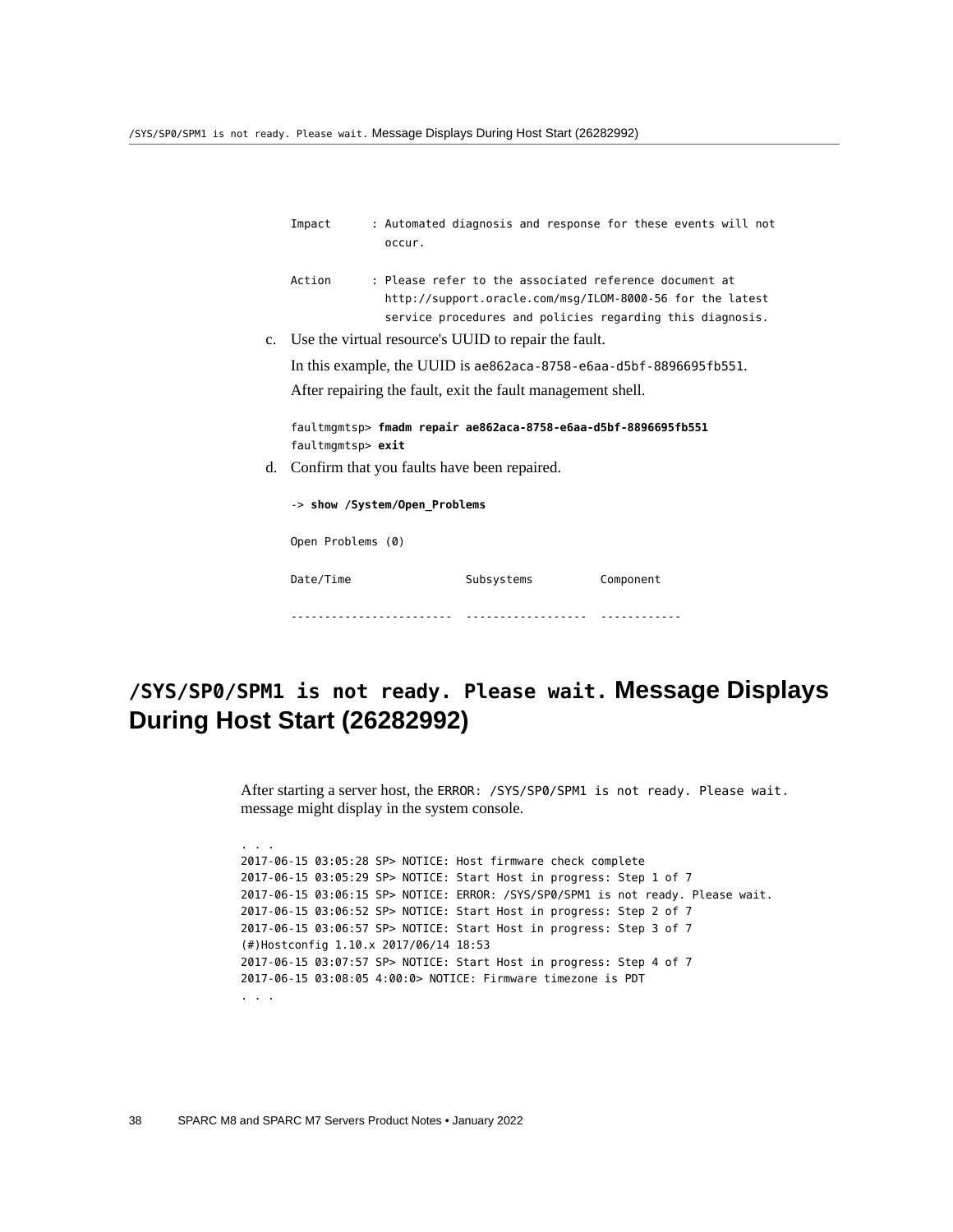**Recovery:** This message is harmless and can be ignored. The boot sequence is not affected and the host will continue to boot the operating system.

## <span id="page-38-0"></span>**iSCSI Boot Panic vfs\_mountroot: cannot mount root Due to Slow iSCSI Target (26178433)**

The operating system might panic in function vfs mountroot if the server is configured to boot from an iSCSI logical unit (LUN) over an Ethernet or InfiniBand network.

**Note -** SPARC M8-8 servers running Oracle Solaris 11.3 SRU 24, and SPARC M7 servers running Oracle Solaris 11.3 SRU19 through SRU 24, might experience this vfs\_mountroot panic.

If the vfs\_mountroot panic occurs, the system console will display output similar to the following:

```
{0} ok boot net
Boot device: /pci@300/pci@1/network@0 File and args:
1000 Mbps full duplex Link up
1000 Mbps full duplex Link up
1000 Mbps full duplex Link up
SunOS Release 5.11 Version 11.3 64-bit
Copyright (c) 1983, 2016, Oracle and/or its affiliates. All rights reserved.
NOTICE: Configuring iSCSI boot session...
NOTICE: iscsi connection(5) unable to connect to target
  iqn.1986-03.com.sun:02:118cb23b-920f-49ef-b7a1-b00767a60dfa, target address 192.168.1.1
NOTICE: iscsi connection(5) unable to connect to target
  iqn.1986-03.com.sun:02:118cb23b-920f-49ef-b7a1-b00767a60dfa, target address 192.168.1.1
WARNING: Failed to configure iSCSI boot session
WARNING: Failed to get iscsi boot path
```
panic[cpu0]/thread=20012000: vfs mountroot: cannot mount root

This vfs mountroot panic will most often be seen during the boot process. However, a similar issue might occur if the system has already booted from an iSCSI logical unit and the iSCSI logical unit becomes temporary unavailable. For example, the iSCSI logical unit could become unavailable as a result of a temporary network congestion or a network failover.

**Workarounds:** This vfs\_mountroot panic issue is usually caused by a slow iSCSI target device or a slow network connection. However, Solaris 11.3 SRU 24 is more vulnerable to this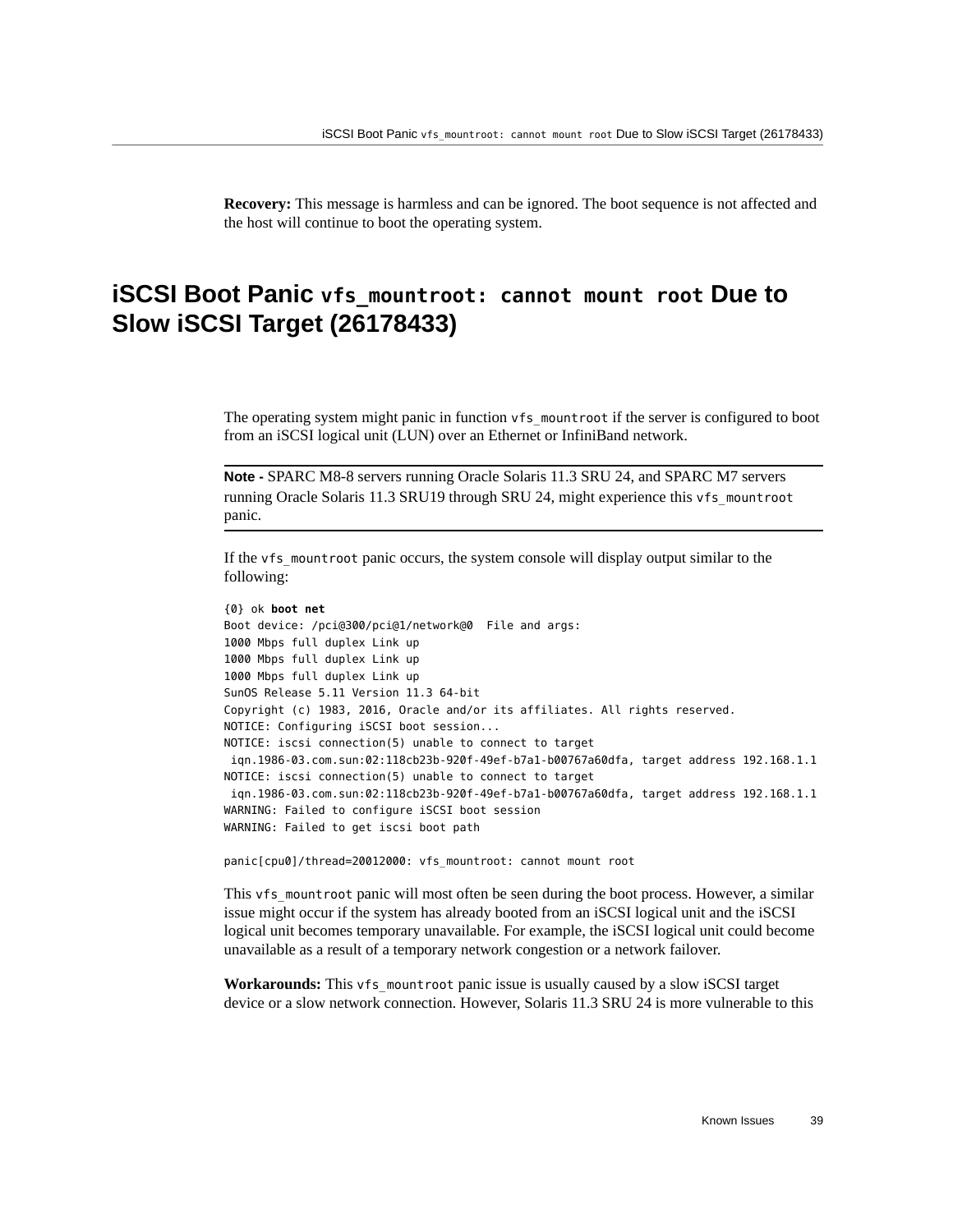issue due to timing differences in its iSCSI initiator kernel module. If the iSCSI target device or the network is slow, attempt one of the following workarounds to boot the server.

Determine the correct workaround for your server configuration:

- If your server contains only one boot environment, go to ["Apply Workaround to an Installed](#page-39-0) [Boot Environment" on page 40.](#page-39-0)
- If you freshly installed the Solaris OS on the server, go to ["Apply Workaround to a Fresh](#page-41-0) [Oracle Solaris OS Installation" on page 42](#page-41-0).
- If your SPARC M7 server contains boot environments for Solaris 11.3 prior to SRU 19.5, go to "Select a Boot Environment Earlier than Oracle Solaris 11.3 SRU19.5."

### <span id="page-39-0"></span>**Apply Workaround to an Installed Boot Environment**

The minimum supported Oracle Solaris OS 11.3 supported on SPARC T8 and SPARC M8 servers is Oracle Solaris 11.3 SRU 24. These servers will not contain boot environments for previous versions of Oracle Solaris 11.3. Follow these steps to apply the workaround to the installed boot environment.

1. Boot an Oracle Solaris 11.3 installation DVD.

Use the -s option with the boot command. Otherwise you will need to exit the installation program.

```
{0} ok boot rcdrom -s
```
2. Once the server is booted, configure the network interfaces and verify that the server is able to access the iSCSI target IP address.

```
# ping 192.168.1.1
192.168.1.1 is alive
```
- 3. Configure the iSCSI SendTargets discovery method by providing the discovery address of the iSCSI Target which was used for the iSCSI boot.
	- # **iscsiadm add discovery-address 192.168.1.1**
	- # **iscsiadm modify discovery -t enable**
- 4. Verify that the iSCSI boot logical unit is visible in the **format** command output.
	- # **format**
	- 1. c0t5000CCA02D104088d0 <HGST-H101812SFSUN1.2T-A770-1.09TB> /scsi\_vhci/disk@g5000cca02d104088 /dev/chassis/SYS/DBP/HDD0/disk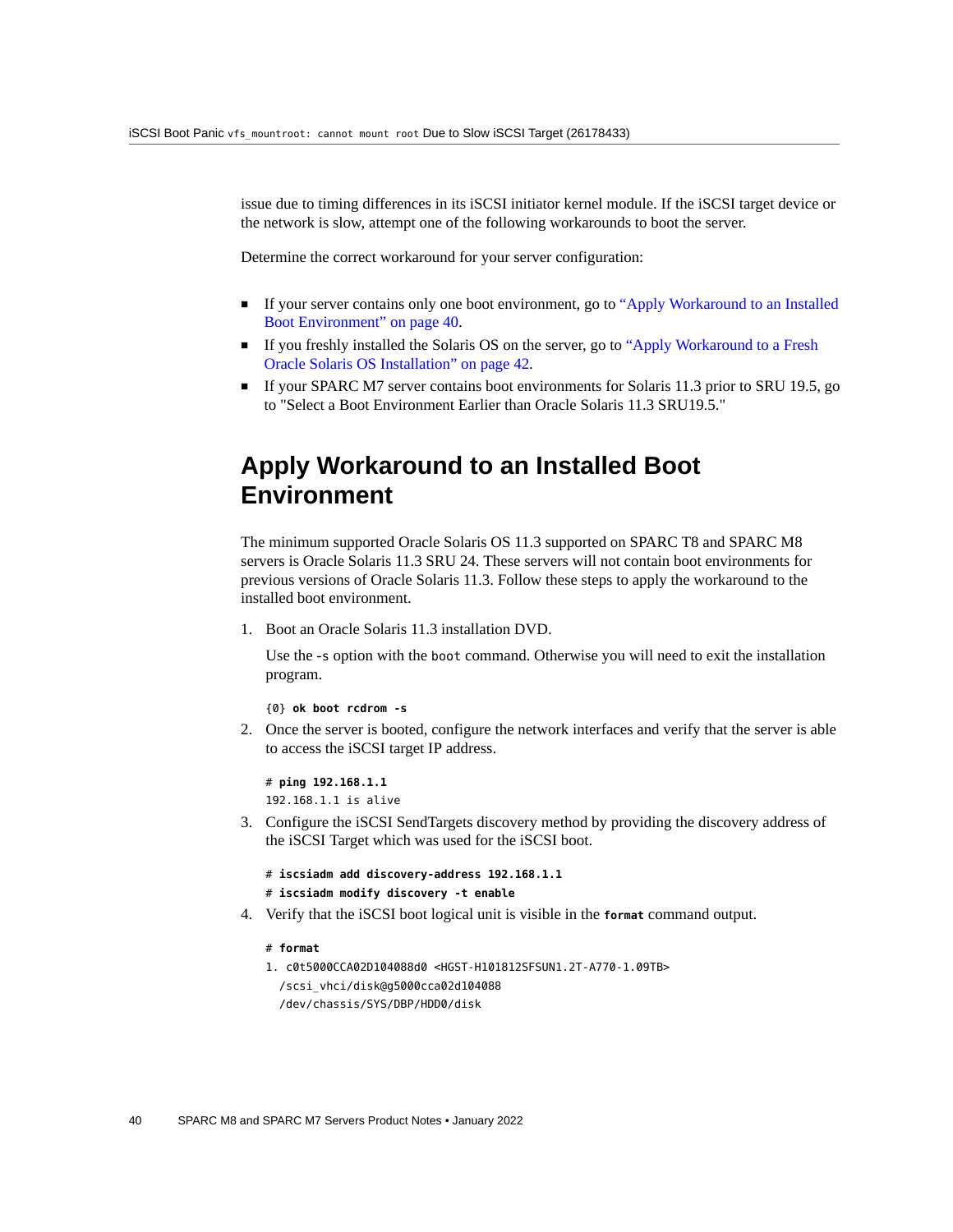```
2. c0t5000CCA02D1032D8d0 <HGST-H101812SFSUN1.2T-A770-1.09TB> solaris
  /scsi_vhci/disk@g5000cca02d1032d8
  /dev/chassis/SYS/DBP/HDD1/disk
```
3. c0t5000CCA02D102FF8d0 <SUN1.2T cyl 48638 alt 2 hd 255 sec 189> /scsi\_vhci/disk@g5000cca02d102ff8 /dev/chassis/SYS/DBP/HDD2/disk

```
4. c0t5000CCA02D103B20d0 <HGST-H101812SFSUN1.2T-A770-1.09TB> solaris
   /scsi_vhci/disk@g5000cca02d103b20
   /dev/chassis/SYS/DBP/HDD3/disk
5. c0t60000000000000000000000000009999d0 <SUN-COMSTAR-1.0-60.00GB>
```

```
 /scsi_vhci/ssd@g60000000000000000000000000009999
Specify disk (enter its number): 5 
selecting c0t60000000000000000000000000009999d0
[disk formatted]
```
5. Import the root pool and specify an alternate mount point.

```
# zpool import -R /a -d /dev/dsk/c0t60000000000000000000000000009999d0s0 rpool
```
6. Verify that the iscsi-rpool has been successfully imported.

```
# zpool list
NAME SIZE ALLOC FREE CAP DEDUP HEALTH ALTROOT
rpool 59.5G 48.9G 10.6G 82% 1.00x ONLINE /a
```
7. Display the boot environments on the imported rpool.

```
# beadm list
be find current be: failed to find current BE name
be find current be: failed to find current BE name
BE Flags Mountpoint Space Policy Created 
            -- ----- ---------- ----- ------ ------- 
S11.3-SRU18.6 - - 32.82M static 2027-07-03 13:57 
S11.3-SRU22.3 R - 6.42G static 2027-07-03 14:03 
solaris - - 99.75M static 2027-07-03 13:40
```
8. Create temporary mount point and mount the selected boot environment.

```
# mkdir /a/mnt
```

```
# zfs mount -o mountpoint=/a/mnt/ rpool/ROOT/S11.3-SRU22.3
```
9. Apply the workaround.

```
# echo "set iscsi:iscsi_conn_first_login_max=20" >> /a/mnt/etc/system
# echo "set iscsi:iscsi_conn_first_interval_max=10" >> /a/mnt/etc/system
```
10. Update boot archive in the mounted boot environment to activate the workaround during next reboot.

# **bootadm update-archive -v -R /a/mnt**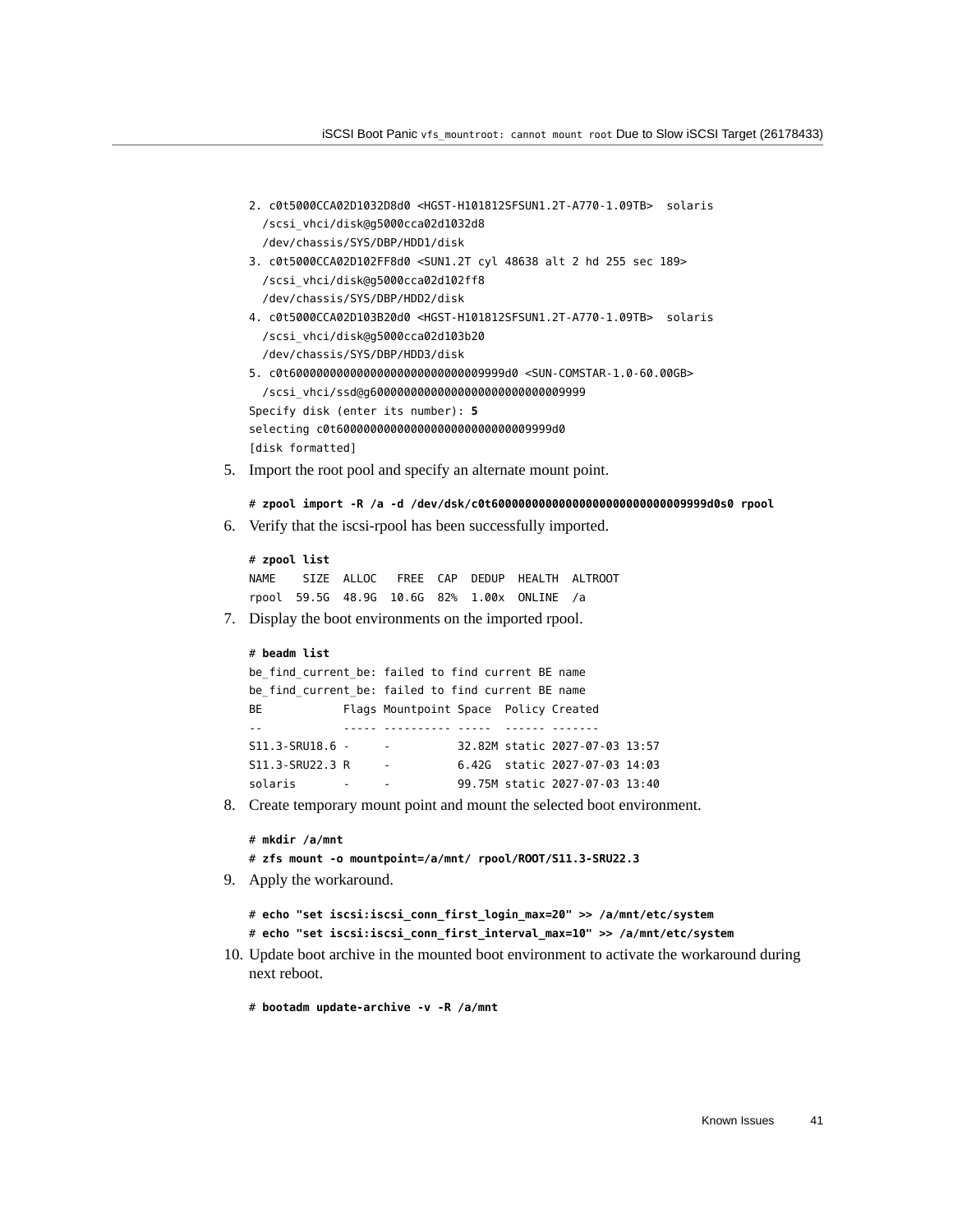11. Reboot the system and boot from iSCSI boot device.

```
# shutdown -y -i0 -g0
{0} ok boot net
```
## <span id="page-41-0"></span>**Apply Workaround to a Fresh Oracle Solaris OS Installation**

Follow these steps to apply the workaround to a freshly installed boot environment.

1. Repeat the installation, but exit the installation program shortly before the system reboots.

Installation Complete

The installation of Oracle Solaris has completed successfully.

Reboot to start the newly installed software or Quit if you wish to perform additional tasks before rebooting.

The installation log is available at /system/volatile/install\_log. After reboot it can be found at /var/log/install/install log.

Esc-4\_View Log Esc-7\_Halt Esc-8\_Reboot Esc-9\_Quit

2. Press the Esc-9 key sequence to exit the installation program and then press 3 to enter the shell.

Welcome to the Oracle Solaris installation menu

- 1 Install Oracle Solaris
- 2 Install Additional Drivers
- 3 Shell
- 4 Terminal type (currently xterm)
- 5 Reboot

Please enter a number [1]:**3**

3. Display the boot environments.

#### # **beadm list**

be\_find\_current\_be: failed to find current BE name be\_find\_current\_be: failed to find current BE name BE Flags Mountpoint Space Policy Created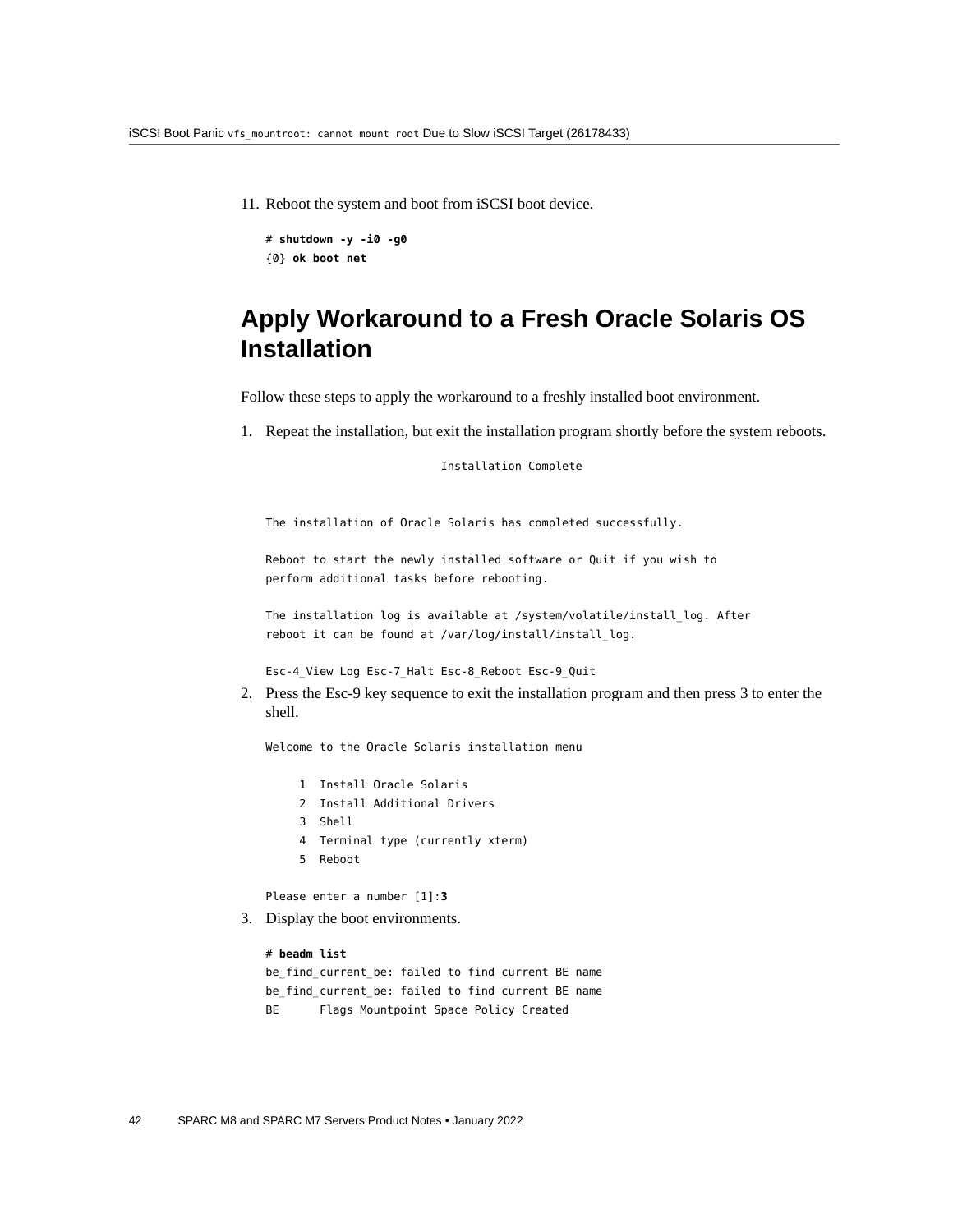```
-- ----- ---------- ----- ------ ------- 
solaris R - 2.29G static 2027-07-04 14:46
```
4. Mount the newly installed boot environment.

```
# beadm mount solaris /a
```
5. Apply the workaround.

```
# echo "set iscsi:iscsi_conn_first_login_max=20" >> /a/etc/system
# echo "set iscsi:iscsi_conn_first_interval_max=10" >> /a/etc/system
```
- 6. Update boot archive in the mounted boot environment to activate the workaround during next reboot.
	- # **bootadm update-archive -v -R /a**
- 7. Apply the workaround.

```
# echo "set iscsi:iscsi_conn_first_login_max=20" >> /etc/system
# echo "set iscsi:iscsi_conn_first_interval_max=10" >> /etc/system
```
8. Unmount the boot environment and reboot the system.

```
# beadm umount solaris
# reboot
```
## <span id="page-42-0"></span>**Select a Boot Environment Earlier than Oracle Solaris 11.3 SRU 19.5**

SPARC T8 and SPARC M8-8 servers will never contain boot environments for Oracle Solaris 11.3 versions earlier than SRU 24. If you have a SPARC M7 server that contains earlier boot environments, follow these steps to boot a boot environment earlier than Oracle Solaris 11.3 SRU 19.5 in order to apply the workaround to the Oracle Solaris OS boot environment affected by this vfs mountroot panic issue.

1. Select boot environment older than S11.3 SRU 19.5.

```
{0} ok boot net -L
Boot device: /pci@300/pci@1/network@0 File and args: -L
1000 Mbps full duplex Link up
1000 Mbps full duplex Link up
1000 Mbps full duplex Link up
1 Oracle Solaris 11.3 SPARC
2 S11.3-SRU18.6
3 S11.3-SRU22.3
Select environment to boot: [ 1 - 3 ]: 2
```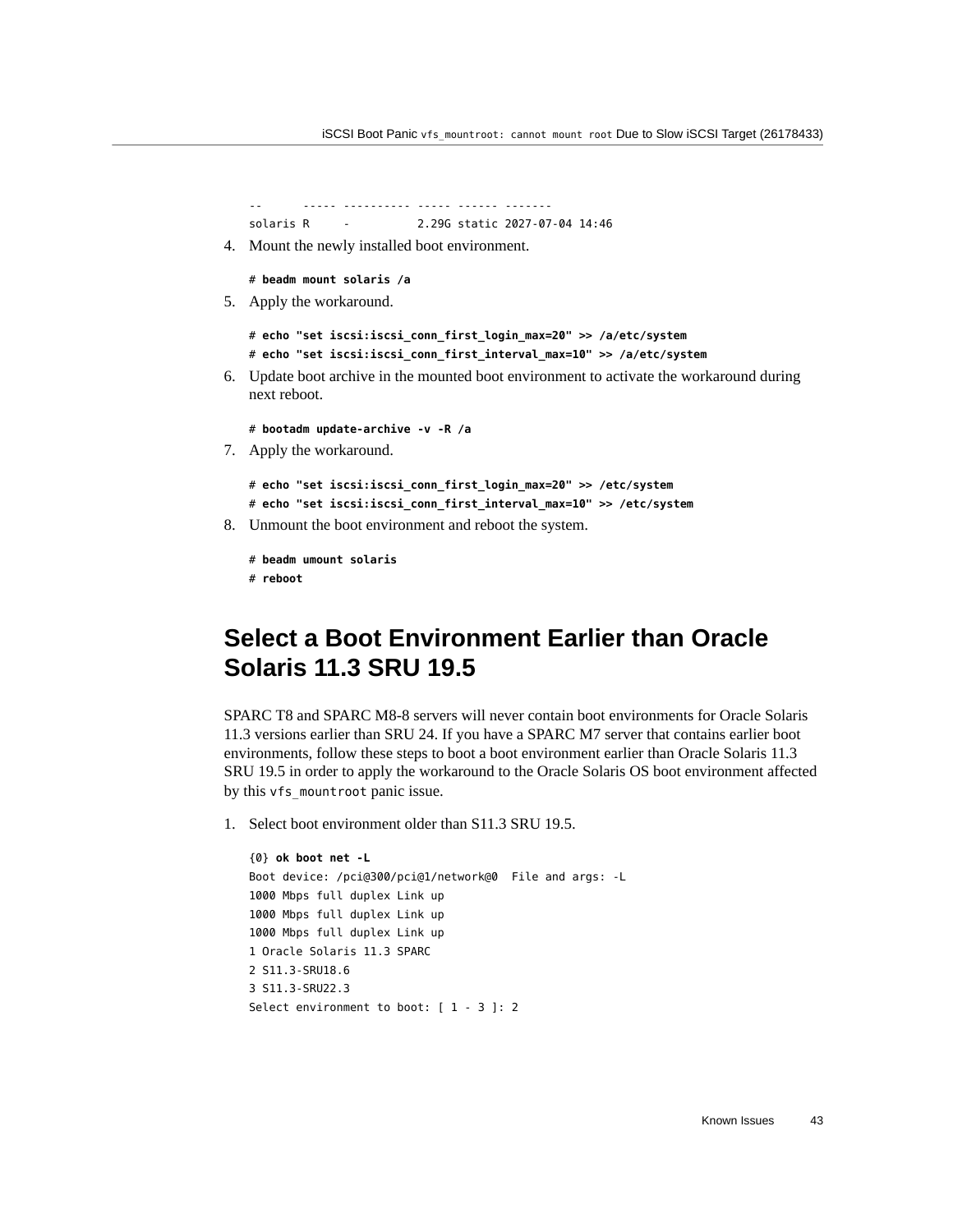Shutting Down Root and I/O Domain On Servers With a Virtual Function and Certain PCIe Cards Can Panic I/O Domain (26138639)

```
To boot the selected entry, invoke:
   boot [<root-device>] -Z rpool/ROOT/S11.3-SRU18.6
   Program terminated
2. Select and boot to a boot environment earlier than Oracle Solaris 11.3 SRU 19.5.
   {0} ok boot net -Z rpool/ROOT/S11.3-SRU18.6
3. List the existing boot environments.
   # beadm list
   BE Flags Mountpoint Space Policy Created 
   -- ----- ---------- ----- ------ ------- 
   S11.3-SRU18.6 N / 33.32M static 2027-07-03 15:57 
   S11.3-SRU22.3 R - 6.40G static 2027-07-03 16:03 
   solaris - - 99.75M static 2027-07-03 15:40
4. Mount the boot environment which exhibits the panic.
   # beadm mount S11.3-SRU22.3 /mnt
```
5. Apply the workaround.

```
# echo "set iscsi:iscsi_conn_first_login_max=20" >> /mnt/etc/system
# echo "set iscsi:iscsi_conn_first_interval_max=10" >> /mnt/etc/system
```
- 6. Update boot archive in the mounted boot environment to activate the workaround during next reboot.
	- # **bootadm update-archive -v -R /mnt**
- 7. Unmount the boot environment.

```
# beadm umount S11.3-SRU22.3
```
8. Reboot the server to the new boot environment.

## <span id="page-43-0"></span>**Shutting Down Root and I/O Domain On Servers With a Virtual Function and Certain PCIe Cards Can Panic I/O Domain (26138639)**

After shutting down an Oracle VM server for SPARC root domain using the -f option (for example, ldm stop -f *root domain*), shutting down an I/O domain with the ldm stop command causes the I/O domain to panic.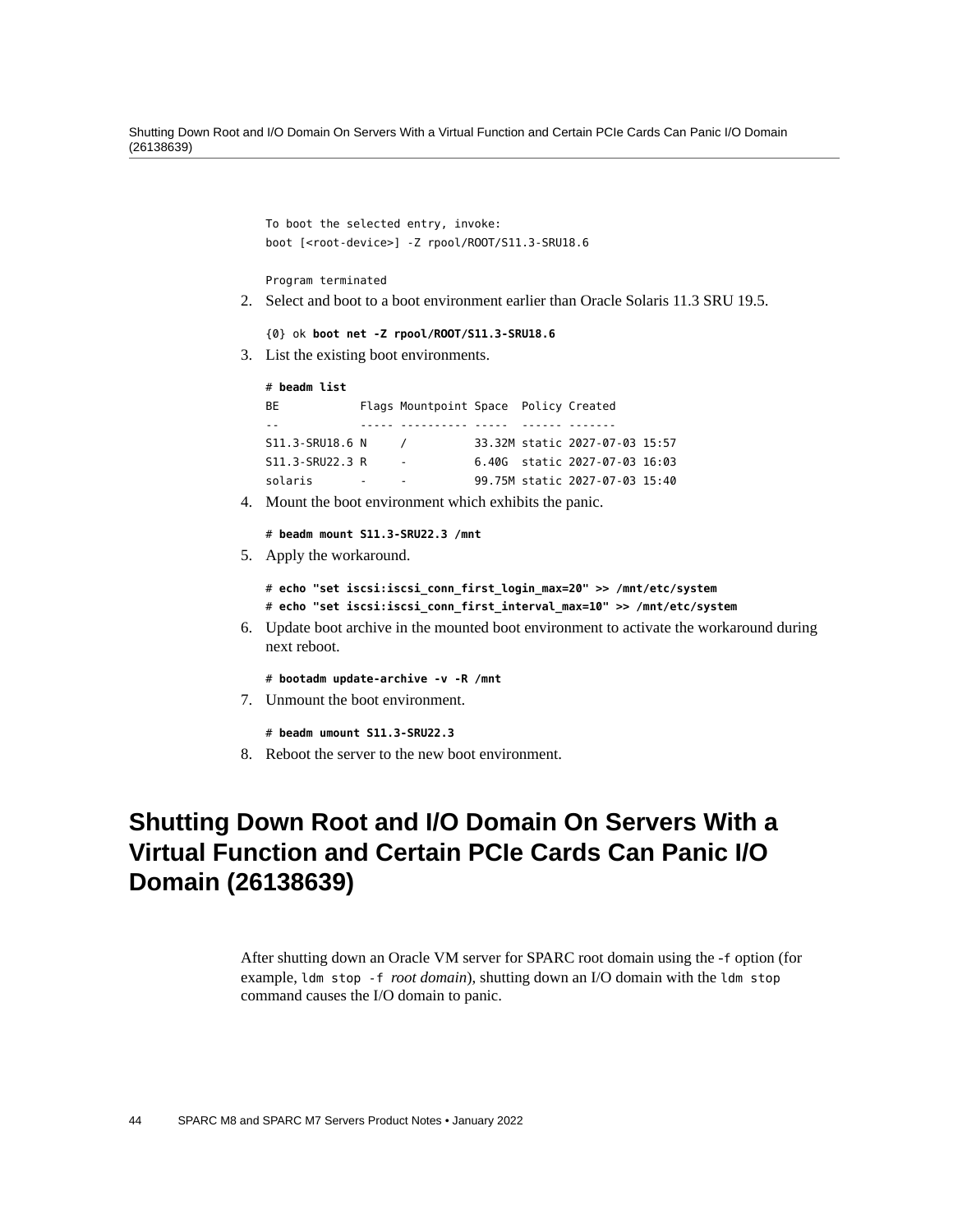This issue affects servers containing one of the following PCIe cards and a virtual function (VF) assigned to the root domain.

- Oracle Quad 10Gb or Dual 40Gb Ethernet Adapter
- Oracle Quad Port 10GBase-T Adapter

**Recovery:** Reboot the I/O domain.

**Workaround:** Avoid using the -f option with the ldm command on servers with a VF assigned to the root domain and one of the preceding PCIe cards installed.

## <span id="page-44-0"></span>**Oracle ILOM Java Remote Console Plus Storage Redirection Does Not Suspend Miniroot Redirection While Active (25911614)**

When the Oracle Solaris miniroot is enabled, starting the Oracle ILOM Remote System Console Plus storage redirection will fail with the following console error message:

Command failed to complete...Device is gone.

After the storage redirection fails, the Oracle Solaris OS miniroot will eventually reconnect to the server.

**Recovery:** Disable the miniroot redirection prior to starting the Oracle ILOM Remote System Console Plus storage redirection. When remote storage redirection is no longer required and the remote storage redirection has been disconnected, reactivate the miniroot redirection.

1. Disable miniroot redirection.

For M-series servers:

-> **set /HOST***x***/SP/services/kvms/host\_storage\_device mode=disabled**

For T-series servers:

- -> **set /SP/services/kvms/host\_storage\_device mode=disabled**
- 2. Start the Oracle ILOM Remote System Console Plus storage redirection.

For instructions on starting the Oracle ILOM Remote System Console Plus storage redirection, refer to the *[Oracle ILOM Administrator's Guide for Configuration and](http://www.oracle.com/pls/topic/lookup?ctx=E81115-01&id=IILCG) [Maintenance Firmware Release 4.0.x](http://www.oracle.com/pls/topic/lookup?ctx=E81115-01&id=IILCG)*.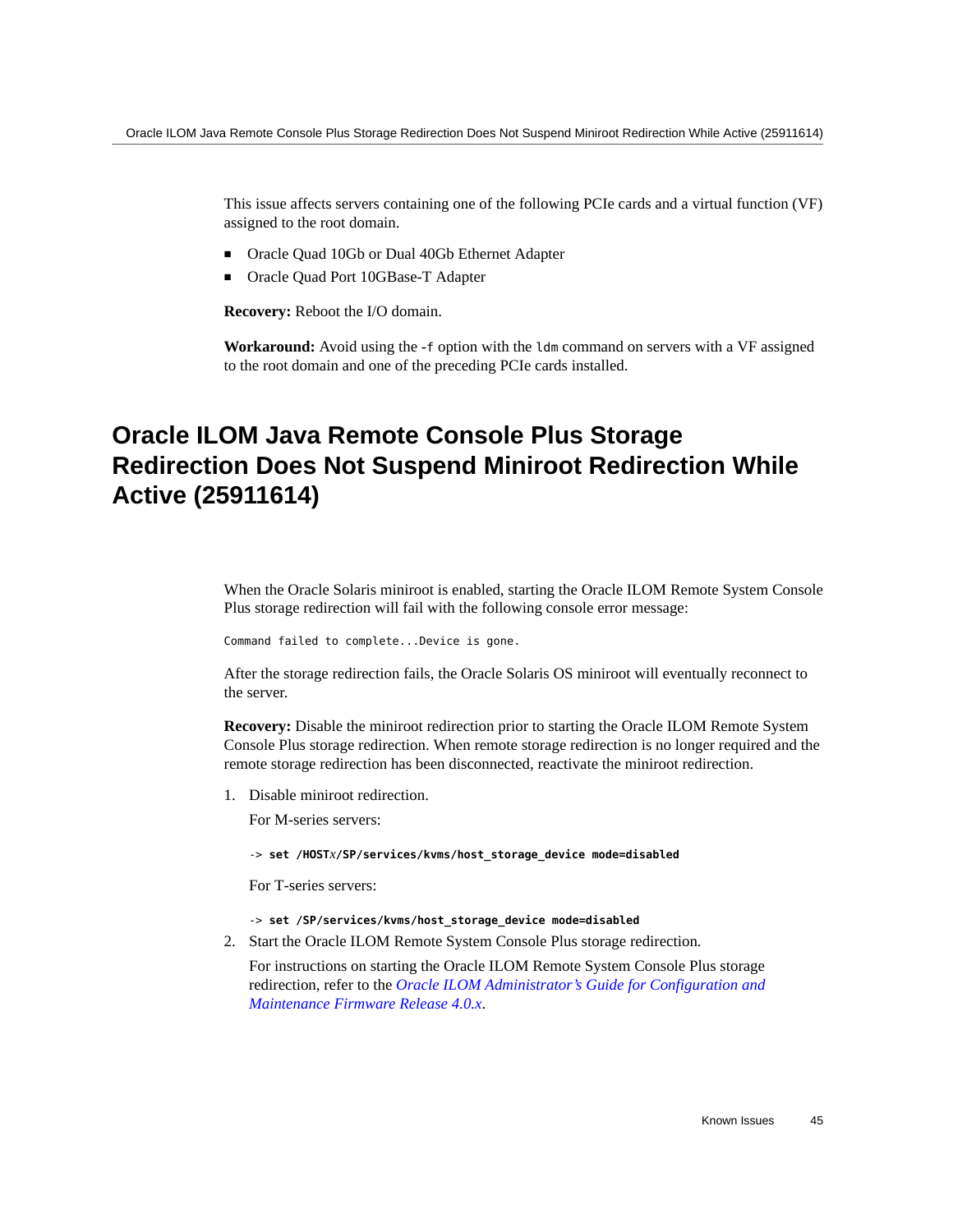3. Reactivate the miniroot redirection.

For M-series servers:

-> **set /HOST***x***/SP/services/kvms/host\_storage\_device mode=miniroot**

For T-series servers:

-> **set /SP/services/kvms/host\_storage\_device mode=miniroot**

## <span id="page-45-0"></span>**Hotplugged Intel PCIe Cards Not Seen By the fwupdate Command (25830688)**

After hotplugging an Intel-manufactured PCIe card into the server using the hotplug command, the fwupdate command cannot show detailed information about the card. After using the hotplug command, the fwupdate command can no longer access the PCI mappings on the device. An Intel-supplied utility fails to gather information about the hotplugged card, so it cannot pass this information to the fwupdate command.

The supported Intel-manufactured PCIe cards are as follows:

- Sun Quad Port GbE PCIe 2.0 Low Profile Adapter, UTP
- Oracle Quad Port 10GBase-T Adapter
- Oracle Quad 10Gb or Dual 40Gb Ethernet Adapter
- Oracle Flash Accelerator F640 PCIe Card: 6.4 TB, NVMe PCIe 3.0

**Recovery:** Reboot the server containing the Intel-manufactured PCIe card.

## <span id="page-45-1"></span>**Timeout waiting for Tx completion Message When Booting Over a Sun Dual 10GbE SFP+ PCIe Low Profile Adapter (25675633)**

During some system reboots, the OS is loaded from the storage device to the host memory. If the device on which the OS image resides is remote and needs to be accessed through network connections using a Niantic NIC HBA, you might see the following error message: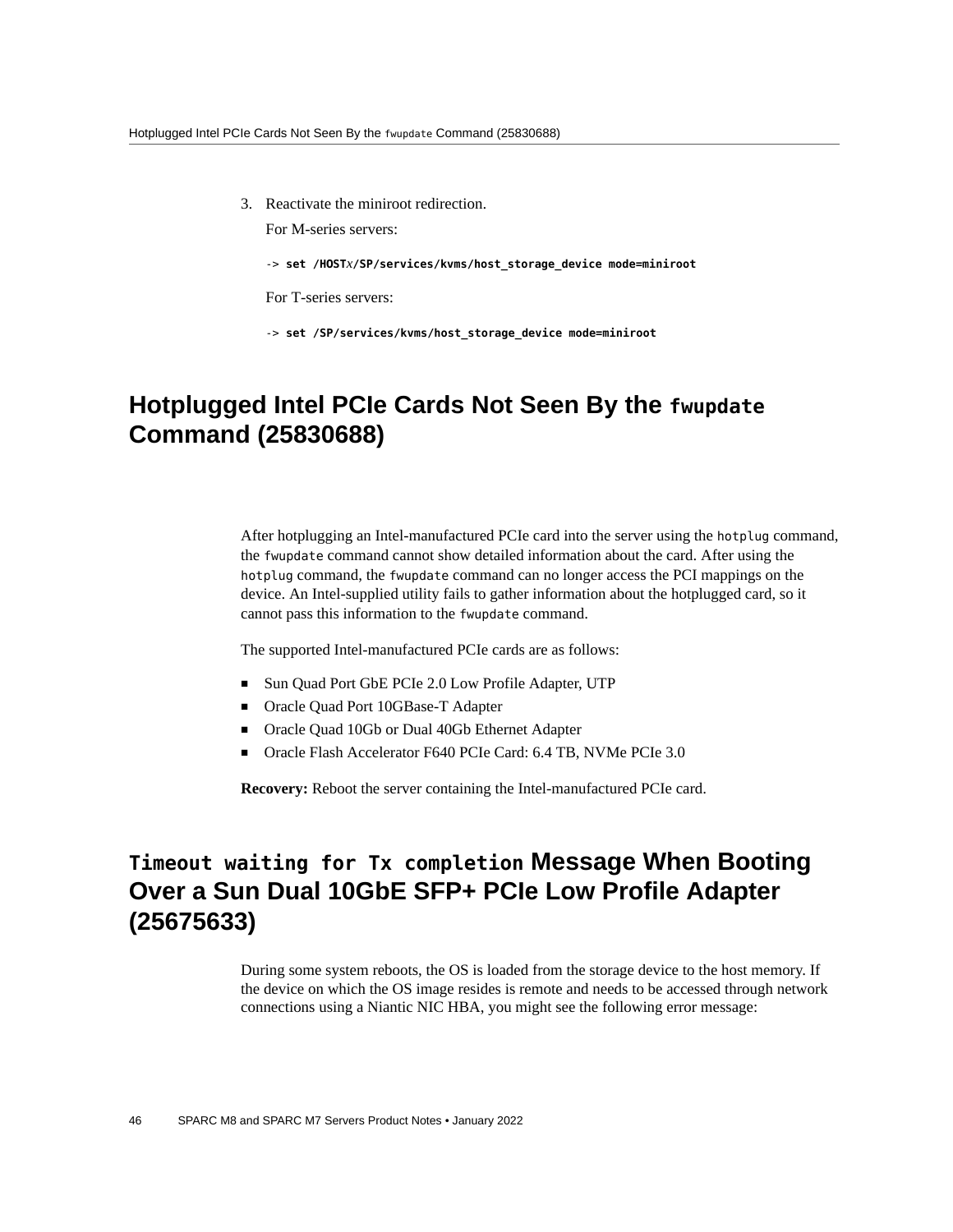Timeout waiting for Tx completion 10G full duplex link up. Link down, restarting network initialization 10G full duplex link up. Timeout waiting for Tx completion 10G full duplex link up

In this case, the OS will not be avaialble.

**Recovery:** If you see the preceding messages, issue a "send break" as describe in ILOM documentation at: *[Oracle ILOM User's Guide for System Monitoring and Diagnostics](http://www.oracle.com/pls/topic/lookup?ctx=E37444-01&id=ILMUG) [Firmware Release 3.2.x](http://www.oracle.com/pls/topic/lookup?ctx=E37444-01&id=ILMUG)*.

The host console should drop to the OBP prompt, and at the OBP prompt, you can issue the "reset-all" command.

**Workaround:** This issue occurs intermittently, and the root cause is still under investigation. If you encounter this it, contact your authorized Oracle Service provider to see if a fix is available.

#### <span id="page-46-0"></span>**Failing Processor Might Result in Panic Hang (24973531)**

A server containing a failing SPARC M8 processor might cause the server to hang and panic. If, after the panic, the fmdump -e command displays L2 and L3 cache ereport messages for the failing processor similar to the following example, perform the actions listed in Recovery below.

```
# fmdump -e
. . .
2017-07-10/00:44:16 ereport.cpu.generic-sparc.l3data-return@/SYS/CMIOU7/CM/CMP/SCC6/
CORE1
2017-07-10/00:44:16 ereport.cpu.generic-sparc.l2linefill@/SYS/CMIOU7/CM/CMP/SCC6/CORE1/
L2D
2017-07-10/00:44:16 ereport.cpu.generic-sparc.l3data@/SYS/CMIOU7/CM/CMP/L3BANK7
2017-07-10/00:44:16 ereport.cpu.generic-sparc.l2linefill@/SYS/CMIOU7/CM/CMP/SCC5/CORE3/
L2D
2017-07-10/00:44:16 ereport.cpu.generic-sparc.l3data-return@/SYS/CMIOU7/CM/CMP/SCC6/
CORE1
2017-07-10/00:44:16 ereport.cpu.generic-sparc.l2linefill@/SYS/CMIOU7/CM/CMP/SCC6/L2I
2017-07-10/00:44:16 ereport.cpu.generic-sparc.l3data-return@/SYS/CMIOU7/CM/CMP/SCC6/
CORE1
2017-07-10/00:44:16 ereport.cpu.generic-sparc.l2linefill@/SYS/CMIOU7/CM/CMP/SCC7/CORE2/
L2D
```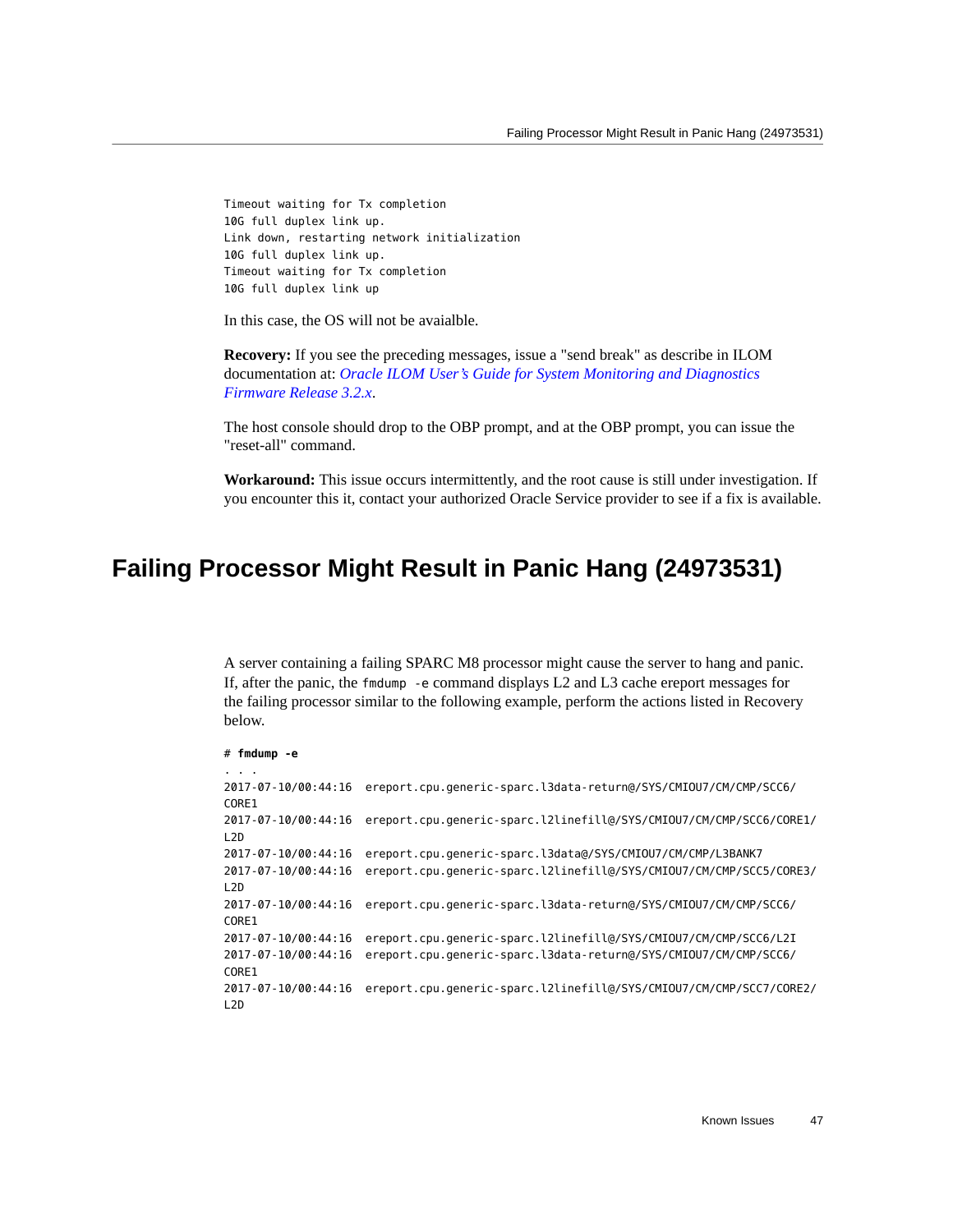. . .

In this example, the L3 cache (l3data) and L2 cache (l2linefill) ereport messages were generated from the same processor found on an SPARC M8-8 server CMIOU installed in CMIOU slot 7.

**Recovery:** Replace the motherboard, processor module, or CMIOU containing the failing SPARC M8 processor.

**Workaround:** If you must use the SPARC T8 server or SPARC M8-8 PDomain containing the failing SPARC M8 processor, disable the SPARC M8 processor prior to powering the host back on. At the Oracle ILOM prompt, set the processor's requested config state property to disabled, and then power on the host.

- On a SPARC T8-1 server, replace the motherboard.
- On a SPARC T8-2 server, replace the processor module or disable it as follows:

```
-> set /SYS/MB/CMx/CMP requested_config_state=disabled
```
Where  $x$  is the number of the processor  $(0 \text{ or } 1)$ .

■ On a SPARC T8-4 server, replace the processor module or disable it as follows:

```
-> set /SYS/PMx/CMy/CMP requested_config_state=disabled
```
Where  $x$  is the number of the processor module (0 or 1) and  $y$  is the number of the processor (0 or 1).

■ On a SPARC M8-8 server, replace the CMIOU containing the failing processor or disable it as follows:

-> **set /SYS/CMIOU***x***/CM/CMP requested\_config\_state=disabled**

Where *x* is the number of the CMIOU containing the failing processor (0 to 7).

## <span id="page-47-0"></span>**prtdiag -v is Missing Environmental and FRU Status (23619958)**

During a server boot, the picl service occasionally fails to establish communications with the Active SP and it does not recover automatically. In that case, the prtdiag -v command fails to show the status of the various current, voltage, and temperature environmental sensors. These sensors are still being monitored, and any failures are appropriately handled by the system firmware and reported by the Fault Management Architecture (FMA).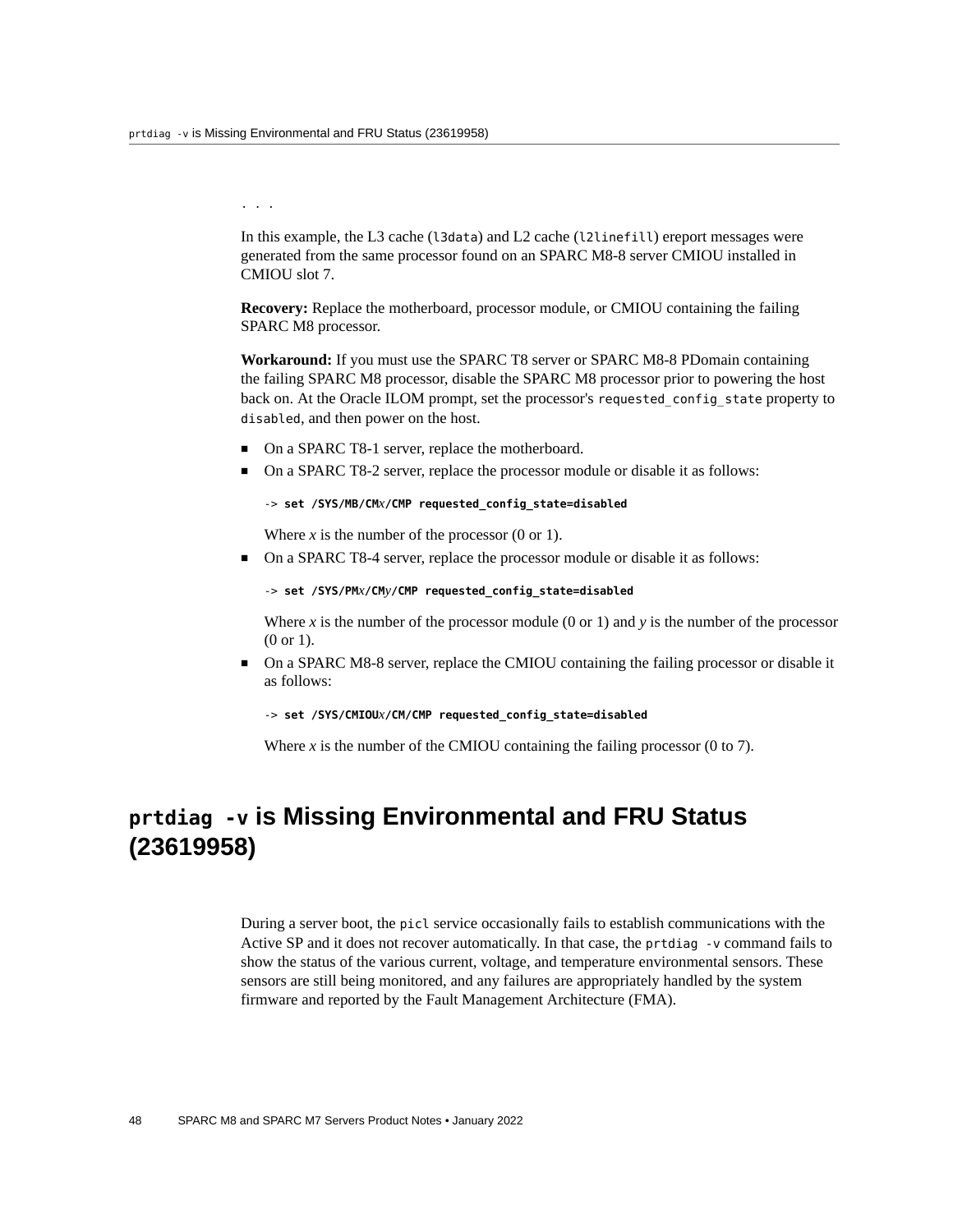**Workaround:** Avoid using the prtpicl and prtdiag commands. Use the FMA fmtopo command or Oracle ILOM commands to obtain the sensor data. The following example shows the Oracle ILOM command to obtain the environmental sensor data from /SYS/CMIOU0.

| -> show -t /SYS/CMIOU0 value       |          |                 |
|------------------------------------|----------|-----------------|
| Target                             | Property | Value           |
|                                    |          |                 |
| /SYS/CMIOU0/1V0 STBY OBPS/V OUT    | value    | 1.001 Volts     |
| /SYS/CMIOU0/1V5 STBY OBPS/V OUT    | value    | 1.498 Volts     |
| /SYS/CMIOU0/1V8 STBY OBPS/V OUT    | value    | 1.801 Volts     |
| /SYS/CMIOU0/2V5 STBY OBPS/V OUT    | value    | 2.498 Volts     |
| /SYS/CMIOU0/3V3 STBY OBPS/V OUT    | value    | 3.302 Volts     |
| /SYS/CMIOU0/5V0 STBY OBPS/V OUT    | value    | 5.039 Volts     |
| /SYS/CMIOU0/CM/CMP/BOB00/CH0/DIMM/ | value    | 35.000 degree C |
| T AMB                              |          |                 |
| /SYS/CMIOU0/CM/CMP/BOB00/T B       | value    | 35.250 degree C |
| /SYS/CMIOU0/CM/CMP/BOB01/CH0/DIMM/ | value    | 34.250 degree C |
| T AMB                              |          |                 |
|                                    |          |                 |

**Recovery:** Restart the picl service.

**svcadm restart picl**

## <span id="page-48-0"></span>**Intermittently ereport.io.device.inval\_state is seen after SP force failover (26778934)**

On SPARC M8 servers, the USB host controller that connects SPs to the system might hang on device disconnect (for example, during SP failover). During the recovery process, while the USB host controller is not operating correctly, an FMA ereport (device inval\_state) might be generated.

```
# fmdump -e
TIME CLASS 
Sep 08 18:17:08.7644 ereport.io.device.inval_state 
# fmdump -eV
TIME CLASS
Sep 08 2017 18:17:08.764470128 ereport.io.device.inval_state 
nvlist version: 0 
        class = ereport.io.device.inval_state 
        ena = 0x1bac0066167d2c01 
        detector = (embedded nvlist) 
        nvlist version: 0 
               version = 0x0
```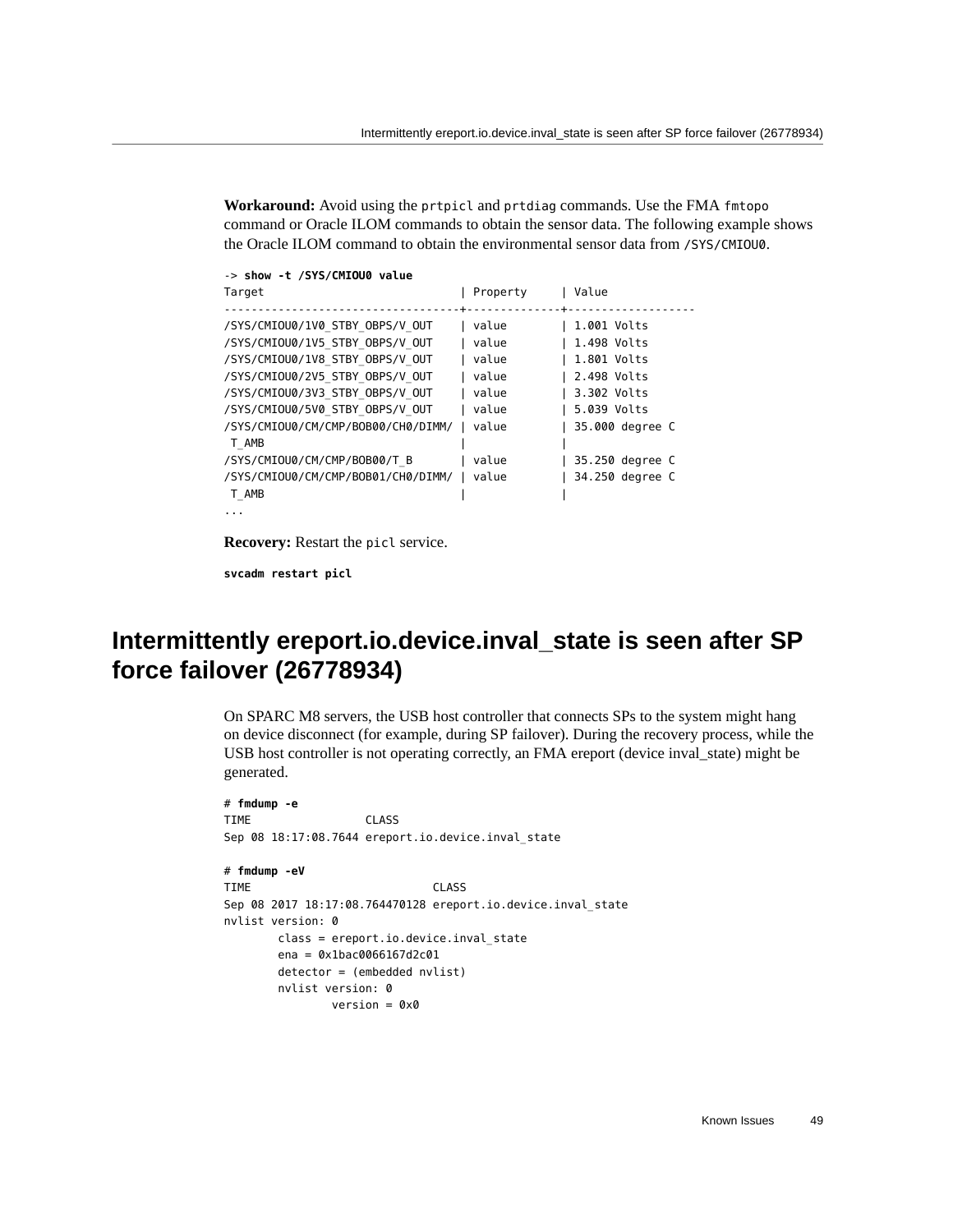IO domain ldgX is locked against modification at host restart (26191129)

```
 scheme = dev 
          cna_dev = 0x59b33a8000000011 
          device-path = /pci@304/pci@1/usb@0 
 (end detector) 
_{--}ttl = 0x1
_{--}tod = 0x59b34114 0x2d90e370
```
**Recovery:** You can safely ignore FMA ereports that are generated in this case.

**Workaround:** Issue the fmadm command to repair the faulted component.

## <span id="page-49-0"></span>**IO domain ldgX is locked against modification at host restart (26191129)**

The pci-probe-policy variable should only be used on Oracle SuperCluster engineered systems to specify how probing for PCIe devices is conducted. For all non-SuperCluster systems, the value of this property should not be changed. If you've changed the value of this variable, you might witness unknown system behavior.

**Workaround:** No workaround is available for this error. Do not change the pci-probe-policy variable on non-SuperCluster systems.

### <span id="page-49-1"></span>**DIMM present sensor is not updated correctly after hotplug (26541821)**

After a SP/SPP failover, it's possible that the DIMMs can be reported inconsistenly if one or more CMIOUs were replaced with CMIOUs of different set of DIMMs prior to the SP/SPP failover. As shown in the following example for a SPARC M8-4 server, ereports for faulted DIMMs result following the fail over of DCU1.

-> **set /SYS/DCU1 initiate\_sp\_failover=true** Are you sure you want to set initiate\_sp\_failover=true (y/n)? y Set 'initiate\_sp\_failover' to 'true'

2017-07-27/11:48:36 ereport.fruid.inaccessible@/SYS/CMIOU4/CM/CMP/BOB11/CH1/DIMM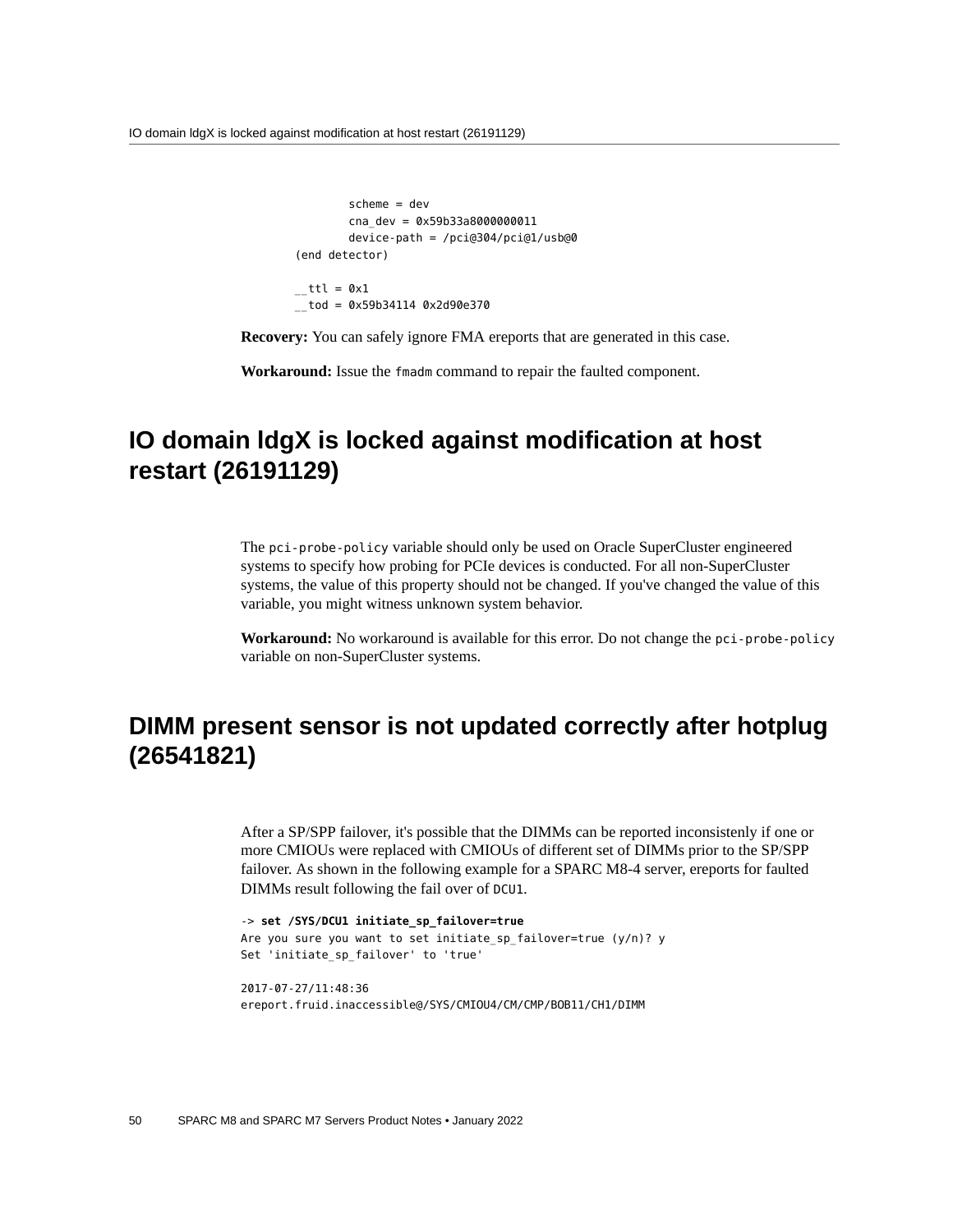```
2017-07-27/11:49:18
ereport.fruid.inaccessible@/SYS/CMIOU4/CM/CMP/BOB21/CH1/DIMM 
2017-07-27/11:49:39
ereport.fruid.inaccessible@/SYS/CMIOU4/CM/CMP/BOB00/CH1/DIMM 
2017-07-27/11:50:07
...
```
**Recovery:** Only when the HOST for the replaced CMIOU is off, complete these steps to reboot the SPM that manages the CMIOU:

- 1. Run the show command on the host for the replaced CMIOU and check the output from the power\_state property to verify that it reports the host off.
	- For SPARC M8-8 servers, use the show /H0ST0 command.
	- For SPARC M8-4 servers, use the show command for the correct host, where CMIOU [0-3] belong to /SYS/DCU0 on HOST0, and CMIOU[4-7] belong to /SYS/DCU1 on HOST1. For example:

```
-> show /HOST1
... 
power_state = Off
send break action = (Cannot show property)sp_name = /SYS/SP0/SPM0
state capture mode = default
state_capture_on_error = enabled
state capture status = enabled
status = OpenBoot Running
...
->
```
- 2. If the host is off, proceed to Step 3. If the HOST reports that is on, power off the host and proceed to Step 3.
- 3. Now, identify the SPM that manages the CMIOU that reports DIMM issues. You can determine the SPM from the output for the sp\_name property as follows:

-> show -t -l 2 sp\_name dcus\_assigned Target | Property | Value -------------------+-------------------+-------------- /HOST0 | dcus\_assigned | /SYS/DCU0 /HOST0 | sp\_name | /SYS/SP1/SPM0 /HOST1 | dcus\_assigned | /SYS/DCU1 /HOST1 | sp\_name | /SYS/SP1/SPM1

- 4. Reboot the SPMs identified in the previous step. For example:
	- For SPARC M8-8 servers, use the reset /SYS/SP0/SPM0 and reset /SYS/SP1/SPM0 commands.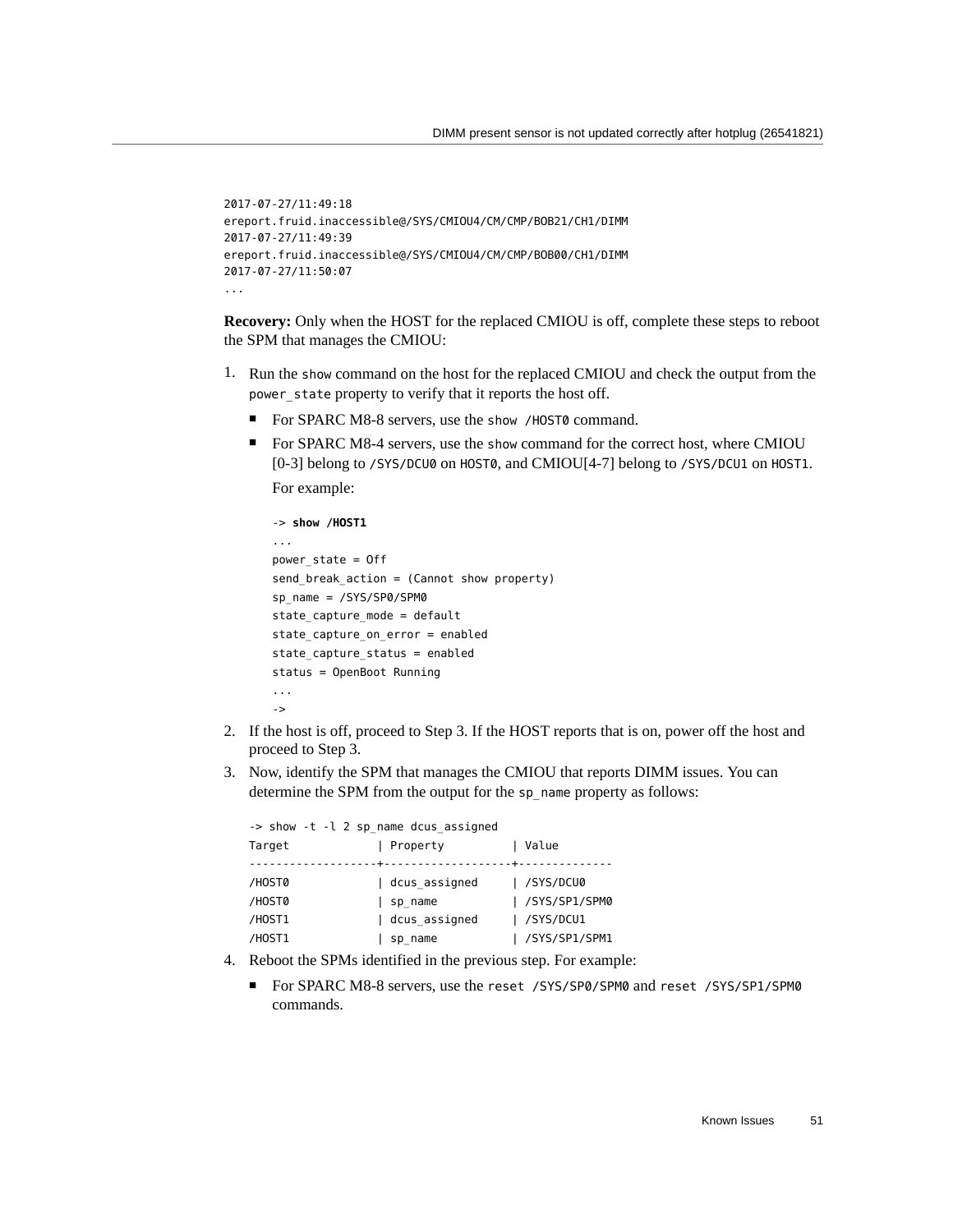■ For SPARC M8-4 servers, if CMIOU 0-3 have issues, reset /SYS/SP0/SPM0 and reset /SYS/SP1/SPM0 commands, and if CMIOU 4-7 have issues, reset /SYS/SP0/ SPM1 and reset /SYS/SP1/SPM1 commands.

## <span id="page-51-0"></span>**SP/config restore fails to restore some /HOST0/SP/ powermgmt/budget properties (26573130)**

When a configuration backup is subsequently restored, the properties for /HOST0/SP/ powermgmt/budget are not correctly restored. They will retain their previous values, and not match the restored-backup.

**Recovery:** Update the /HOST0/SP/powermgmt/budget settings manually using either the CLI or the Web interface. For example, using the CLI, check and update the values for activation state, powerlimit, timelimit, and violation actions.

```
-> cd /HOST0/SP/powermgmt/budget
/HOST0/SP/powermgmt/budget 
-> show
 /HOST0/SP/powermgmt/budget 
     Targets: 
     Properties: 
         activation_state = disabled 
         status = ok 
         powerlimit = 2224 (watts) 
         timelimit = default (30 seconds) 
         violation_actions = none 
         min_powerlimit = 2224 
         pendingpowerlimit = 2224 (watts) 
         pendingtimelimit = default 
         pendingviolation_actions = none 
         commitpending = (Cannot show property) 
     Commands: 
         cd 
         set 
         show 
->
```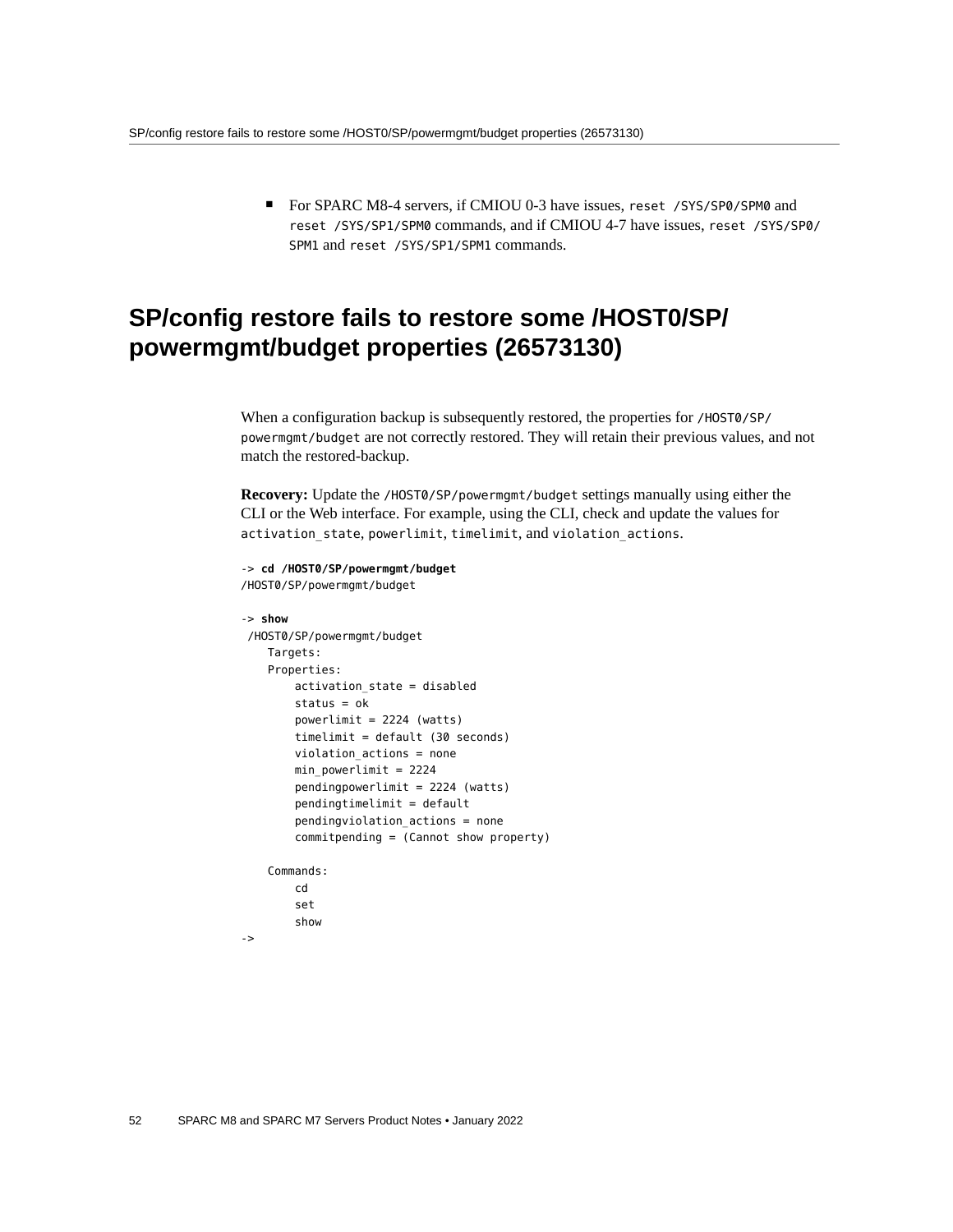## <span id="page-52-0"></span>**CMP devices become immediately disabled after their parent CMU is disabled (26586749)**

As shown in the following example, if you set the requested\_config\_state property to disabled for a powered on component (for example, a CMIOU), the current\_config\_state setting for that component's children (for example, a CMIOU's CMPs) will immediately appear to be disabled even though the parent and children are not effectively disabled until next host power cycle.

```
-> set /SYS/CMU5 requested_config_state=Disabled 
show /SYS/CMU5
         requested_config_state = Disabled
         current_config_state = Enabled
show /SYS/CMU5/CMP0
         requested_config_state = Disabled
         current_config_state = Disabled
        disable reason = Parent resource disabled
```
**Recovery:** This message is harmless and can be ignored.

## <span id="page-52-1"></span>**Get link information failure when pressing ATTN button, PCIE in UNK state later (26620735)**

After inserting a NIC adapter and pressing the ATTN button to configure the adapter, if you press the ATTN button too soon after the LED stops blinking, you might see the following errors in system logs:

rcm\_daemon[]: NET: usage (*device-path*) get link information failure.

In this case, the removal operation will fail, and the LED will remain on to indicate that the adapater is still powerered and cannot be removed.

**Recovery:** Wait one minute, then press the ATTN button again to enable the adapter to be removed.

**Workaround:** If the PCIE cards gets into the UNK (unknown) state, you could do a reboot as a work around to get the system to recognize the cards.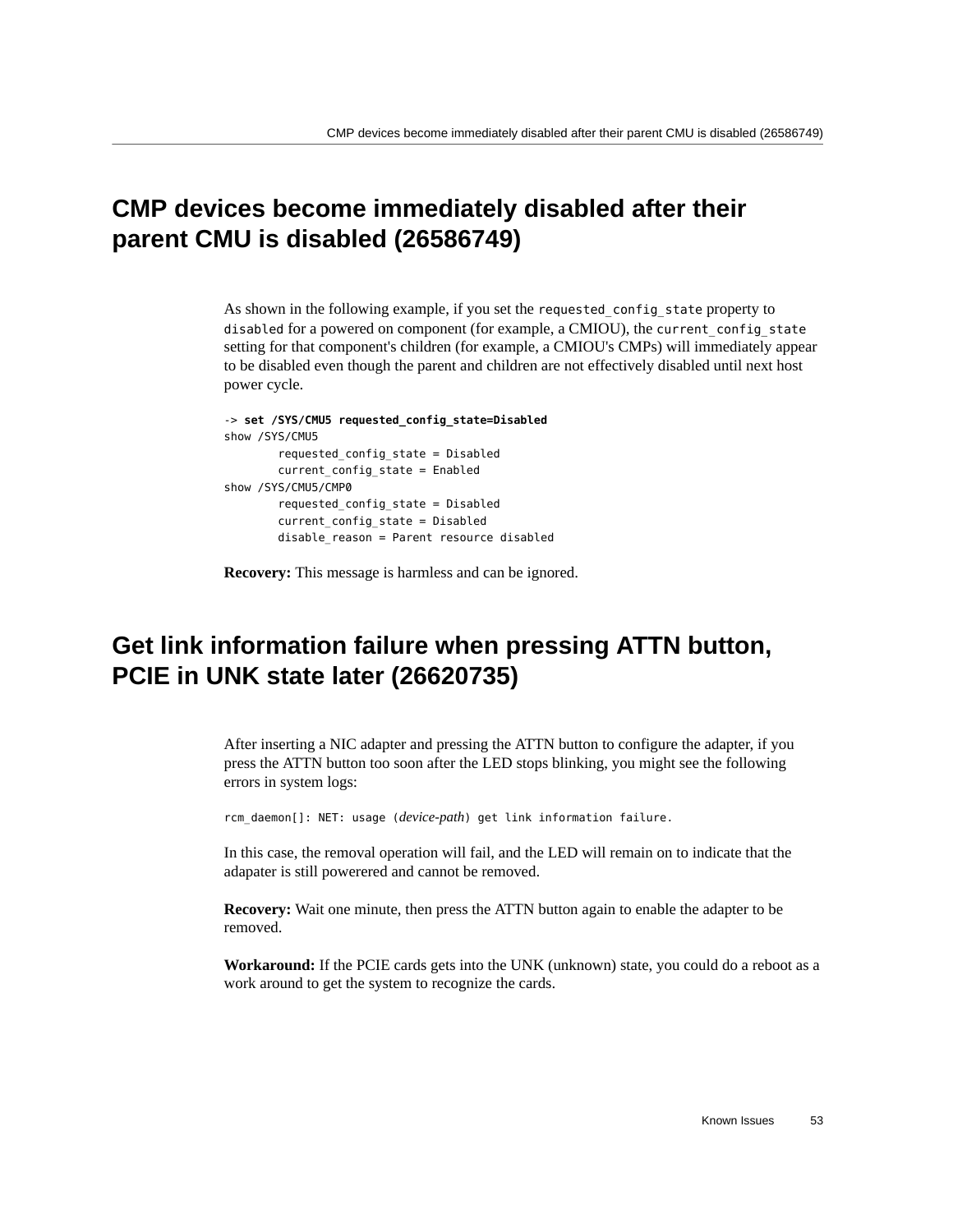## <span id="page-53-0"></span>**Panic: WAIT\_MBOX\_DONE() timeout running CPU/memory stress tests in a kernel zone (26628809)**

In some configurations, for example, when creating a kernel zone with more than 128 dedicated vCPUs, memory-intensive operations inside the kernel zone might trigger a panic.

**Recovery:** When running CPU/memory intensive workloads, if you receive a kernel zone panic message with WAIT\_MBOX\_DONE() timeout in the panic string, reduce the number of dedicated vCPUs to less than 128. For example, run the following command to set the dedicated vCPU number in the zone configuration:

# **zonecfg -z <***your\_zone***> "select dedicated-cpu;set ncpus=<***less\_than\_128***>;end"**

Alternatively, if you want to use a number of virtual CPUs greater than 128, you can use virtual CPUs instead of dedicated vCPUs by running the following commands:

```
# zonecfg -z <your_zone> "remove dedicated-cpu"
# zonecfg -z <your_zone> "add virtual-cpu; set ncpus=<alternate_value>;end"
```
### <span id="page-53-1"></span>**3-node-ldom guest domain Cluster - Unable to acquire quorum device - Node panic (26732562)**

In the following configurations, it is possible for a node in an Oracle Solaris Cluster to encounter a panic when a cluster member reboots.

- The cluster is comprised of three or more Oracle VM Server 3.5 guests.
- The cluster quorum device (as described in the *Oracle Solaris Cluster 4.3 Concepts Guide*, Chapter 2, "Key Concepts") is a virtual disk whose physical storage is provided by SAN Fiber-Channel storage devices.
- A restart of one member of the cluster triggers another node to panic with the following message:

panic[cpu28]/thread=c0400b4cb2640: CMM: Unable to acquire the quorum device. 2017-07-10/00:44:16 ereport.cpu.generic-sparc.l3data-return@/SYS

**Workaround:** Adjust the "qd\_acquisition\_timer" to 90, as described in the *Oracle Solaris Cluster 4.3 Software Installation Guide*, Chapter 3, "How to Configure Quorum Devices". Refer to the subsection "Unreachable quorum device" for information about adjusting the "gd\_acquisition\_timer."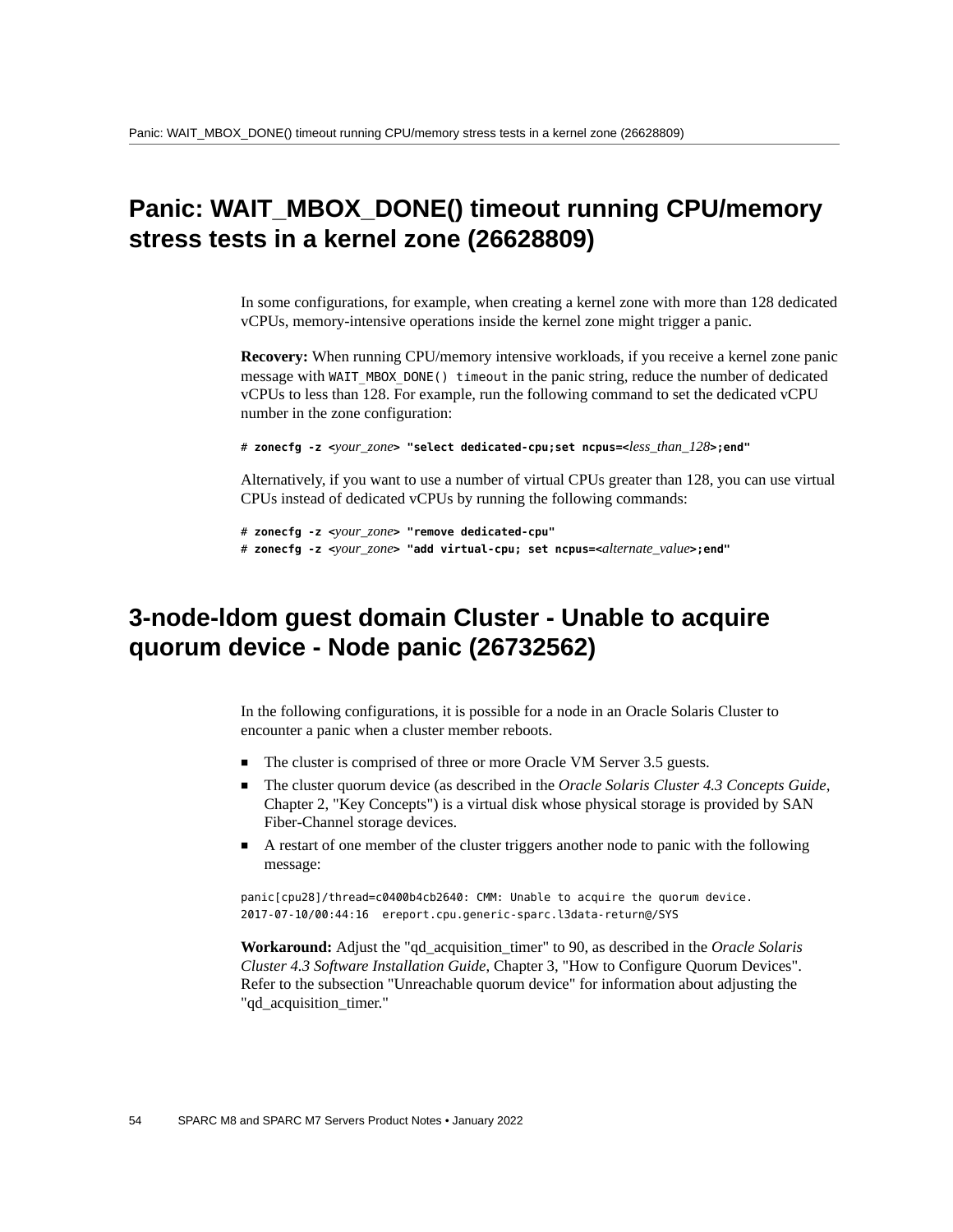## <span id="page-54-0"></span>**Failed to write to Admin Rx Queue Regs on versaboot IO domain reboot stress (26768250)**

If a guest domain on a SPARC M8 or T8 server stores its OS in a remote storage device, rebooting the guest domain loads the OS from the storage device to system's memory over network using FCode and iSCSI protocol. Subsequent and repeated reboots of the guest domain might produce the following error on the console, after which the reboot fails and the guest domain (I/O domain) hangs up:

Failed to write to Admin Rx Queue Regs ERROR: Last Trap: Fast Data Access MMU Miss ERROR: Last Trap: Fast Data Access MMU Miss ...

**Recovery:** Recover the hung guest domain by running the following sequence of LDOM commands from the primary (control) domain:

**ldm stop -f** *IO domain* **ldm unbind** *IO domain* **ldm set-var pci-probe-policy=required** *IO domain* **ldm rm-io ldm bind** *IO domain* **ldm start** *IO domain*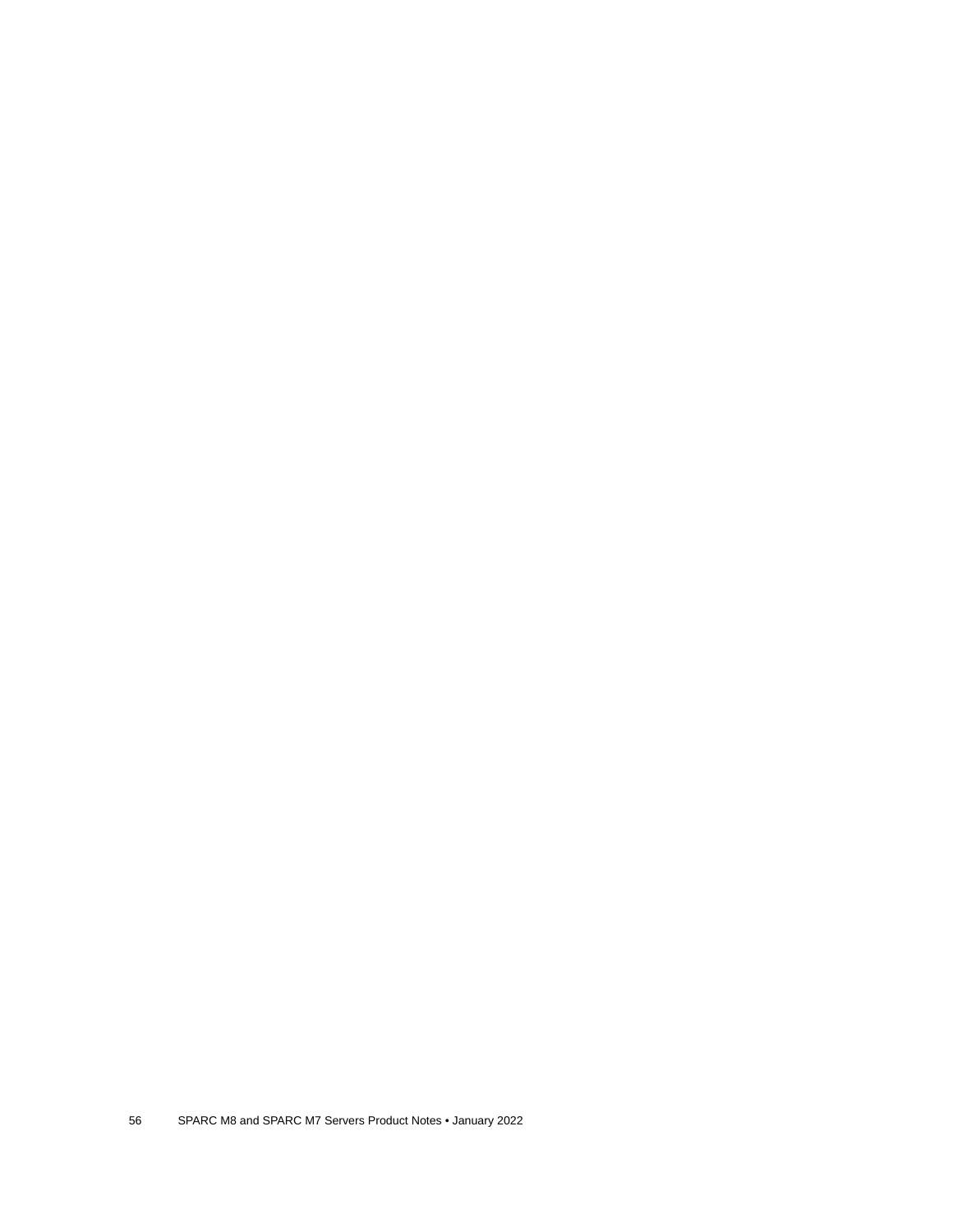# <span id="page-56-0"></span>**Glossary**

#### **A**

<span id="page-56-8"></span><span id="page-56-7"></span><span id="page-56-6"></span><span id="page-56-5"></span><span id="page-56-4"></span><span id="page-56-3"></span><span id="page-56-2"></span><span id="page-56-1"></span>

| <b>Active SP</b> | An SP selected by Oracle ILOM to manage server resources. When an Active SP can no longer<br>serve this role, the Standby SP assumes the Active role. See also SP and Standby SP. |
|------------------|-----------------------------------------------------------------------------------------------------------------------------------------------------------------------------------|
| <b>ADI</b>       | Applications data integrity.                                                                                                                                                      |
| AI               | Automated installer. AI provides a customizable mechanism for installing the Oracle Solaris<br>OS using an installation parameters file called an AI manifest.                    |
| API              | Application programming interface.                                                                                                                                                |
|                  |                                                                                                                                                                                   |
| C                |                                                                                                                                                                                   |
| <b>CAR</b>       | Label of the PCIe hot-plug carrier.                                                                                                                                               |
| <b>CLI</b>       | Command line interface.                                                                                                                                                           |
| <b>CMIOU</b>     | CPU, memory, and I/O unit. Each CMIOU contains 1 CMP, 16 DIMM slots, and 1 IOH chip.<br>Each CMIOU also hosts an eUSB device.                                                     |
| <b>CMP</b>       | Chip multiprocessor. Each CMIOU contains 1 CMP. SPARC M8-8 and SPARC M7-8 servers<br>can contain a maximum of 8 CMPs. The SPARC M7-16 server can contain a maximum of 16<br>CMPs. |
| <b>CPU</b>       | Central processing unit.                                                                                                                                                          |
|                  |                                                                                                                                                                                   |
| D                |                                                                                                                                                                                   |
| <b>DAX</b>       | Data analytics accelerator.                                                                                                                                                       |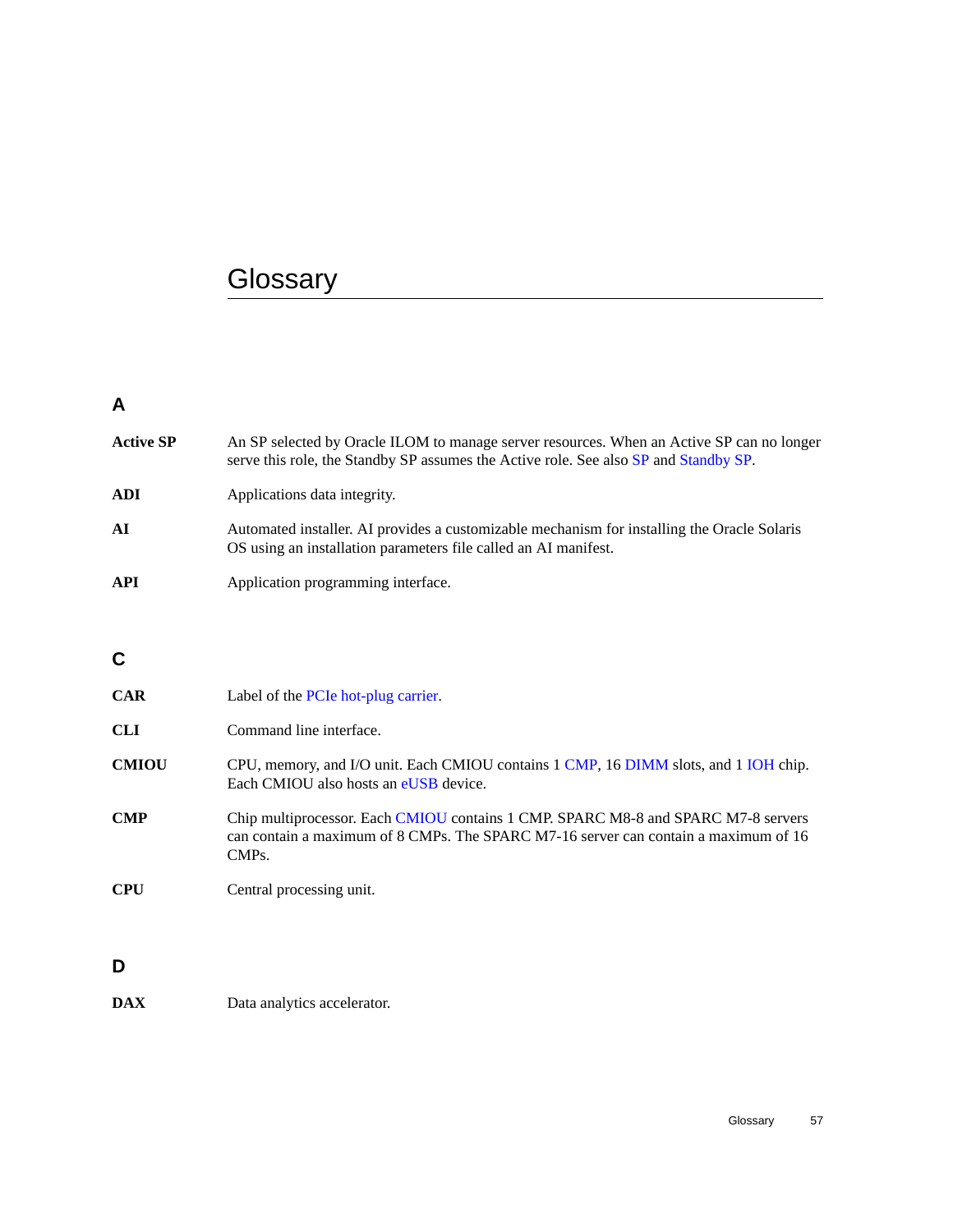DCU

<span id="page-57-5"></span><span id="page-57-4"></span><span id="page-57-3"></span><span id="page-57-2"></span><span id="page-57-1"></span><span id="page-57-0"></span>

| <b>DCU</b>      | Domain configurable unit. The smallest building block for PDomains. SPARC M8-8 and<br>SPARC M7-8 servers with two PDomains has two DCUs, and SPARC M8-8 and SPARC M7-8<br>servers with one PDomain has one DCU. Those DCUs are static. Their assignment cannot be<br>changed. The SPARC M7-16 server has four DCUs that you can assign to the host in any one<br>of the four possible PDomains. See also PDomain. |
|-----------------|-------------------------------------------------------------------------------------------------------------------------------------------------------------------------------------------------------------------------------------------------------------------------------------------------------------------------------------------------------------------------------------------------------------------|
| <b>DCU SPM</b>  | In a multidomain server, Oracle ILOM identifies one SPM from an SPM pair to manage DCU<br>activity. See also SPM, SPP, and DCU.                                                                                                                                                                                                                                                                                   |
| <b>DIMM</b>     | Dual in-line memory module.                                                                                                                                                                                                                                                                                                                                                                                       |
|                 |                                                                                                                                                                                                                                                                                                                                                                                                                   |
| E               |                                                                                                                                                                                                                                                                                                                                                                                                                   |
| eUSB            | Embedded USB. A flash-based drive designed specifically to be used as a boot device.                                                                                                                                                                                                                                                                                                                              |
|                 |                                                                                                                                                                                                                                                                                                                                                                                                                   |
| F               |                                                                                                                                                                                                                                                                                                                                                                                                                   |
| FMA             | Fault management architecture. Generates fault indictments from the SP. FMA provides three<br>system activities: error handling, fault diagnosis, and response.                                                                                                                                                                                                                                                   |
| FRU             | Field replaceable unit.                                                                                                                                                                                                                                                                                                                                                                                           |
| <b>FRU</b> name | Names used to identify hardware components in certain Oracle ILOM and system commands<br>and messages.                                                                                                                                                                                                                                                                                                            |
| H               |                                                                                                                                                                                                                                                                                                                                                                                                                   |
| <b>HBA</b>      | Host bus adapter. Provides I/O processing and physical connectivity between a server and a<br>storage or network device.                                                                                                                                                                                                                                                                                          |
|                 |                                                                                                                                                                                                                                                                                                                                                                                                                   |
|                 |                                                                                                                                                                                                                                                                                                                                                                                                                   |
| ILOM            | See Oracle ILOM.                                                                                                                                                                                                                                                                                                                                                                                                  |
| InfiniBand      | A networking communications standard that features very high throughput and very low<br>latency.                                                                                                                                                                                                                                                                                                                  |
|                 |                                                                                                                                                                                                                                                                                                                                                                                                                   |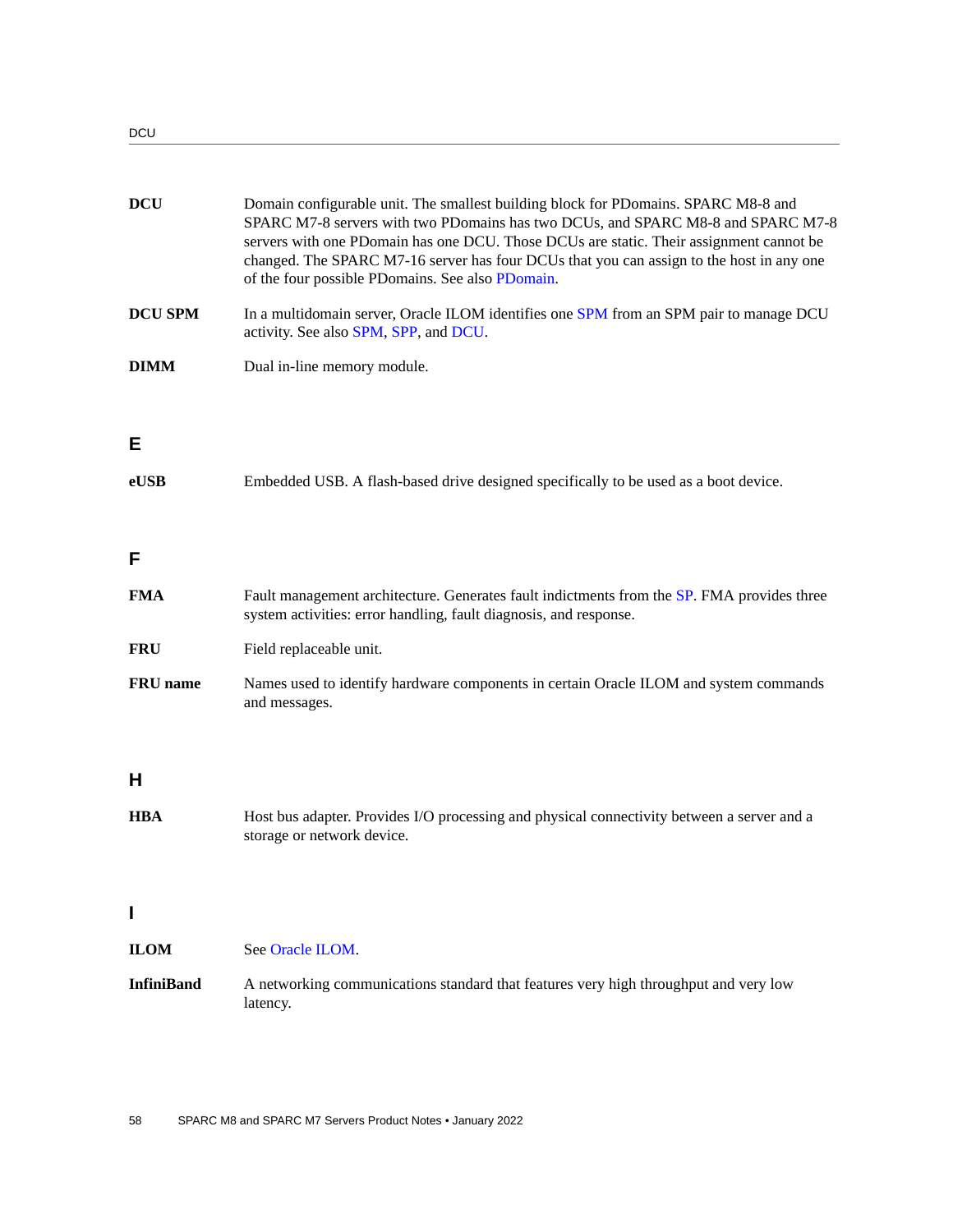<span id="page-58-5"></span><span id="page-58-3"></span>

| <b>IOH</b>                         | $I/O$ hub.                                                                                                                                                                                                            |
|------------------------------------|-----------------------------------------------------------------------------------------------------------------------------------------------------------------------------------------------------------------------|
| <b>IOR</b>                         | I/O resiliency.                                                                                                                                                                                                       |
| <b>IPMP</b>                        | IP network multipathing. An Oracle Solaris feature providing multipathing and load-balancing<br>capabilities for IP network interfaces.                                                                               |
| <b>IPoIB</b>                       | Internet protocol over InfiniBand.                                                                                                                                                                                    |
| <b>iSCSI</b>                       | Internet small computer system interface. An IP-based storage networking standard that<br>enables a server to access storage across a network. In an iSCSI network, the remote storage is<br>called the iSCSI target. |
| <b>iSCSI</b> using<br><b>IPoIB</b> | A boot process that enables a server to boot an iSCSI target accessible using IP over an<br>InfiniBand network. See also IPoIB.                                                                                       |

#### <span id="page-58-4"></span>**K**

<span id="page-58-0"></span>

| KА          | Knowledge article. These documents are hosted on My Oracle Support (https://<br>myoraclesupport.com). |
|-------------|-------------------------------------------------------------------------------------------------------|
| KU          | Kernel update.                                                                                        |
| <b>KVMS</b> | Keyboard video mouse storage.                                                                         |

#### **L**

<span id="page-58-2"></span>

| <b>LDoms</b>      | Logical domains.                                                                                                                                         |
|-------------------|----------------------------------------------------------------------------------------------------------------------------------------------------------|
| <b>LED</b>        | Light-emitting diode.                                                                                                                                    |
| logical<br>domain | A virtual machine comprising a discrete logical grouping of resources that has its own<br>operating system and identity within a single computer system. |

#### **M**

<span id="page-58-1"></span>**miniroot** A miniroot is a minimal root file system consisting of the Oracle Solaris software required to boot the OS to either install or upgrade the OS. You might need to patch the miniroot if you need to add driver and hardware support to the boot image.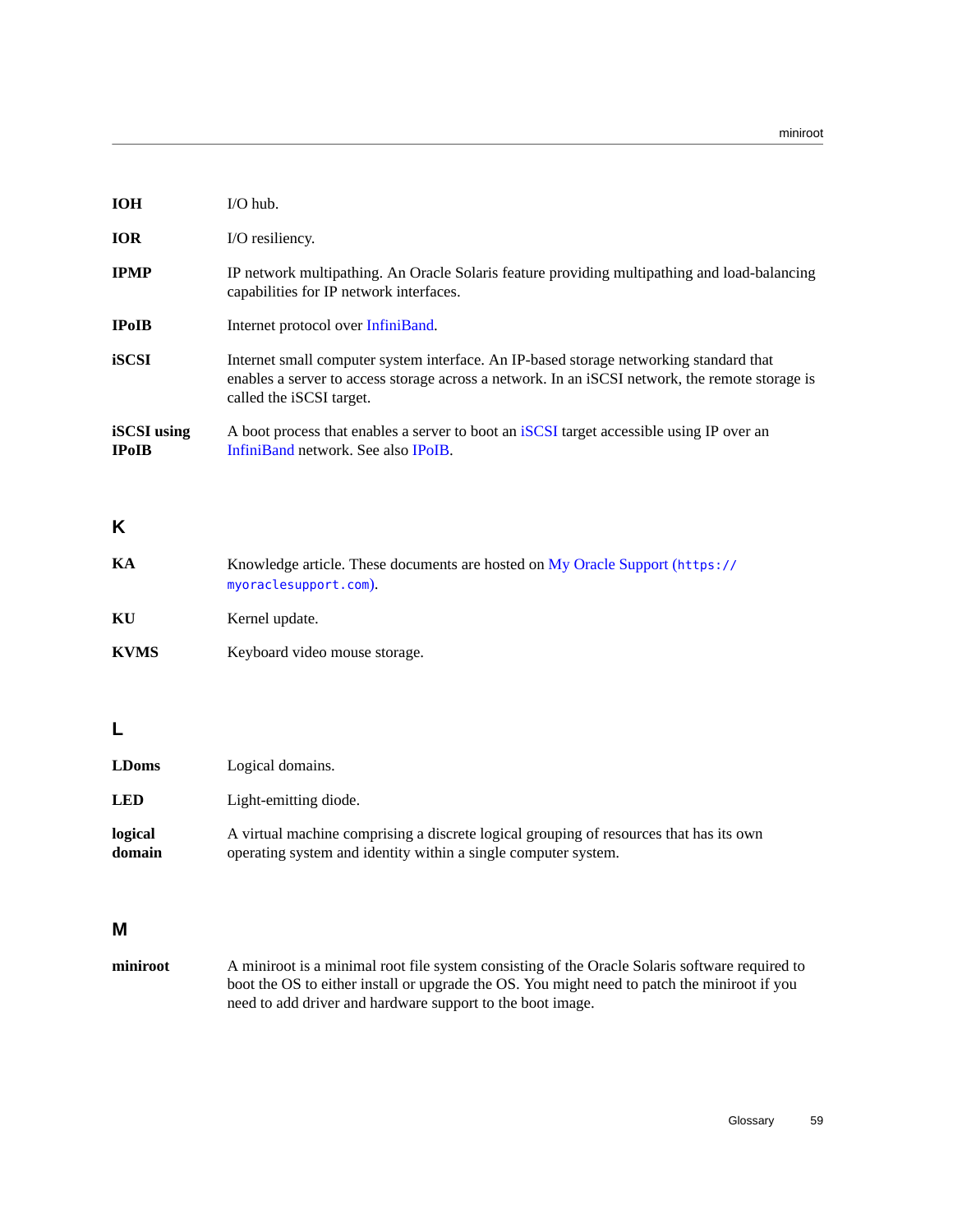<span id="page-59-3"></span>

| multipathing    | Multipathing software enables you to define and control redundant physical paths to I/O<br>devices such as storage devices and network interfaces. |  |  |
|-----------------|----------------------------------------------------------------------------------------------------------------------------------------------------|--|--|
| N               |                                                                                                                                                    |  |  |
| <b>NVMe</b>     | Non-Volatile Memory Express. A specification for accessing SSDs attached through the PCIe<br>bus.                                                  |  |  |
| <b>NVRAM</b>    | Non-volatile random-access memory.                                                                                                                 |  |  |
| O               |                                                                                                                                                    |  |  |
| <b>OpenBoot</b> | Oracle firmware that enables a PDomain to boot the Oracle Solaris OS. Provides an interface<br>for testing hardware and software interactively.    |  |  |

- <span id="page-59-6"></span>**Oracle ILOM** Oracle Integrated Lights Out Manager. The system management firmware that is preinstalled on the server [SP](#page-60-3)s.
- <span id="page-59-1"></span>**Oracle VTS** Oracle Validation Test Suite. An application that exercises the system, provides hardware validation, and identifies possible faulty components.
- <span id="page-59-0"></span>**OS** Operating system.

#### **P**

<span id="page-59-5"></span><span id="page-59-4"></span><span id="page-59-2"></span>

| <b>PCIe</b>                     | Peripheral Component Interconnect Express.                                                                                                                                                                                                                                                                                                                                           |
|---------------------------------|--------------------------------------------------------------------------------------------------------------------------------------------------------------------------------------------------------------------------------------------------------------------------------------------------------------------------------------------------------------------------------------|
| <b>PCIe hot-plug</b><br>carrier | An enclosure used to install and house PCIe cards in the server. See CAR.                                                                                                                                                                                                                                                                                                            |
| <b>PDECB</b>                    | Power distribution electronic circuit breaker.                                                                                                                                                                                                                                                                                                                                       |
| <b>PDomain</b>                  | Physical domain. SPARC M8-8 and SPARC M7-8 servers are configured with either two<br>PDomains or one PDomain. These PDomains are static and cannot be reconfigured. The<br>SPARC M7-16 server can have one to four configured PDomains. These SPARC M7-16<br>PDomains are dynamic, so you can assign or unassign the DCUs in the PDomains as long as<br>you stop and start the host. |

See also [DCU](#page-57-3) and [switch unit.](#page-61-4)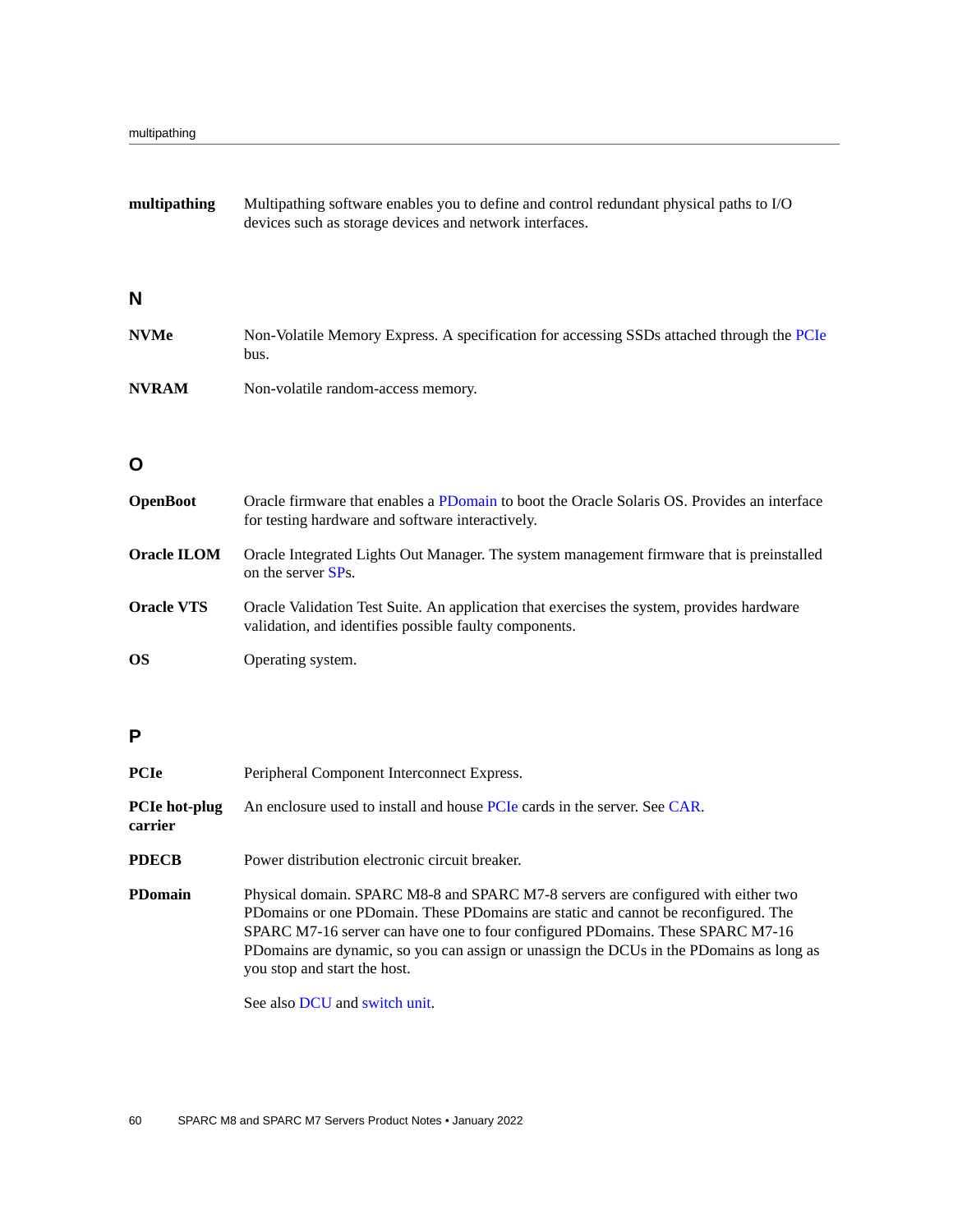<span id="page-60-7"></span>

| <b>PDomain</b><br><b>SPM</b> | The lead SPM of a PDomain. The PDomain SPM manages tasks and provides rKVMS service<br>for that PDomain. In a SPARC M7-16 server, Oracle ILOM identifies one of the DCU SPMs<br>from the pool of DCU SPMs on the same PDomain as the PDomain SPM to manage activity on<br>that host. See also PDomain and SPM. |
|------------------------------|----------------------------------------------------------------------------------------------------------------------------------------------------------------------------------------------------------------------------------------------------------------------------------------------------------------|
| pool                         | A logical group of devices describing the layout and physical characteristics of the available<br>storage. Storage space for datasets is allocated from a pool. ZFS uses a model where storage<br>devices are aggregated into a storage pool.                                                                  |
| R                            |                                                                                                                                                                                                                                                                                                                |
| <b>RC</b>                    | Root complex. The first element in a PCIe device path (for example, /pci@300).                                                                                                                                                                                                                                 |

| w     | ROOT COMPLEX. THE MIST EIGHIGHT IN a FUIC DEVICE Data (TOF EXAMPLE, / |
|-------|-----------------------------------------------------------------------|
| rKVMS | Remote keyboard video mouse and storage.                              |

#### **S**

<span id="page-60-6"></span><span id="page-60-5"></span><span id="page-60-4"></span><span id="page-60-3"></span><span id="page-60-2"></span><span id="page-60-1"></span><span id="page-60-0"></span>

| scalability  | The ability to increase (or <i>scale up</i> ) processing power in a server by combining the server's<br>physical configurable hardware (see DCU) into one or more logical groups (see PDomain).                      |
|--------------|----------------------------------------------------------------------------------------------------------------------------------------------------------------------------------------------------------------------|
| <b>SCSI</b>  | Small computer system interface. See also iSCSI.                                                                                                                                                                     |
| <b>SLink</b> | Scalability link. See also scalability.                                                                                                                                                                              |
| SP           | Service processor. For redundancy, the server contains two service processors, one active and<br>one on standby.                                                                                                     |
| <b>SPM</b>   | Service processor module. A component of the SPs and SPPs. SPMs contain processors that<br>enable the SPs and SPPs to manage the server resources. See also DCU SPM and PDomain<br>SPM.                              |
| <b>SPP</b>   | Service processor proxy. One SPP is assigned to manage each PDomain. SPPs monitor<br>environmental sensors and manage the CMIOUs, memory controllers, and DIMMs within the<br>DCU. See also DCU SPM and PDomain SPM. |
| <b>SRU</b>   | Support repository update.                                                                                                                                                                                           |
| <b>SSD</b>   | Solid-state drive.                                                                                                                                                                                                   |
| <b>SSH</b>   | Secure shell. A program for logging in and executing commands on a system or service<br>processor.                                                                                                                   |